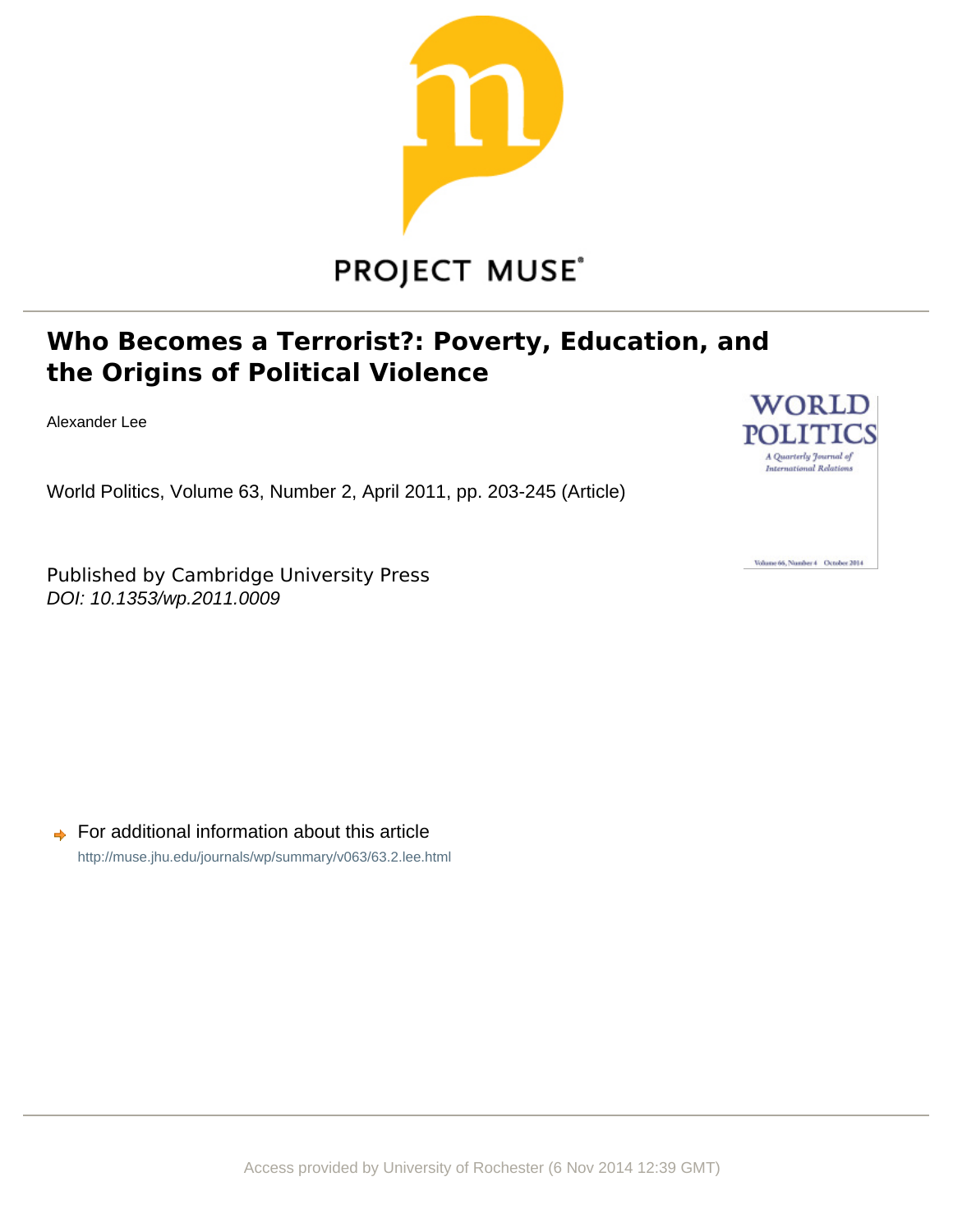# Who Becomes a Terrorist? Poverty, Education, and the Origins of Political Violence

### By Alexander Lee\*

**MANY** public figures and scholars have argued that poverty and lack of education play a role in participation in political violence.1 Even George Bush declared that "we fight against poverty because hope is an answer to terror,"2 and the prevention of terrorism has become a common justification for increasing foreign aid. By contrast, others have argued that terrorism is unrelated to poverty, either across countries<sup>3</sup> or among individuals.<sup>4</sup> This latter view has had the advantage, at least within the social sciences, because most individual-level studies of terrorist groups have concluded that these groups are composed of people who are wealthier and better educated than the average member of the societies from which they recruit.<sup>5</sup>

These accounts have uncovered an important empirical regularity in both terrorism and political participation more generally. Terrorists, like members of other political groups, are drawn not from a random sample of the population but, rather, from those who have acquired information about the political process, are connected to politicized

\*The author would like to thank the staffs of the State Archives of West Bengal (Kolkata), West Bengal State Secretariat Library (Kolkata), National Library (Kolkata), National Archives of India (New Delhi), and British Library (London) for their assistance. He would like to thank James Fearon, Martha Crenshaw, Saumitra Jha, Michael Silvestri, Kenneth Schultz, David Laitin, Karen Jusko, four anonymous referees, and participants in panels at the Midwest Political Science Association's 2009 Conference, UC Berkeley, and Stanford for their comments. In addition, he would like to thank Rajat Kanta Ray, Mridu Rai, Michael Tomz, Jonathan Wand, and Simon Jackman for advice and support at various other stages of the project.

1 Stern 2000; Gore 2002.

2 Bush 2002.

3 Krueger and Laitin 2007; Piazza 2006; Abadie 2006.

4 Krueger and Maleckova 2003; Berrebi 2004.

5 Russell and Miller 1983; Federal Research Division 1999; Krueger and Maleckova 2003; Berrebi 2004.

*World Politics* 63, no. 2 (April 2011), 203–45 Copyright © 2011 Trustees of Princeton University doi: 10.1017/S0043887111000013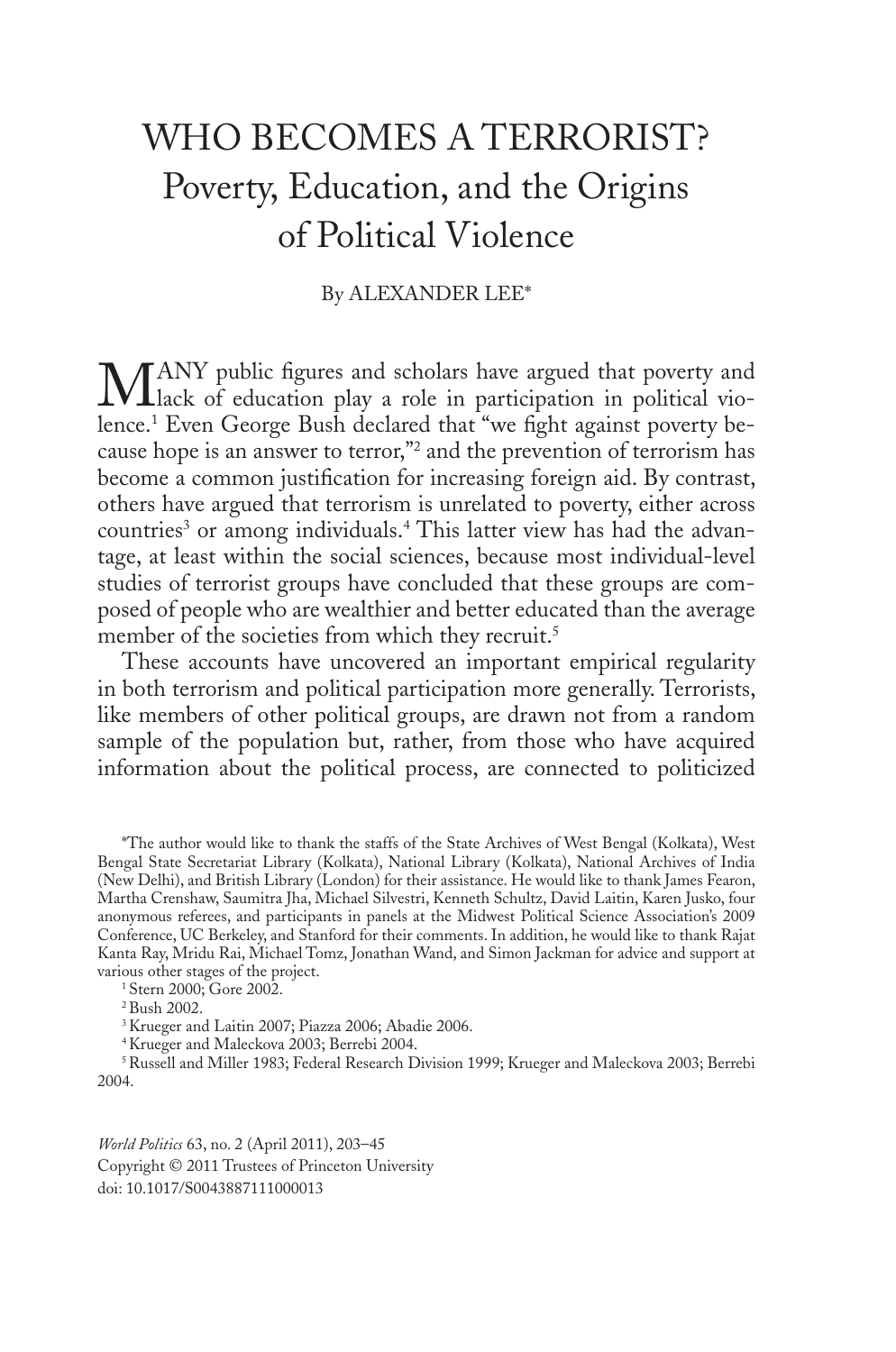social networks, and are able to devote time and energy to political involvement. As all of these things are costly, the politically involved are likely to be relatively wealthy and well educated, and this is in fact what we observe for most types of nonviolent political activity.<sup>6</sup> This article argues that while social status plays a large negative role in selection into politics, it plays a different role when politically active individuals choose to become involved in violence. Within this subgroup, the higher opportunity costs of violence for rich individuals will lead them to avoid it. The members of violent groups will thus tend to be lower-status individuals from the educated and politicized section of the population.

Empirically, this implies that if we want to understand the causal processes that are specific to terrorist recruitment, we should compare terrorists not only to the population as a whole but also to a group of politically involved but nonviolent individuals, preferably with a similar ideological orientation. This article compares the social and educational backgrounds of terrorists and activists using a new data set of individuals involved in the anticolonial movement in the Indian province of Bengal. In line with the previous literature, I find that both the terrorists and the nonterrorist activists in Bengal were far richer and better educated than the population in which they operated. However, the violent sample has a lower social status, measured by education and employment, than the nonviolent sample. This result is robust to a wide variety of controls and robustness checks. Terrorists seem to be drawn from the bottom portion of the politically active class, a finding that supports the idea that they are motivated at least in part by economic opportunity costs and calculations of personal advantage, rather than solely or primarily by ideology or grievance. An important empirical implication is that long-run changes in social and economic development can either increase or decrease the ease of terrorist recruitment. On the one hand, economic and social modernization increases the number of people with time and resources to devote to political activism, which may include terrorism. On the other hand, strong growth may create economic opportunities that will increase the potential rewards of work for the elite and thus push them toward less risky forms of political involvement.

Section I examines the empirical literature on the social backgrounds of terrorists. Section II develops a theory of participation in terrorism and details its testable implications, while Section III presents

<sup>6</sup> Rosenstone and Hansen 1993; Verba, Schlozman, and Brady 1995.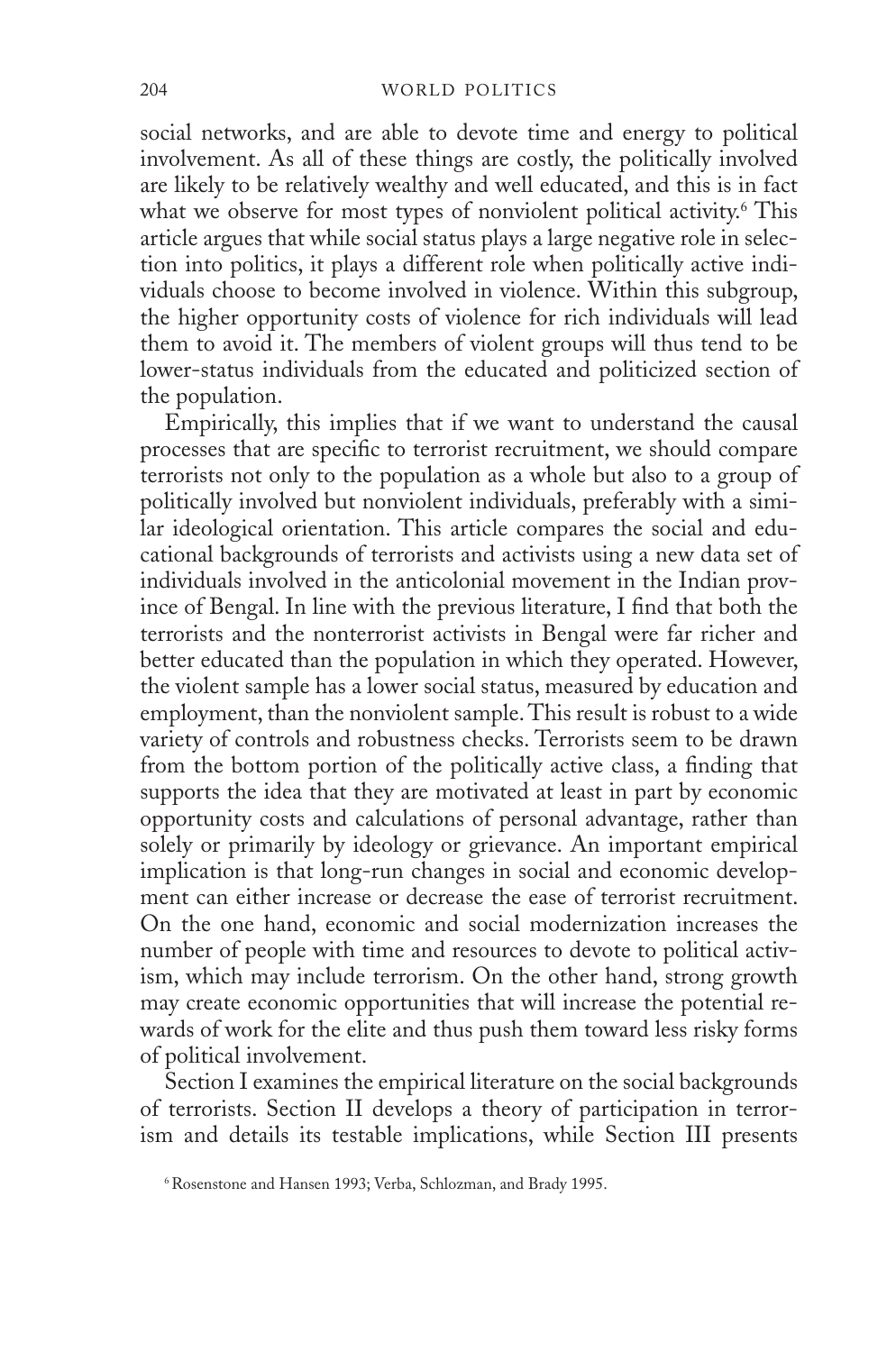the testable implications of a variety of alternative theories. Section IV discusses the Bengali case and the structure of the data. Section V presents the results of the analysis, and Section VI examines potential confounding factors and robustness checks. Sections VII and VIII discuss the generalizability and broader implications of these findings.

## I. Definitions and Previous Literature

I define terrorism as the use of violence to attain political ends, when this violence is primarily intended to cause fear among the civilian population and when the psychological value of acts of violence is prioritized over their immediate military value. These last criteria differentiate it from insurgencies and coups, where force, rather than the fear of force, is the primary means used. Such a definition of "terrorist group" would thus exclude insurgent groups like the LTTE of Sri Lanka, whose use of terror, while large in an absolute sense, was subsidiary to the broader military and territorial strategy of the organization. It seems probable that such groups also exhibit recruitment patterns that differ from other terrorist groups, as their control of territory enables them to extend better material inducements to members or use coercion in recruitment.7

Previous empirical studies of participation in terrorism have long stressed the possibility of a socioeconomic root cause. In the 1970s a literature grew up on the social backgrounds of those involved in the emerging "third wave" of terrorism.<sup>8</sup> All of these studies found that the perpetrators were in general wealthier and better educated than the populations from which they came, although only Ferracutti and Bruno attempted to make an explicit comparison to an outside reference group.9 The increase in Islamic terrorism in the 1990s, particularly suicide terrorism, generated more work on the social backgrounds of terrorists. Despite the radically different cultural and ideological backgrounds of these movements, the results have been broadly similar: Islamic terrorists seem socially privileged,<sup>10</sup> although this result is less strong for suicide bombers than for other terrorists.

Like the older literature, many of these accounts are handicapped by

<sup>7</sup> For a theory of participation in these kinds of insurgencies and civil wars, see Humphreys and Weinstein 2008.

<sup>&</sup>lt;sup>8</sup> On ETA, see Clark 1983; on the Red Brigades, see Weinberg and Eubank 1987; and Ferracutti and Bruno 1981; and on a mixed sample of international terrorists, see Russell and Miller 1983.

<sup>9</sup> However, they did not present any data on the nonterrorist sample to support their comparison. <sup>10</sup> Sageman 2004; Federal Research Division 1999; Pedahzur, Perliger, and Weinberg 2003; Hassan 2001.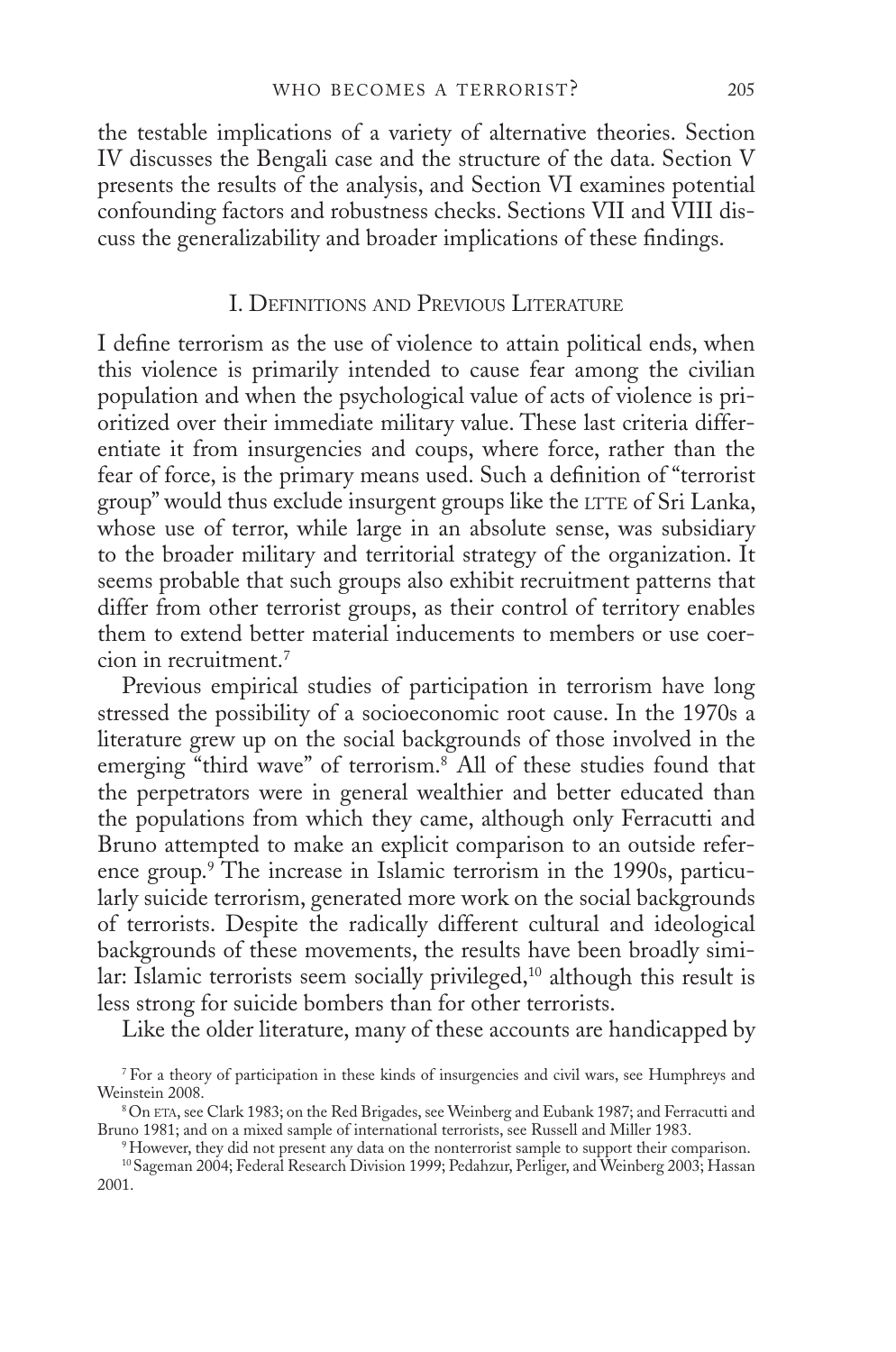#### 206 WORLD POLITICS

the fact that, while they examine the sociological backgrounds of terrorists, they fail to compare them explicitly with the population from which they are drawn, leaving the sample selected on the dependent variable.11 Other accounts of Islamic terrorism avoided this problem by using the whole population as a reference group. Krueger and Maleckova<sup>12</sup> examined the backgrounds of dead Hezbollah fighters drawn from online biographies and compared them with the population of young males in Lebanon, while Berrebi13 compared a similar sample of Palestinian terrorists with the young male population of the West Bank. Both studies found that the militants were relatively educated and wealthy. This result echoes findings that hate crimes are not correlated with economic deprivation.<sup>14</sup> Similarly, cross-national regressions of the incidence of terrorism have found it to be uncorrelated with per capita GDP.<sup>15</sup> The empirical regularity of terrorists being wealthy and well educated has become a stylized fact that has been the basis for the construction of sophisticated theoretical accounts of terrorist recruitment.<sup>16</sup>

# II. A Theory of Violent and Nonviolent Participation in Politics

This article argues that within countries, participation in political violence is strongly conditioned by two factors: informational and resource barriers to political participation and economic opportunity costs within the participating group. Below a set socioeconomic threshold, individuals have little chance of participation due to their inferior access to political information, disposable time, and politically salient social contacts. Above that threshold, opportunity costs and calculations of political advantage will lead high-status individuals to prefer participation in violence. This theory flows naturally from a set of assumptions that the discussion here will attempt to justify.

<sup>11</sup> There is also a large literature on the psychological backgrounds of terrorists, both Western and Islamicist (Atran 2003; Marvasti 2008; Post 2004; literature reviewed in Victoroff 2005). Often based on interviews with captured terrorists, these accounts tend to be descriptive in nature and focus on personal characteristics observed in terrorists, such as their relationships with their parents, though no consensus has been reached that terrorists are in fact psychologically abnormal in any systematic way (Silke 1998). As this article focuses on the social and economic predictors of terrorism, it will not discuss psychological causes.

15 Abadie 2006.

<sup>&</sup>lt;sup>12</sup> Krueger and Maleckova 2003.

<sup>13</sup> Berraebi 2004.

<sup>14</sup> Green, Glasser, and Rich 1998; Krueger and Pishke 1997.

<sup>16</sup> Bueno de Mesquita 2005.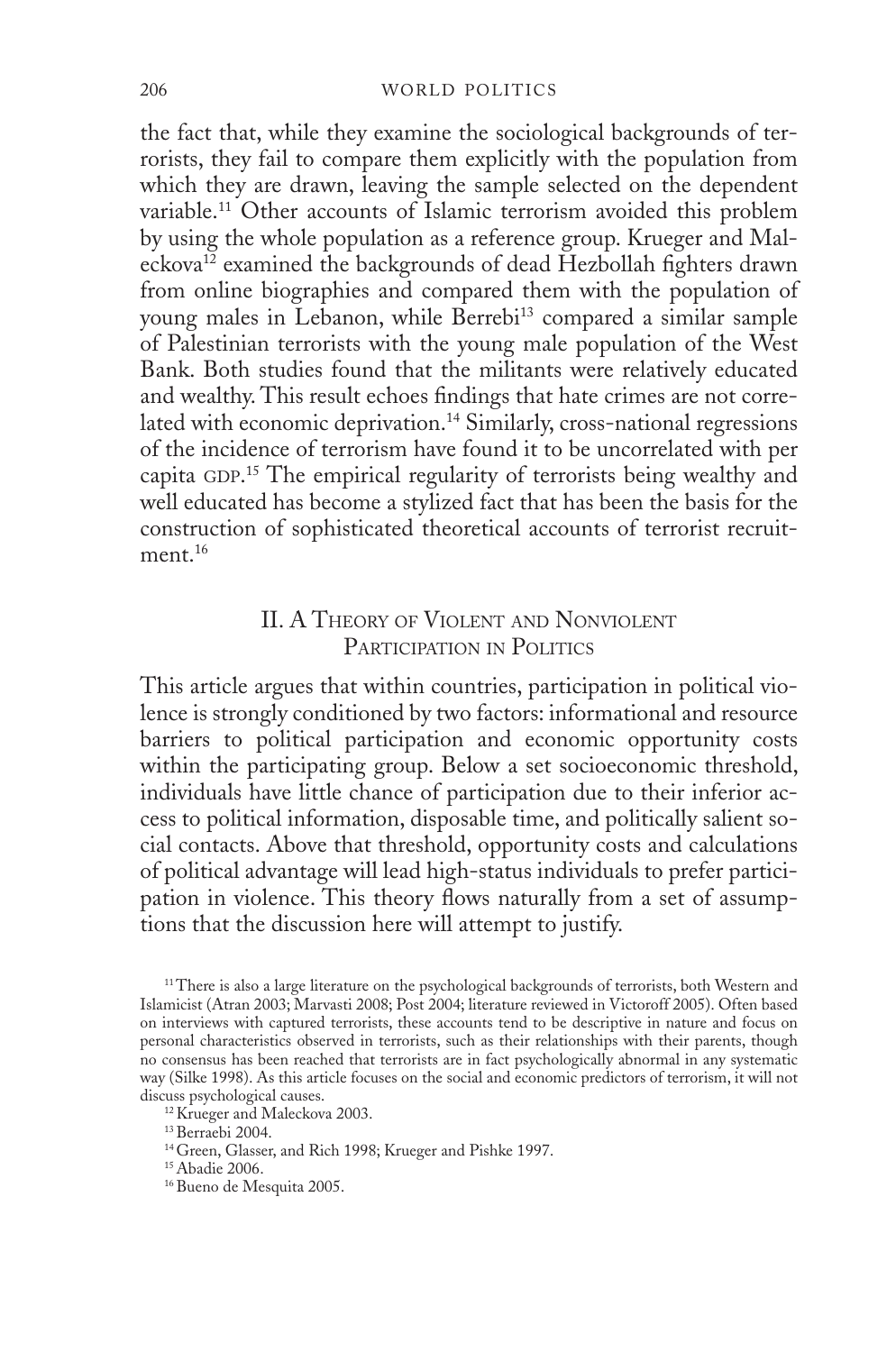## The Resource Barrier

Assumption 1. Political involvement is strongly and nonlinearly associated with socioeconomic status.

#### can be restated as

H1. Political activists should be concentrated in the wealthy and welleducated segments of the society from which they are drawn.

Terrorism is a form of political activism, one that most terrorists choose freely. A consistent result in the political behavior literature is that participants in the political process—voters, canvassers, candidates, and so on—are wealthier and better educated than the population from which they come.17 This pattern is caused by differing levels of social and economic resources: involvement in politics or even gathering information about political issues requires an investment of time and money that many cannot afford. Just as importantly, the poor are less likely to become involved in the social networks through which opportunities for participation are channeled. The fact that the poor do not participate in terrorism is thus overdetermined: they are hampered from participating in anything by illiteracy, poor information, or lack of disposable time.

Scholars have already incorporated some element of this logic by comparing their terrorist samples with the young male population, accepting the fact that women, the very young, and the very old are less likely to engage in terrorist activities for reasons that have nothing to do with the variables in the model. However, these restrictions seem insufficient, as there may be numerous social and economic reasons why an individual would not be faced with the choice to become a terrorist, a choice that is in fact presented to only a small section of the population.

I argue that below a certain level of socioeconomic status individuals face major barriers to all forms of political participation, barriers that few are likely to surmount. However, as wealth and education increase, socioeconomic status will at some point reach a threshold level at which individuals have a much higher probability of receiving political information and contacts. The discontinuous nature of this threshold can be thought of either as a product of consumption choices (with food and shelter crowding out expenditure on political activity among the very poor) or as some minimal level of literacy and sophistication necessary

<sup>17</sup> Rosenstone and Hansen 1993; Verba, Schlozman, and Brady 1995.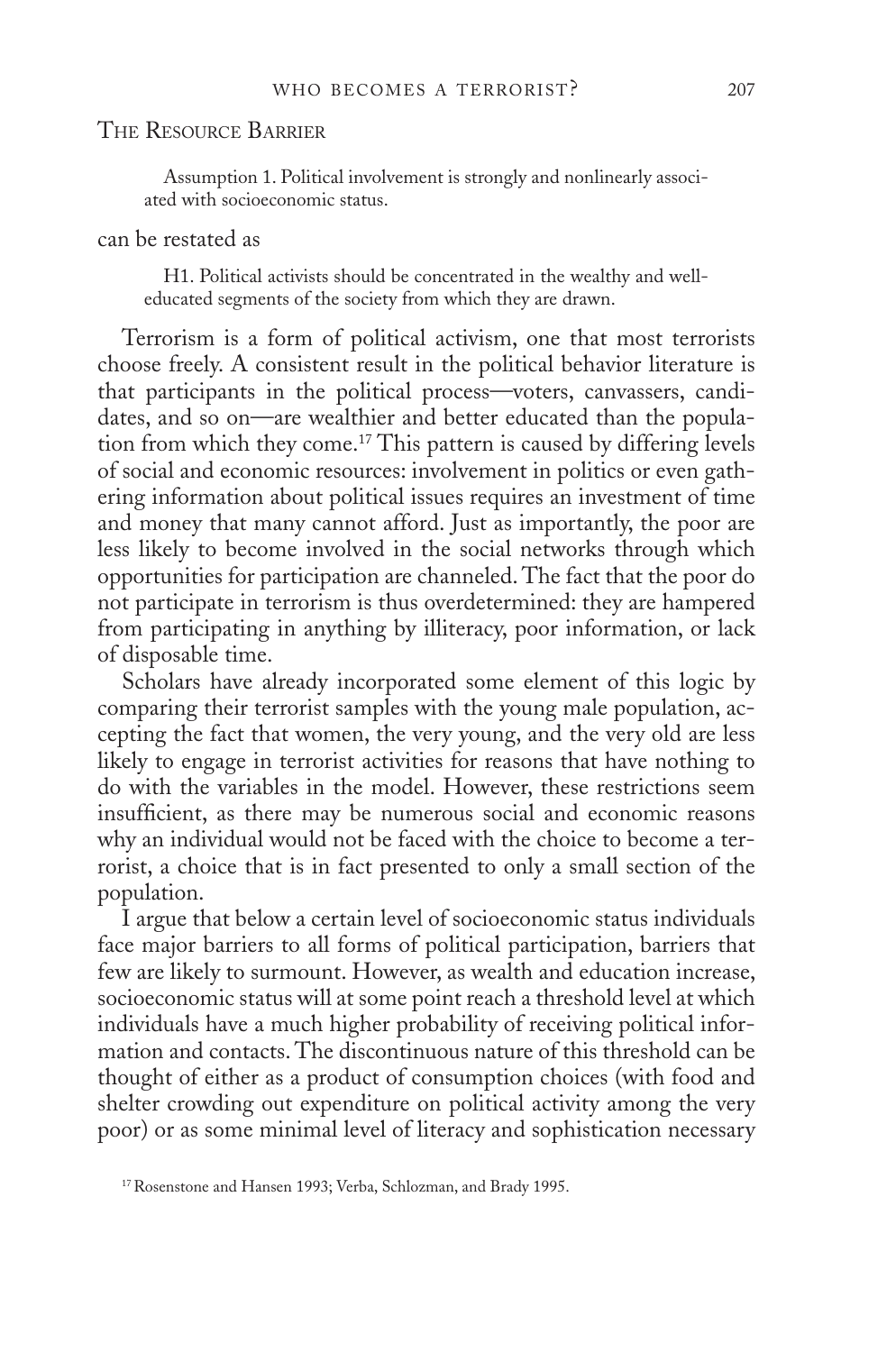to absorb political propaganda and have a basic political discussion. At this "participation threshold" the probability of involvement in violence, as in all forms of politics, should increase sharply.

## Opportunity Costs and Social Status

Assumption 2a. Individuals are likely to maintain a larger portion of their existing social status through participation in nonviolent activities than they would in violent activities.

#### can be substituted by

Assumption 2b. Poorer Individuals are likely to find the political rewards of participation in violence greater than those of participation in nonviolent activities.

#### Either gives us:

H2. Nonviolent activists should have a higher social status than those who are involved in violence.

I now move from the determinates of political participation in general to those of violence in particular. Once across the resource barrier, individuals have three choices: to not participate, to participate nonviolently, or to participate violently. The choice of nonparticipation within countries is likely to involve weighing the costs of participation (substantial even for nonviolent activists) with the political benefits (the possible triumph of the individual's cause, which would presumably also give him a prominent political role). At a minimum, activism is thus unlikely to be attractive to those who do not value the political goal highly, such as members of rival ethnic groups.

Individuals who value the goal sufficiently highly face the choice of violent or nonviolent participation. Of the two, nonviolence is generally a "safer" and less radical option, as it allows individuals to keep a higher proportion of their prior or potential income and social status. While both violent and nonviolent activity creates costs for those who engage in them, the costs for nonviolent activists will be lower than those for violent activists, for three reasons. First, governments will generally prosecute terrorists with more severity than their nonviolent counterparts, giving terrorists a higher probability of death and imprisonment.<sup>18</sup> Second, individuals involved in terrorism are unlikely to be able to continue in their legitimate careers. This is not because

<sup>18</sup> For instance, in the Bengal case discussed here the violent activists alone faced the risk of the death penalty or of sentences of more than fifteen years that were given for murder and conspiracy to commit murder.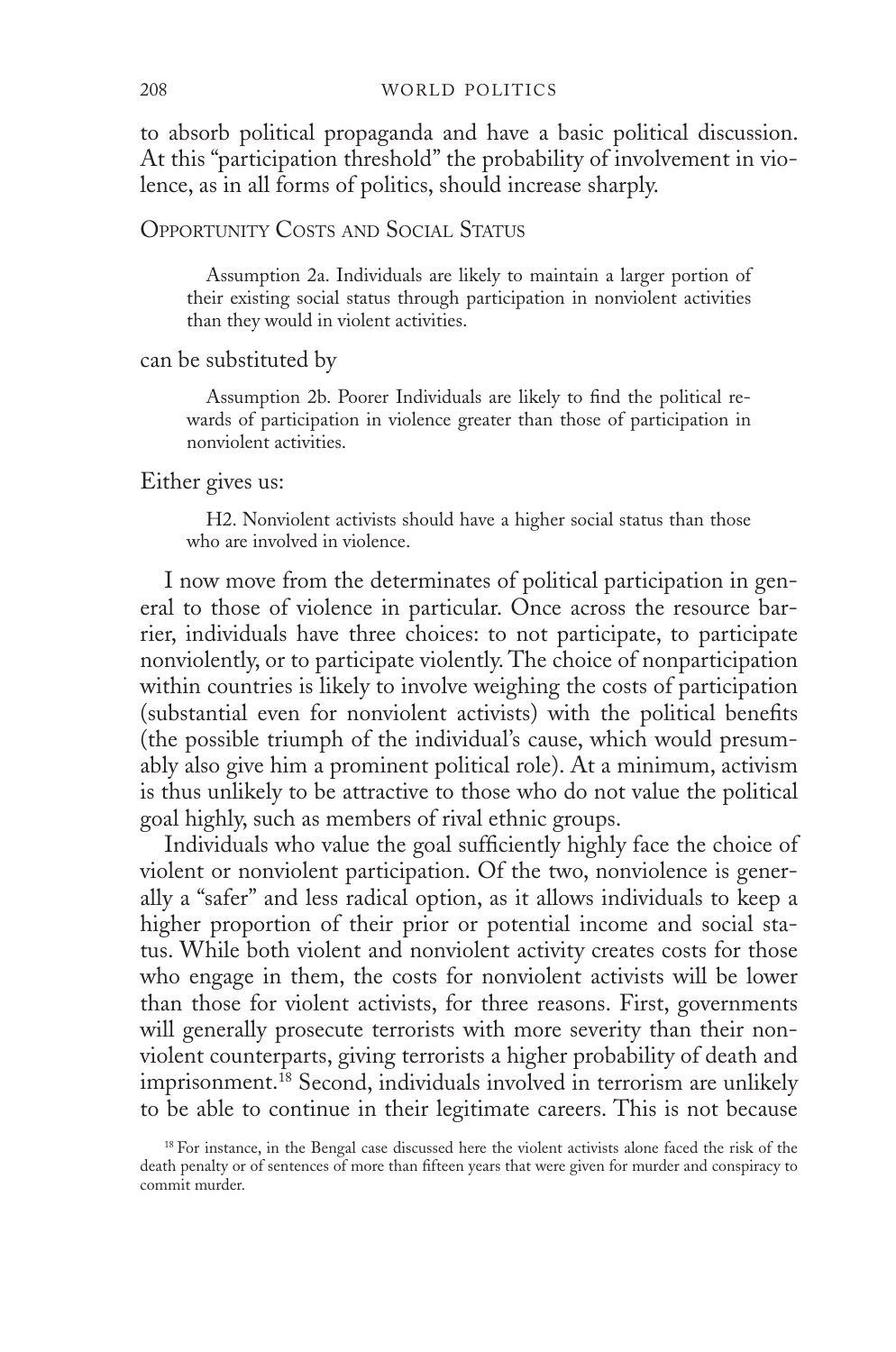terrorism is especially time consuming (nonviolent political involvement may be just as time consuming) but because the covert nature of terrorist activity can require substantial changes in location and behavior. Third, the secretive nature of terrorist activity is likely to lead to restrictions in the size of one's personal network and lifestyle, if only for reasons of security. Governments can and do vary the relative costs of participation in violent and nonviolent activities,<sup>19</sup> but within a country and time period they are likely to be constant.

For these reasons, individuals with good jobs or high levels of education (which are linked to earnings potential and social status) will be less likely to be involved in violence, as they do not wish to risk their (relatively high) current status and earnings by incurring the high costs of terrorist participation. Poor and poorly educated individuals are more likely to participate in terrorism, as they are more likely to see the increase in costs as small relative to the potential benefits. This logic is similar to Becker's classic theory of opportunity costs and the causes of crime, though in the case of terrorism the potential benefits of violating the law are political rather than economic.20

Of course, it is possible that many people perceive terrorism as having larger benefits than nonviolent activism as well as higher costs. Individuals could believe either that the marginal political effects of an act of terrorism are greater than those of a corresponding act of nonviolent protest or that the full achievement of the political goal (without possibly unpopular compromises) is more likely to result from violent acts. These beliefs may be correlated with socioeconomic status if we assume that the political abilities of individuals are correlated with their social status. Poor and badly educated individuals will more often lack the connections and presentational skills that would enable them to make an impact in the conventional world and might thus see terrorism (where ability might be less correlated with social status) as their best way of making a contribution. For both groups, personal and political advantage may be aligned, as the triumph of one's cause will more often than not lead to those active in the struggle gaining leading political positions. To put this argument simply, terrorism may represent a way for low-skill individuals to make a political impact they could not have achieved through nonviolence.

The relative roles of opportunity costs and beliefs about the marginal effect of one's participation are difficult to disentangle empirically,

<sup>&</sup>lt;sup>19</sup> For a theoretical discussion of this mechanism, see Bueno de Mesquita 2008.

<sup>&</sup>lt;sup>20</sup> Becker 1968.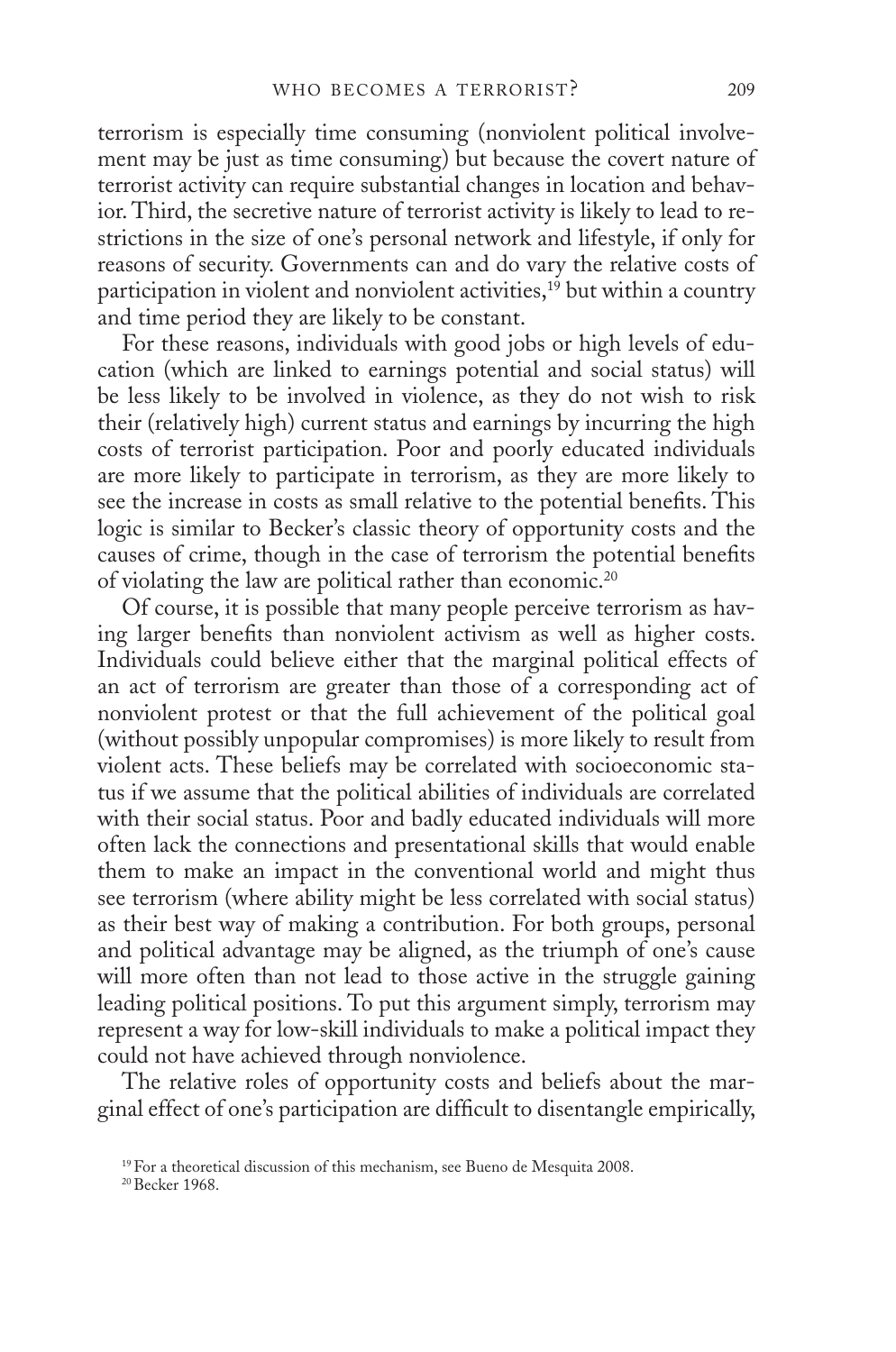as they produce the same prediction: that terrorists are drawn from among the poorer and less-educated political participants. It is even possible that these mechanisms might reinforce each other, as opportunity costs draw high-status individuals to the nonviolent movement, leading lower-status individuals to conclude that their prospects for advancement within that movement are limited. However, as individuals will presumably have better information about their prospects within their current careers than about their possible political careers, the opportunity costs may be better known to individuals than the perceived benefits. For this reason, while this article will use the term "opportunity cost" to refer to the broad connection between an individual's current status and the benefits he or she can expect from different types of involvement, it may be that variation in the expected gains from political action is as important as variation in the expected losses.

#### Cross-National Implications

H3. Participants in violence will have a relatively lower social status in richer societies than in poor societies.

Thus far I have discussed the relationship between wealth and education and participation in violence within a given country, using a definition of social status that is relative to the population mean. However, the theory also has implications for how this relationship will vary from country to country. As the threshold for political participation I have discussed is at least in part absolute, its relative location will vary based on an area's level of economic development. In poor societies such as early-twentieth-century Bengal, only a small fraction of the population is sufficiently educated and informed to be politically active, and the participation threshold is thus at the very highest end of the income distribution. In a rich society many citizens possess minimal political knowledge, and the participation threshold is thus at the middle or even the lower end of the income distribution. Above the threshold, of course, opportunity costs should lead to a negative correlation between social status and violence. Figure 1 gives a schematic view of these relationships. This figure is intended to summarize the theoretical prediction and is not based on data.

The empirical analysis presented below does not give any information on the cross-national relationship between economic development and the social status of terrorists, which is left as a subject for future research. However, this aspect of the theory does have the benefit of accounting for a number of cases in the terrorism literature in which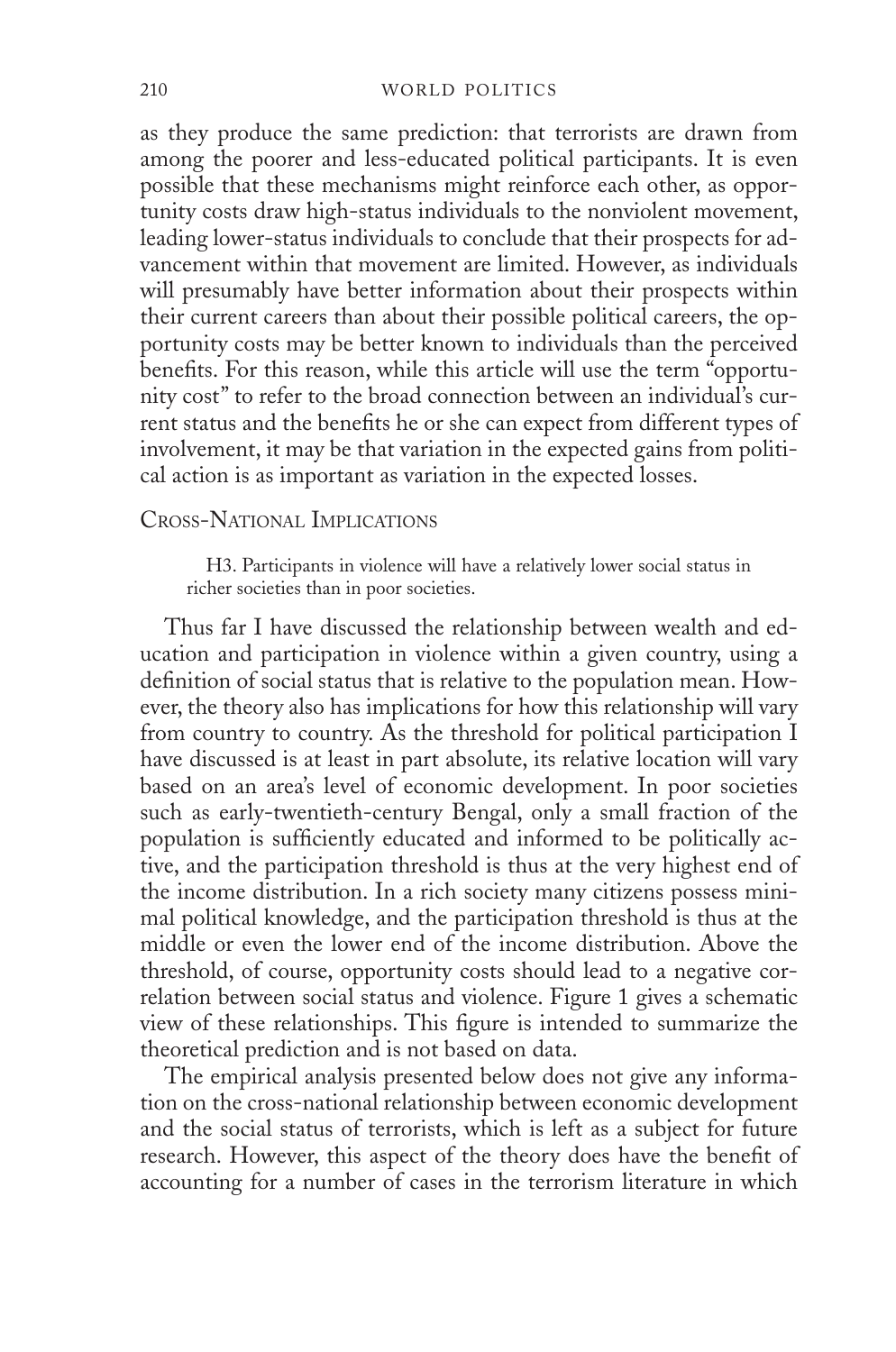

Theorized Relationships between Income and Terrorist Participation in Societies at Different Income Levels (Not Based on Data)

the violent were demonstrably poorer than the population as a whole. Northern Ireland in particular has presented a puzzle for theories of terrorist participation, as most terrorists there were from working-class backgrounds.<sup>21</sup> Similarly, Halder<sup>22</sup> found that most American rightwing terrorists were blue-collar workers. Such cases indicate the relative nature of terms such as "wealthy" and "well educated." A secondary school dropout will be at the bottom of the social scale in a rich country but well above the median in a poor one. We may see terrorists as wealthy because the poor countries that have been most often studied also have large groups of politically marginal poor who drive down the average for the "general population."

21 Krueger 2009.  $^{22}$  Halder 1990.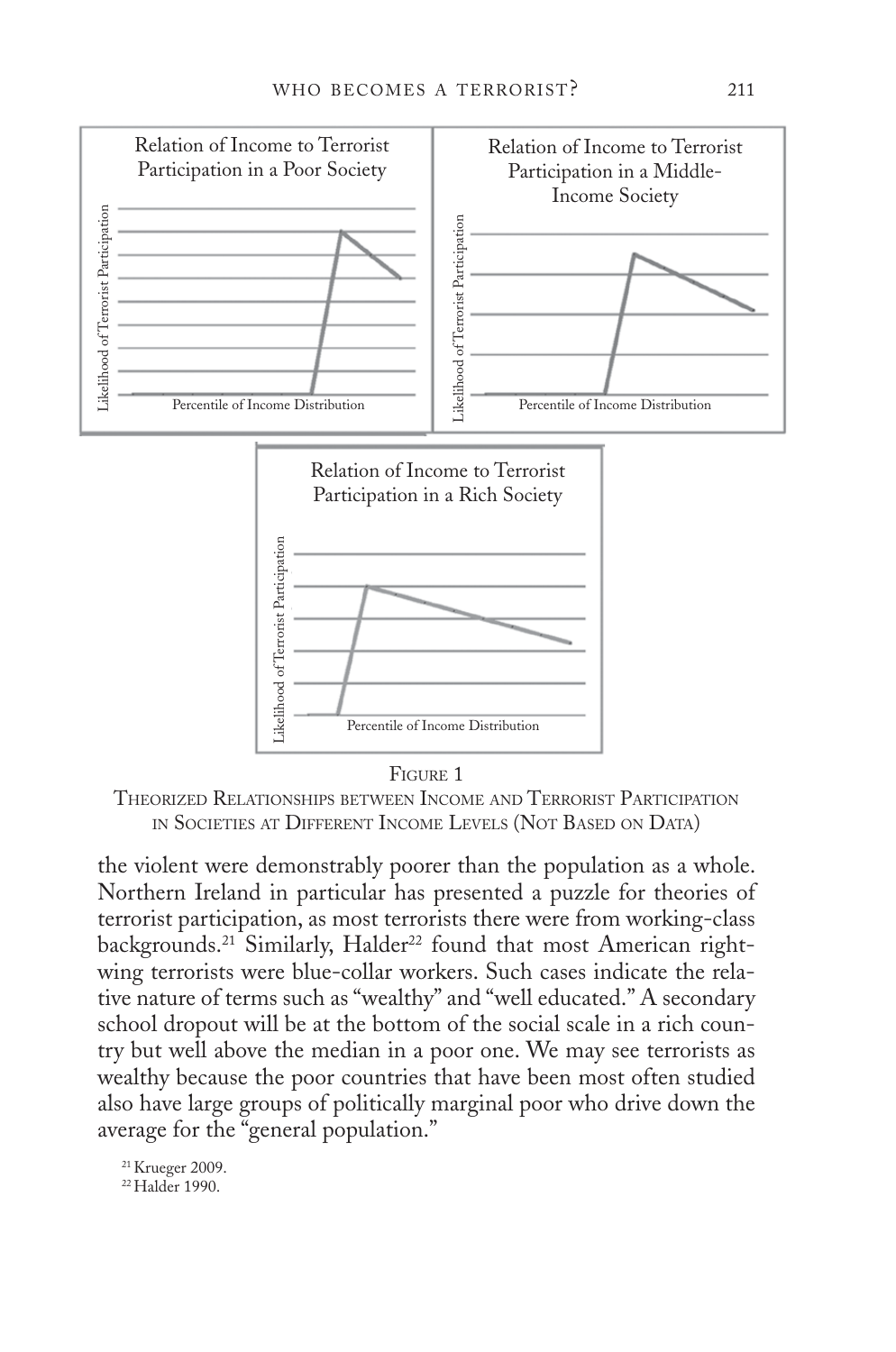## SCOPE CONDITIONS

While the theory presented here is intended to apply to acts of violence in general, its application is limited to certain types of conflicts. Most importantly, recruitment to the violent movement must be *uncoerced*, while the activities of the violent group must be *clandestine* and separate to some extent from the legitimate political process. The first condition is necessary because this theory is based on individual choices. To the extent that groups are able to alter the basic incentive structures of participants through conscription, a study of participation in violence is modeling the behavior and abilities of groups rather than those of individuals. For instance, while the Vietnam draft represented a mechanism for selection into violence, it is a mechanism for which this theory cannot properly account. The clandestinity condition is necessary because the theory posits nonviolent and violent participation as alternatives that are to some extent discrete, or that at least have substantially different implications. To the extent that violent behavior is legitimate and indistinguishable from the normal run of politics—as in the carefully planned riots of contemporary India or the armed forces of territorial states and insurgencies—a theory that predicates a choice between violent and nonviolent alternatives is unlikely to be helpful. Terrorist participation meets these conditions in most cases, though there are certainly prominent instances of terrorist groups who used coercive recruitment practices or operated with brazen openness. The theory is likely to be less useful for conflicts involving uniformed groups with territorial bases that are likely to have both superior access to coercion and at least some space in which they do not operate clandestinely.

## III. Alternative Theories

While the theory developed in Section II is consistent with the current empirical literature, a number of other influential ideas exist on the determinates of individual participation in terrorism and political violence. This section will briefly examine their testable implications.

# SOCIAL CHANGE

Classic modernization theories of political violence focus on countries and social classes rather than on individuals, but they produce implications for behavior at the individual level. Gurr argued that violence was the result of a gap between expectations and social realities that emerged during the modernization process.<sup>23</sup> Huntington argued that

23 Gurr 1970.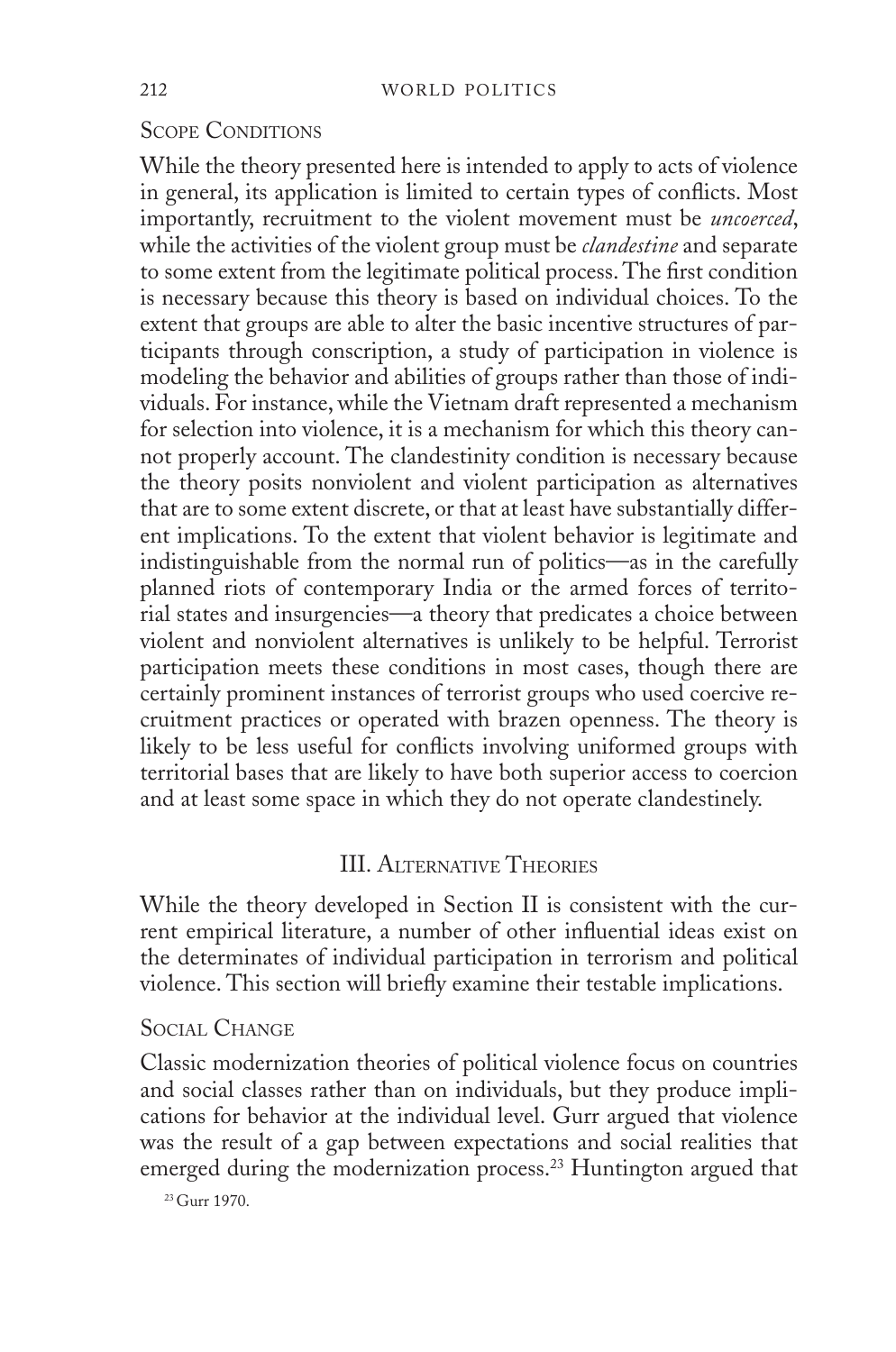violence was the result of a dislocation of traditional social institutions brought about by urbanization and education.<sup>24</sup> These theories seem to imply that those most affected by modernization should be more likely to become terrorists. This means that violence should have a nonmonotonic relationship with social status and "modernity." The education of peasants should thus be correlated with violence, as should urbanization, migration to cities, and participation in fast-changing sectors of the economy. In the case of Bengal, this should mean residents of Calcutta and Dacca and workers in industry and large-scale commerce should be more prone to violence then landowners. This is reflected by hypothesis 4:

H4. People in sectors of society most affected by social change should be more inclined to participation in violence.

#### IDEOLOGY

Ideology is the simplest explanation for terrorist recruitment and the closest to the professed motives of the terrorists themselves. Terrorists may claim that their goal is the expulsion of the British from India or Israel from the West Bank and that their pursuit of these goals is entirely unrelated to any personal economic grievance or motive. This seems to be the position of Alan Krueger, who stresses the role of American foreign policy in alienating the Arab world and creating the conditions for terrorism.25 The implications of this theory are that there should be no relationship between terrorist participation and education and wealth, as the two are causally unrelated. If anything, there should be a positive correlation, because education and wealth will enable potential terrorists to have better access to information regarding their ideological grievances; that is, those with satellite television will be more informed, and thus potentially more aggrieved, regarding America's presence in the Middle East.

H5. Participation in violence should be uncorrelated or weakly positively correlated with socioeconomic status.

## Economic Grievances

The naïve theory of economic grievance is common among politicians and policymakers, with figures as disparate as George Bush, Al Gore, Tony Blair, and Bill Clinton using the terrorism-poverty connection to

<sup>24</sup> Huntington 1969.

<sup>25</sup> Krueger 2007, 50-52.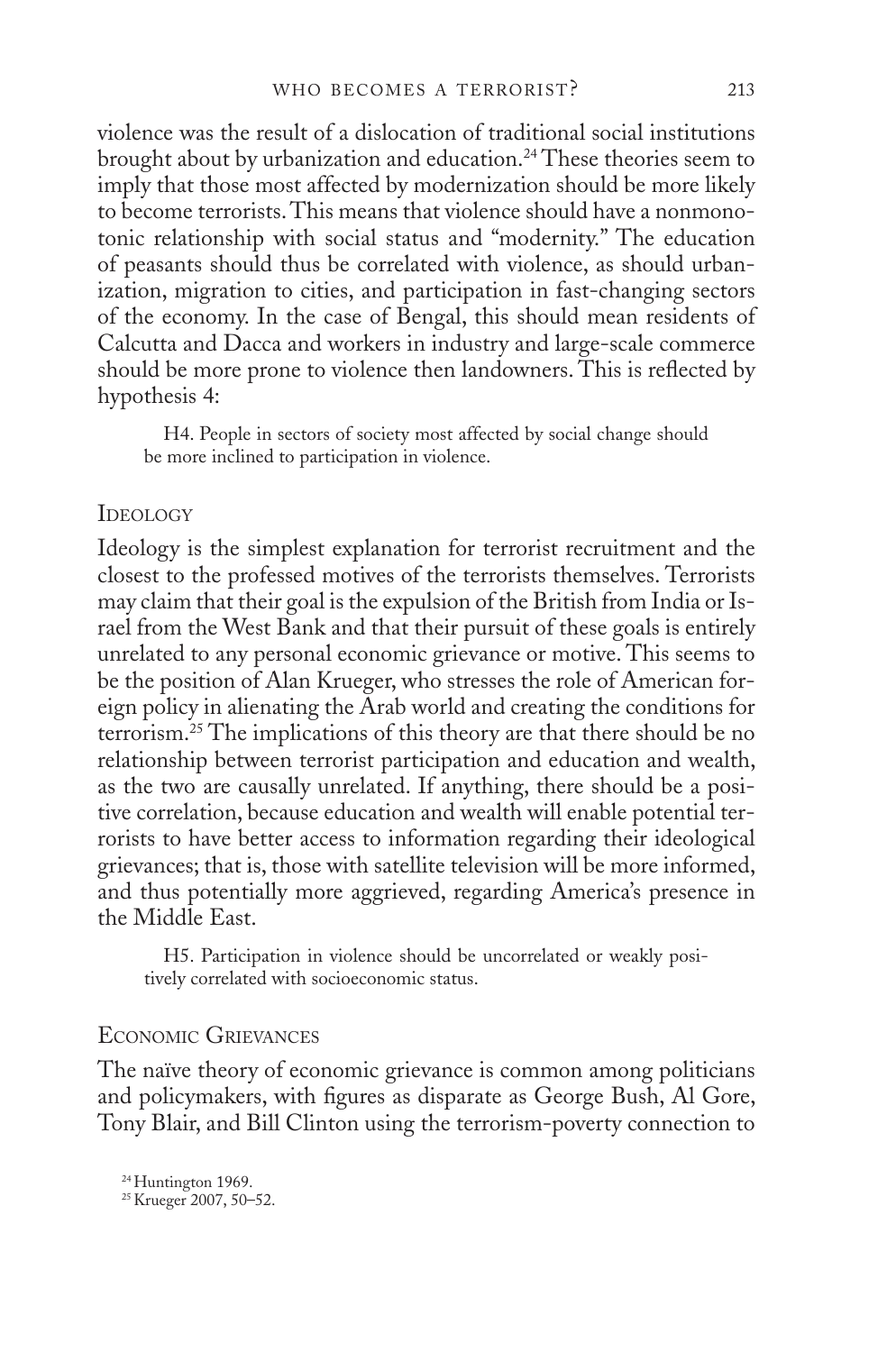call for increased aid to the developing world.<sup>26</sup> The basic idea is reductive and materialistic: the poor are angry because of their economic status, and they channel this anger toward the explicit goals of the terrorist organization. The argument can also be stated with regard to education: terrorism is caused in part by "ignorance" (presumably of social norms or the insubstantiality of their grievances) and ignorance is associated with lack of education. The implication is that terrorists should be less wealthy and less educated than nonviolent activists. In addition, those with obvious social and economic disadvantages, such as those who have flunked out of school, should have a higher risk of participation in violence. Taken to its extreme, the theory should predict that the poorest of the poor, who have the highest levels of grievance, should be the most likely to participate in violence. The fact that we do not observe this tends to militate against purely grievance-based theories. Krueger and Laitin suggest that wealthy "Robin Hoods" could be motivated by the problems of their poor fellow citizens, but they do not find any connection between poverty and terrorism at the national level.<sup>27</sup>

H6. Terrorists should be poor and badly educated relative to the population as a whole.

## **RECRUITMENT**

The recruitment hypothesis holds that terrorist organizations select from among a large pool of applicants to join their organization in hopes of obtaining those with the best skills.<sup>28</sup> Bueno de Mesquita<sup>29</sup> combines this theory with a form of the opportunity cost hypothesis. The empirical support for a selection mechanism is anecdotal, but its testable implications are clear: terrorists should be wealthier and better educated than nonviolent activists, assuming that education and wealth are correlated with skill as a terrorist.

H7. Terrorists should be wealthy and well educated relative to the population as a whole.

The Bueno de Mesquita model produces clear testable implications at the national level: economic shocks should be correlated with violence. It is, however, more difficult to test at the individual level, as it posits a double relationship, with less-skilled recruits being willing to join but the terrorist organization preferring those with higher skill

<sup>26</sup> Bush 2002; Gore 2002.

 $^{27}$  Krueger and Laitin 2008, 149.<br> $^{28}$  Hassan 2001.

<sup>&</sup>lt;sup>29</sup> Bueno de Mesquita 2005.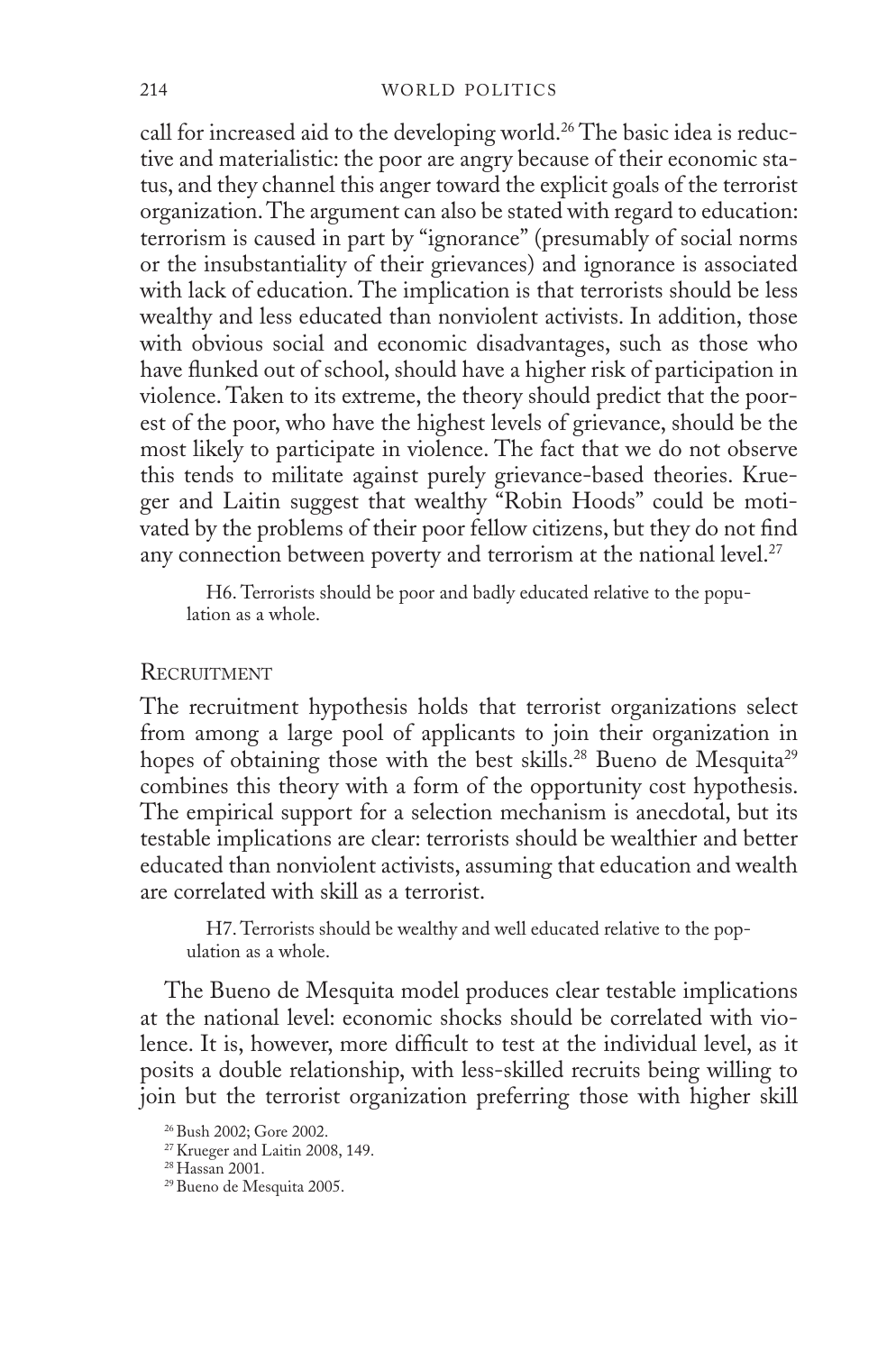levels (skill in economic and terrorist activities are assumed to be the same). By varying the importance attached to selection and opportunity cost, one can make the theory account for almost any finding on the economic status of terrorists except for terrorists being the poorest of the poor, making empirical testing difficult.

## **IV.** DATA

To test these theories, I will use a sample of participants in the Bengali agitation against the British Raj in the first part of the twentieth century. The attraction of this movement is that its historical distance means that comprehensive and detailed data on its participants are publicly available, as it is for few contemporary groups. In addition, the British policy of repressing both violent and nonviolent dissent means that police records contain a large number of nonviolent activists, chosen by a selection procedure similar to that used for the terrorist sample.<sup>30</sup>

#### HISTORICAL BACKGROUND

The province of Bengal, lying in the Northeast of the Indian subcontinent, covered the territory occupied today by Bangladesh and the Indian states of West Bengal, Bihar, and Orissa. Bengal was the most populous province of British India and one of the richest. Calcutta was the capital of India, its leading port, and the home of much of its small industrial capacity. This wealth, however, was not evenly distributed. Most of the commercial wealth was in the hands of expatriate British firms, and much of the agrarian wealth was siphoned off by a small class of parasitic landlords. Income inequality and overpopulation led to endemic poverty and occasional famine, of which the 1907–8 event was the most serious in this period.

Bengal was also the educational and political center of India. As the first province of India to be conquered by the British, Bengal had had long exposure to Western education and methods of governing. The Bengali Hindu elite, the *bhadralok*, had taken to the new learning with enthusiasm, creating an impressive system of English-language schools and colleges.31 The graduates of this system staffed the government bureaucracy throughout Northern India and formed the basis of a nascent Indian professional class. However, many graduates were

<sup>&</sup>lt;sup>30</sup> See below for a more detailed discussion of the selection procedure.

<sup>&</sup>lt;sup>31</sup> Ray 1984; Government of Bengal 1907.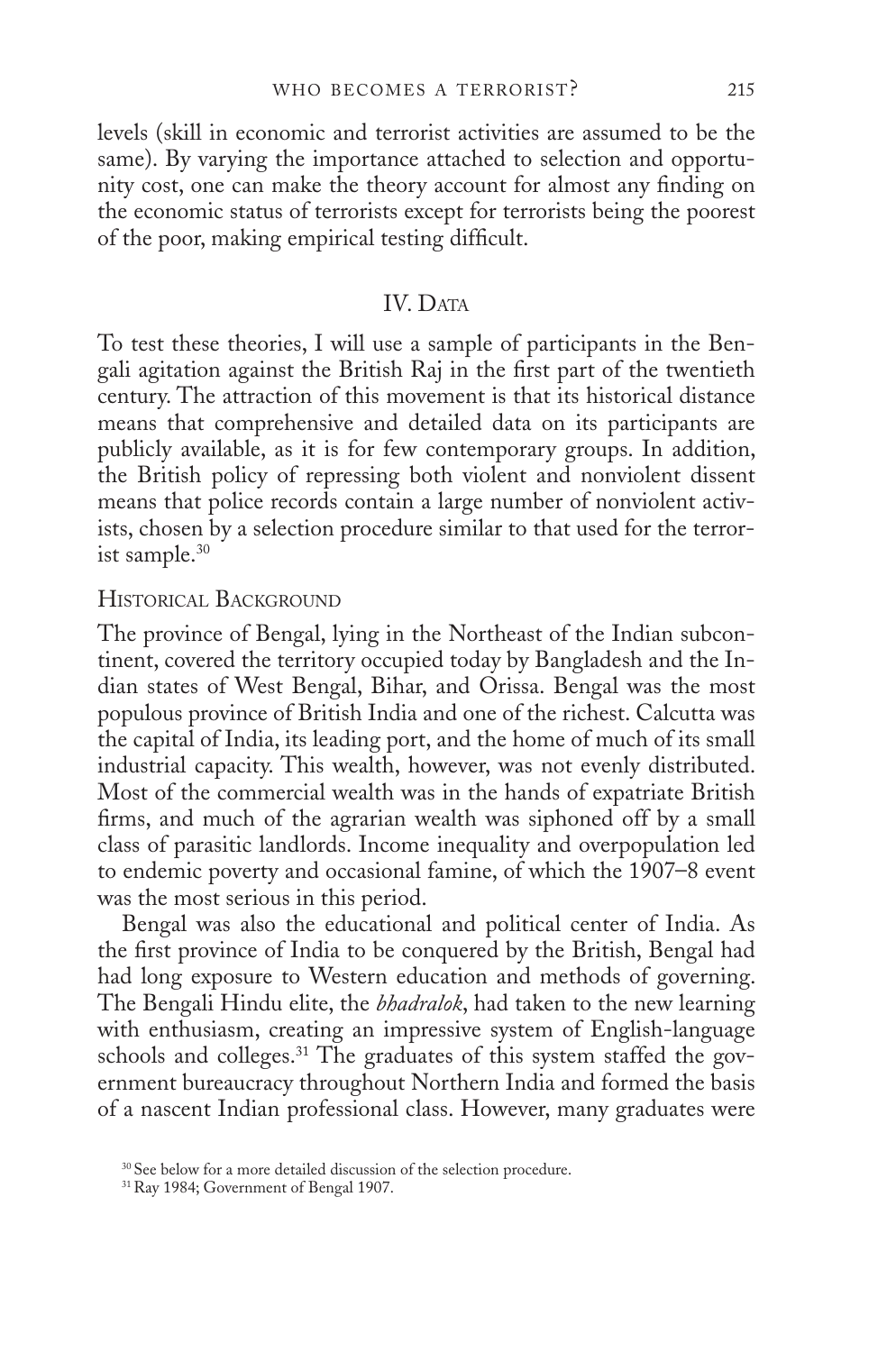disappointed to find that their degrees did not bring them wealth and social status, as most of the best jobs were still held by foreigners.<sup>32</sup> While similar forces were at work in other areas of the subcontinent, they were magnified in Bengal by the large size of the educated classes and gradual decline in the state's economic position and political importance, symbolized by the transfer of the capital to Delhi in 1912.

Due to the proximity of the capital and its high level of education, Bengal had always had a relatively high level of political consciousness. However, the nationalist movement did not become important until the British announced the partition of Bengal in 1905. The British had hoped to create two manageable provinces out of one large one and at the same time to divide Hindus and Muslims. However, the partition unleashed a political firestorm: the *swadeshi* (self-rule) movement. The *swadeshi*s conducted a mass political campaign, whose tactics included circulating petitions, boycotting British goods and merchants who sold them, refusing to visit government offices and schools, and holding frequent marches and mass meetings.<sup>33</sup> The campaign benefited from mass participation on a scale previously unheard of in Indian politics, but in the face of official opposition, it gradually lost steam, with the organized boycott petering out in 1908. Political activism continued on the lower level, with the focus shifting to the institutionalization of the movement by the creation of political organizations and Indiancontrolled businesses and schools.

The decline of the *swadeshi* movement led to the growth of the violent wing of the nationalist movement. Impatient with the compromises of the political nationalists, these men wished to expel the British by force of arms. They took their inspiration from an eclectic mix of Hindu scripture<sup>34</sup> and contemporary world events, notably the Russo-Japanese war and the Irish Republican Brotherhood's campaign against the British. Though the professed aim of the nationalist movement was an armed rebellion, most of the energy of the violent nationalists was devoted to attacking targets symbolically associated with the government: bombing courthouses and office buildings, robbing pro-British landlords, and assassinating British or Indian government officials.35 Many of the *daicotie*s (armed robberies committed by five or more persons) committed against rural landowners served the sub-

<sup>&</sup>lt;sup>32</sup> Broomfield 1968.

<sup>33</sup> Gordon 1984.

<sup>&</sup>lt;sup>34</sup> Violent aspects of Hindu spirituality had a widespread influence in Bengal both at this time and later in the twentieth century. See, for instance, Southard 1980.

<sup>&</sup>lt;sup>35</sup> Hees 1993; Government of India 1918. See also "Note on the Growth of the Revolutionary Movement in Bengal," in Samanta 1995, 1:3–216.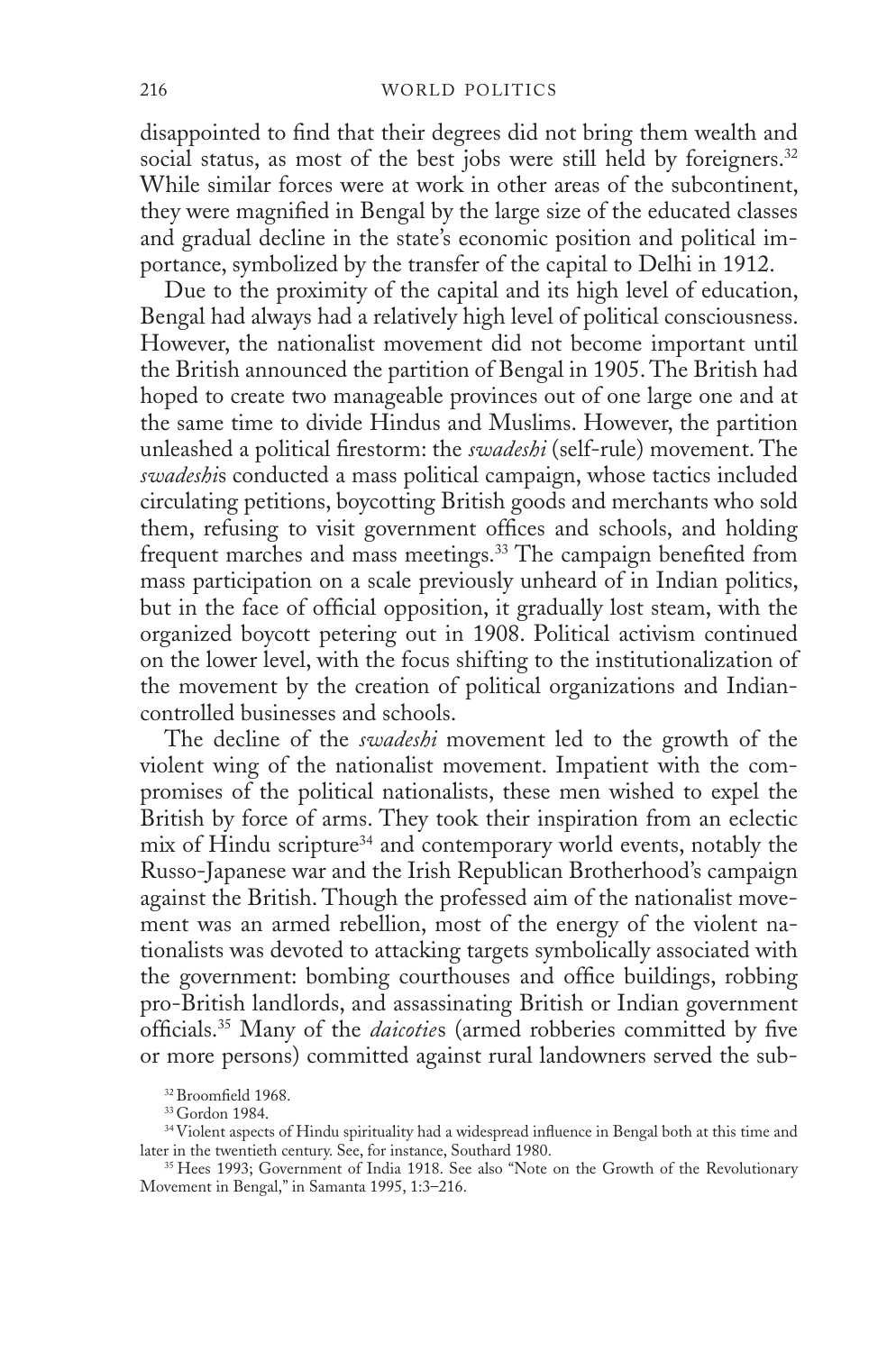sidiary purpose of raising money to finance the movement's day-today operations. In its later phases (after the period studied here) the movement diversified its techniques and targets somewhat, attacking nonofficial British civilians and conducting a spectacular assault on the government armory in Chittagong in 1930.36

While the British sometimes described the nationalist movement as a single conspiracy, it was in fact fragmented in both approach and organization.37 Violent attacks were generally carried out by small groups of men scattered throughout the cities and towns of Bengal; the British called them "gangs" and we would call them cells. Some of these groups received ideological inspiration and occasional low-level material support and advice from slightly larger and better organized groups in the big cities. In the first decade of the movement the two most important of these groups were the Jugantar and the Anushilan Samiti, though both organizations were diffuse and contained many who did not participate in violence. The Anushilan Samiti, based in Dacca, was centered on the charismatic leadership of Pulin Behari Das and was strongly influenced by Hindu traditions.<sup>38</sup> After Das's arrest in 1908, the many local-branch *samiti*s went their own way, with some focusing on *daicotie*s and others eschewing violence entirely. The Jugantar, though it later evolved into a formal political party, was in the movement's early days even more disorganized, consisting of individuals influenced by the Calcutta newspaper of that name.<sup>39</sup> Though the two groups had initially been indistinguishable, they soon became bitter rivals.40

The organization charged with combating the nationalist movement was the Intelligence Branch (ib) of the Bengal Police. Despite a gradual increase in resources and help from the military, the IB was severely understaffed: in 1910 thirteen British officers and 304 Indian constables had to cover two provinces with a population of some 85 million.41 Another complaint was the inadequacy of the legal system. Many accused suspects were acquitted by judges dissatisfied with the informers' reports, which were the ib's main tool.42 Despite these limitations, the police succeeded in keeping the violence to a manageable level by taking advantage of British India's vaguely worded conspiracy

<sup>36</sup> Silvestri 2009.

<sup>&</sup>lt;sup>37</sup> Government of India 1918.

<sup>38</sup> See Ray 1999; Hees 1993, 259–67.

<sup>39</sup> Hees 1993, 242–43.

<sup>40</sup> Haldar 1977.

<sup>41</sup> National Archives of India. Home Department. A Proceedings, July 1911: 48–50.

<sup>42</sup> See the reports in Samanta 1995, vol. 2.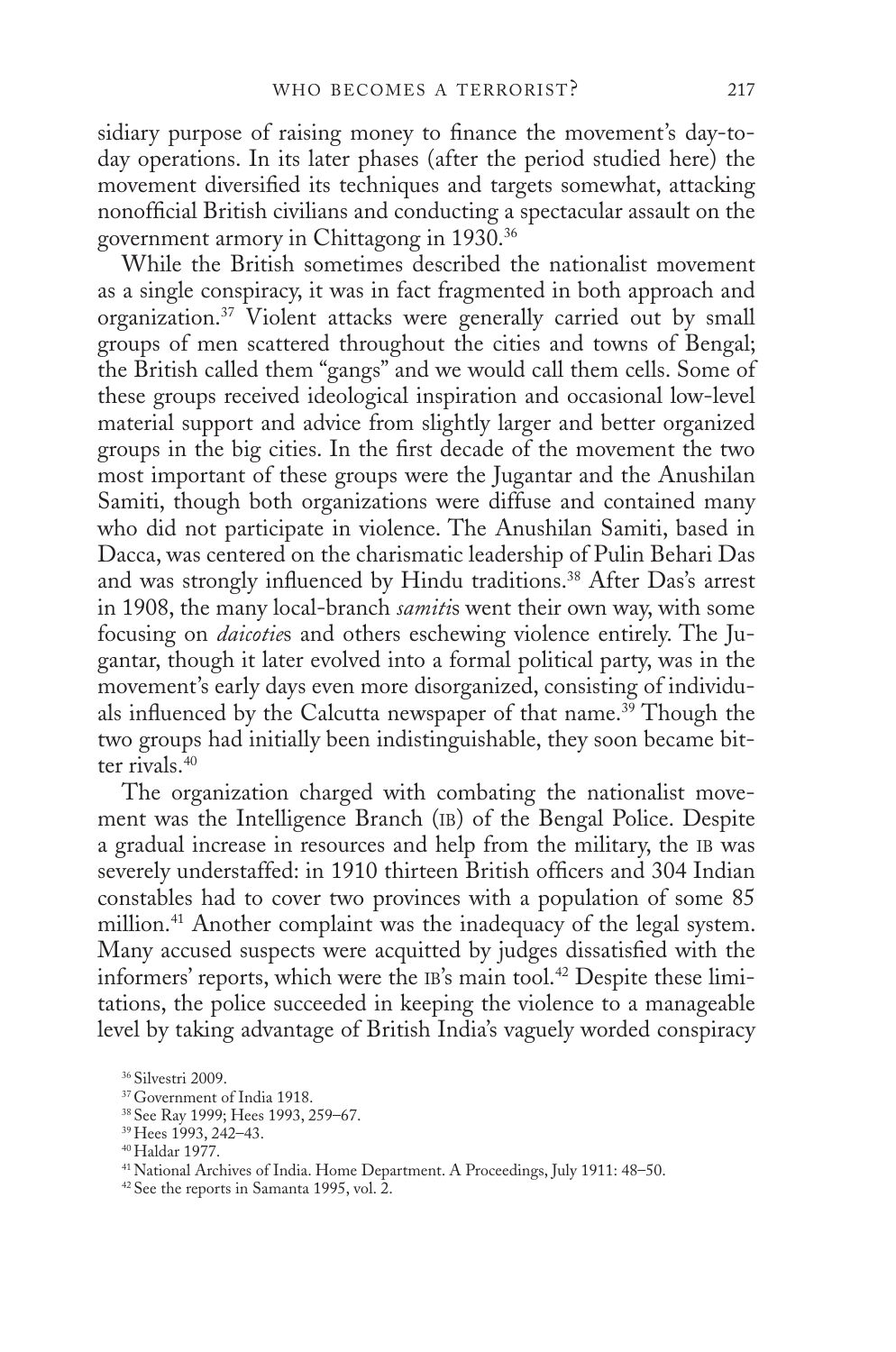statutes, its generous provisions for detention without trial, and its strict gun-control laws, for which it was easier to obtain convictions than for terrorist acts per se.

Despite the reversal of the partition of Bengal in 1911, the violent movement remained active until 1939. Along with the nonviolent nationalist movement in Bengal, it had a complex and at times antagonistic relationship with the national leadership of the independence movement that emerged after the First World War. The violence had its ups and downs over the years, usually negatively correlated with the level of official repression: mass jailings without trial in 1918 and 1924 led to immediate drops in violence.<sup>43</sup> The decline of violence in the late 1930s can be attributed to the success of official repression and the growing popularity of Marxist ideas, which prioritized eventual revolution over immediate terrorism.<sup>44</sup> Many members of the Jugantar and Anushilan Samiti joined the Communist Party of India, contributing to its eventual dominance of the postindependence politics of West Bengal.

#### WERE THE BENGALIS TERRORISTS?

While a wing of the Bengali nationalist movement obviously used violence, it is possible to question whether its members should be referred to as terrorists, a label that carries heavy theoretical and normative implications. Given the unsettled nature of the definitional literature on terrorism, a definitive answer to this question is probably impossible, and for that reason I have tried to use the term "participants in violence" wherever possible. However, there are a number of reasons for thinking that the Bengalis both fit many conventional terrorist definitions and are substantially similar to groups that are canonical in the terrorism literature. First, the Bengalis were most concerned with the psychological and indirect effects of the violence that they were committing, rather than with the direct effects. Like many terrorist groups, they saw themselves as weakening their opponents' will to resist and inspiring others to broad-based action, rather than participating in such an action themselves. This can be seen in their target selection, which emphasized symbolic and publicity-enhancing actions (robberies of unpopular landlords, bombings in front of government office buildings), rather than their strategic significance. Second, the Bengalis had strong links, both intellectual and personal, with the European

<sup>43</sup> R.E.A. Ray. "Report on the activities of Terrorists in Bengal during the period April to December 1930." In Samanta 1995, 2:601–6

<sup>44</sup> Silvestri 2009.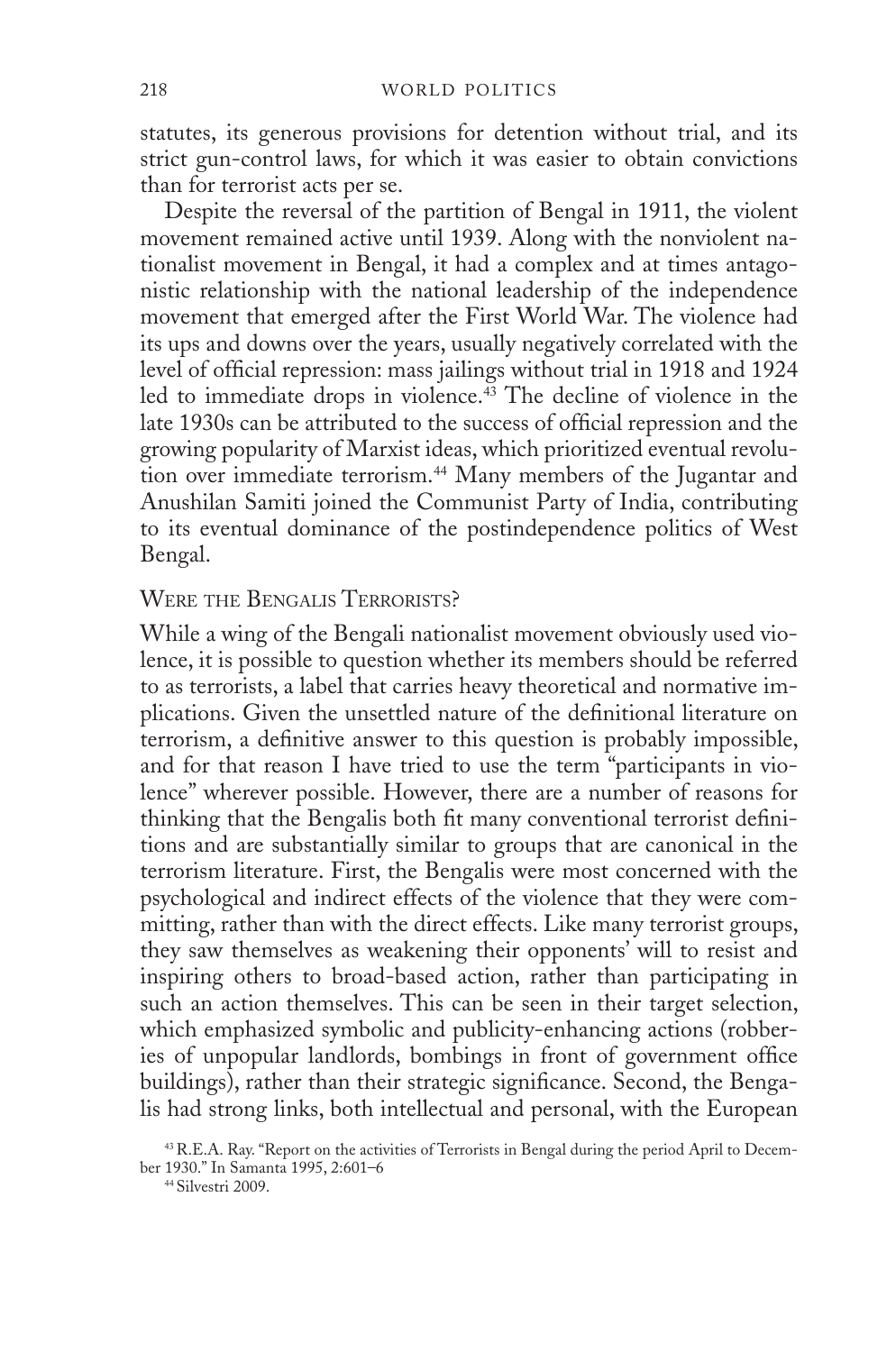terrorists of the anarchist "first wave."45 It is clear the Bengalis thought they were emulating these groups to some extent, and European left wingers provided technical assistance in the preparation of explosives. Third, the nationalists clearly rejected both insurgency and the more narrowly instrumental use of violence that is common in Indian political movements. On the one hand, they never made an effort in this period to control territory or establish a rural base; on the other hand, they explicitly rejected and distanced themselves from conventional politics, which they regarded as compromised—indeed their devotion to violence as a means often evolved into a devotion to violence as an end in itself. Finally, the broad distribution of the nationalists' actions (killings of public officials, some bombings, and many robberies) was typical of terrorist groups before the age of state funding and easily available weaponry. Indeed, their behavior is remarkably similar to their near contemporaries in the Russian group Narodnaya Volya, widely cited as the first terrorist movement.<sup>46</sup>

#### **SAMPLE**

The sample for this analysis consists of the 740 unique individuals listed in the January 1915 edition of the Intelligence Bureau's "Red Book." The Red Book, officially titled "List of Political Suspects in Bengal," was published for internal reference and listed every individual in the province of Bengal considered to be a political threat.<sup>47</sup> The volume was compiled by each district's intelligence officer, who included the name, address, criminal history, and a brief description of all the suspects who had ever resided within his jurisdiction. As the Red Book was confidential, the officers' responses were full and candid. They constitute a remarkable snapshot of the Bengali nationalist movement, including everyone from celebrities like Aurobindo Ghose and Pulin Behari Das to retarded youths who the IB worried would be persuaded to plant bombs.

The crimes listed varied widely, and many were not even crimes in the legal sense. Some were nonviolent offenses such as giving speeches at political meetings, singing nationalist songs, and picketing shops that sold British goods. Others were cited for offenses that involved or implied violence: planting bombs, possessing guns, and committing or planning *daicotie*s. Several were included on less substantial grounds, such as membership in a nationalist organization, close association

<sup>45</sup> Silvestri 2009.

<sup>46</sup> See Rapoport 2004.

<sup>47</sup> West Bengal State Archives. Home Department Intelligence Branch 324/16.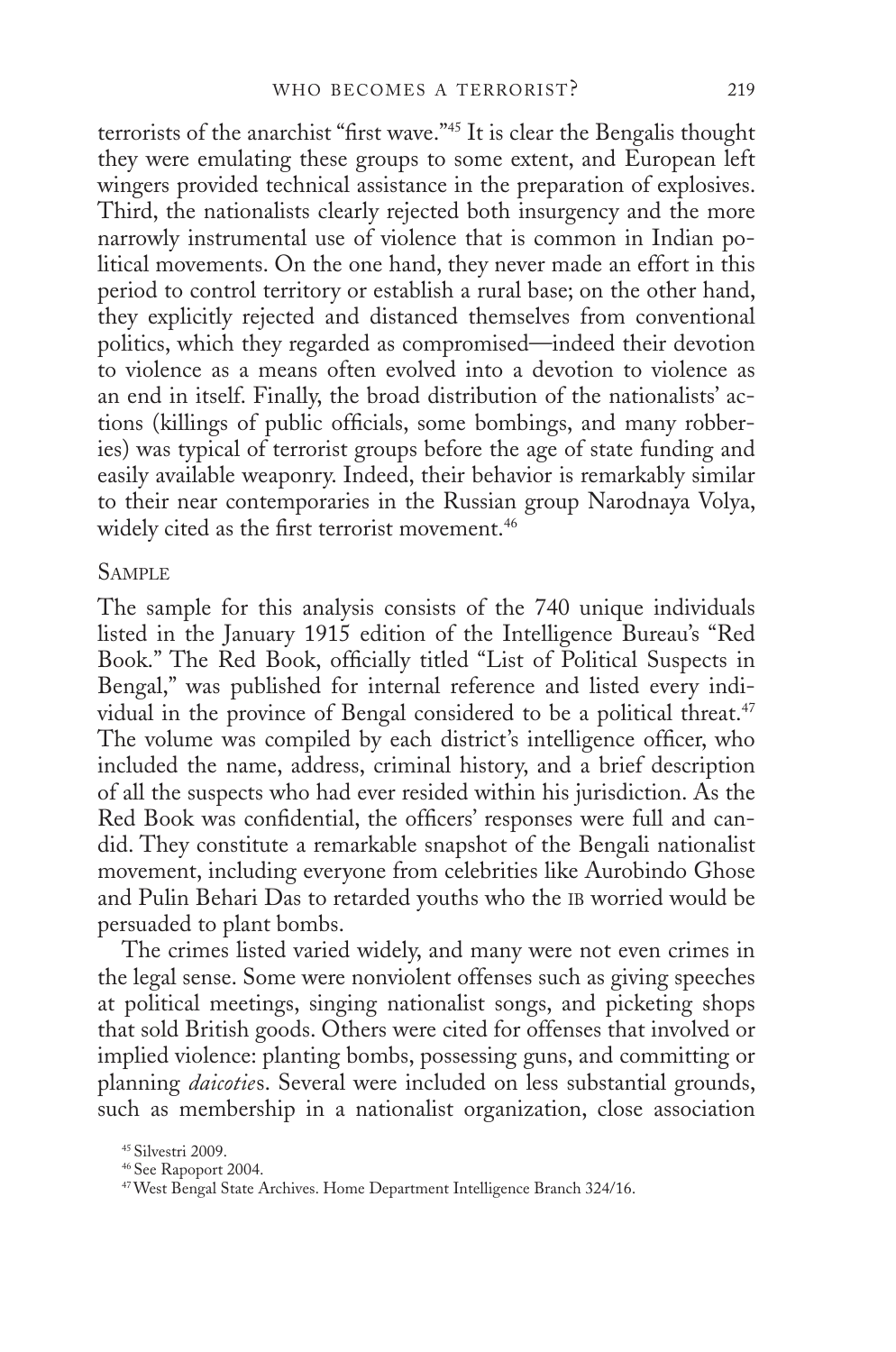#### 220 WORLD POLITICS

with other suspects, or merely being considered "suspicious characters" by the IB. The Red Book reported crimes or grounds for suspicion for all suspects and included more detailed biographical information for many of them. Whenever possible, I supplemented the information in the Red Book with other information available within the police records of the West Bengal State Archives and the National Archives of India. The three most important supplementary sources were the history sheets (printed personal files) of individuals, detention orders for individuals, and the statements of the accused in criminal trials.

The early part of the nationalist movement was chosen for study both because of the ready availability of data and because the early date enables me to avoid two possible confounding affects. One is ideological: in the 1920s and the 1930s two external ideologies, Marxism and Gandhian nonviolence, became influential in Bengali political circles. These influences would create potential problems for comparing the violent and nonviolent samples, as I might end up comparing groups with radically different political beliefs and goals. Fortunately, in the prewar period the ideological beliefs of the terrorists and nonviolent nationalists were relatively homogenous, with both groups coming from similar political backgrounds and employing similar rhetorical strategies.<sup>48</sup>

The other advantage of an early date is that it reduces the problem of the potential endogeneity of terrorism and poverty. Poor people may be more likely to hold extreme views, but people with extreme political views may be more likely to be poor because of official discrimination in education and employment. This problem in compounded in the Bengali case by the foundation by the nationalist movement of "national schools," intended to circumvent the government educational system. The early date reduces the problem of endogeneity because most people in the sample had jobs and had completed their education before the agitation began. In addition, those who were expelled from school or fired from their jobs for their political beliefs are classified as having their former occupation, and a dummy was used for those involved with the national schools movement.

## The Dependent Variable

The dependent variable in this study is a dummy for terrorist participation. For this study terrorism will be defined as participation or intention to participate in acts of violence, which in the Bengali context includes murders, *daicotie*s, and bombings. It also includes those

<sup>48</sup> Hees 1993; Government of India 1918.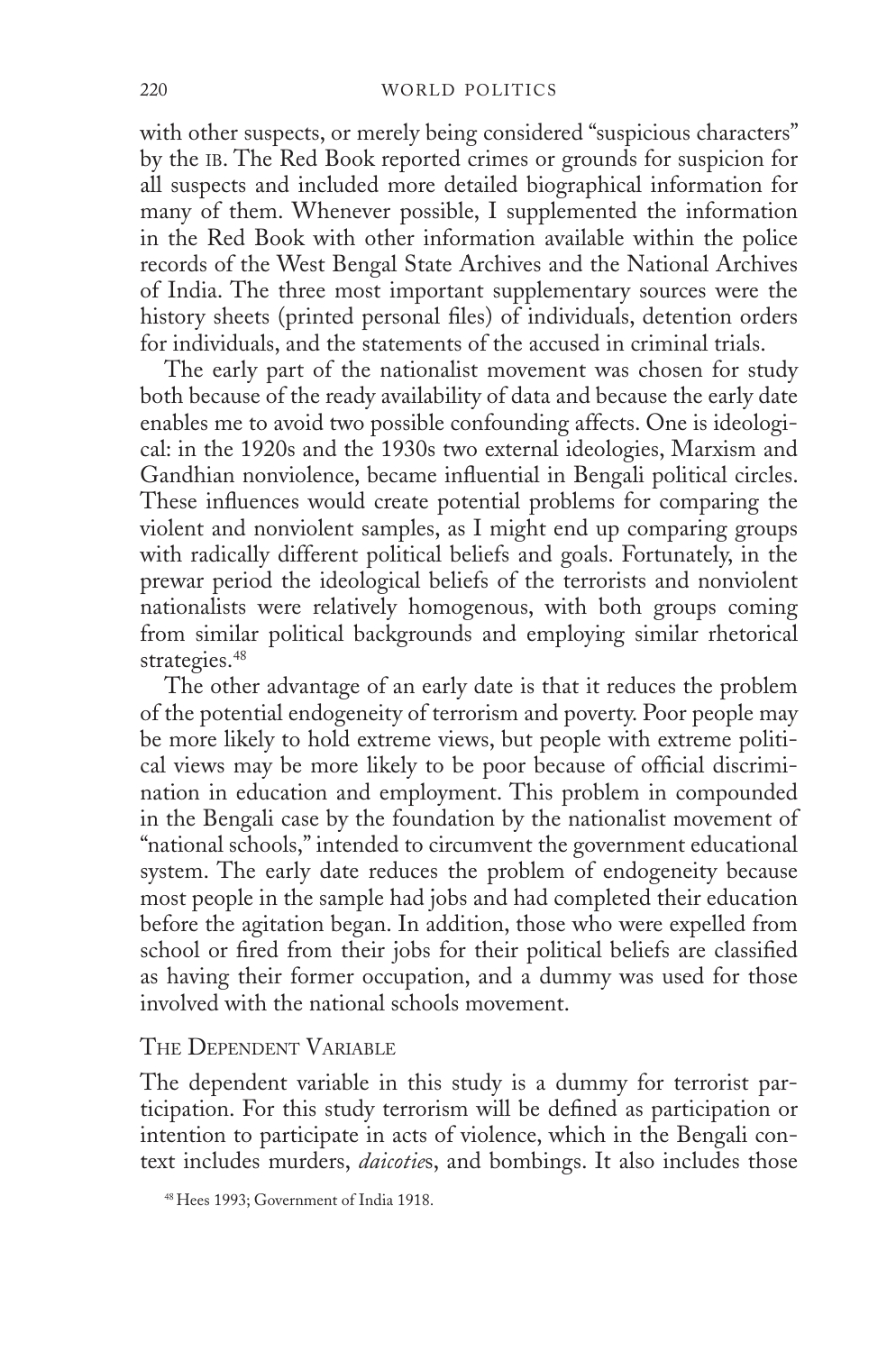accused of possessing guns and explosives under the Arms Act, on the assumption that these tools would almost certainly be used for acts of violence. For coding purposes, suspicion, usually based on an informer's report to the district intelligence officer, was sufficient to code a 1. This criterion was chosen rather than a higher threshold of indictment or conviction because many individuals came under strong suspicion even though the ib was unable to put together a case sufficient to go to court, and many whom the IB wished to charge were either acquitted or fled prosecution. In addition, the grounds for suspicion were usually more specific than those for arrests and convictions, which generally occurred under omnibus conspiracy statutes.49 The only exception to this rule were three individuals acquitted in the Alipur Bomb Case (1909) who were coded as nonviolent, because of strong evidence that the British charged leaders of the nonviolent movement as a means of discrediting them.<sup>50</sup>

 One advantage of the ib's use of informers' reports for this study is that it meant that the "skill" of terrorists had little to do with their inclusion. Individuals are included because they were named by one of the government's informers, who were often well established in nationalist circles. Avoiding mention by these informers had more to do with social networks than survival skills. This means that the sample is representative of all levels of terrorist ability, rather than just of those who failed (as in prison-based studies) or those who succeeded (as in studies of suicide bombers). A disadvantage of this approach is that participation in violence is measured with a fair amount of error, error that might well be correlated with the independent variables of interest. This issue is taken up at greater length in Section VI.

The nonterrorist sample is thus composed of all those individuals who are listed in the Red Book but who were not under suspicion for violent crime. It can thus be thought of as the universe of individuals who were known to the IB to be active in the extreme wing of the nationalist movement but not known to be involved in violence. The nature of these individuals' involvement in the nationalist cause varied widely. Many were members of radical organizations, and others had been involved in some capacity in the various licit political movements of the previous decade, such as picketing shops that sold British goods. Some were included for writing for nationalist newspapers, giving political speeches, or composing Bengali-language poetry.

<sup>&</sup>lt;sup>49</sup> For this reason there is only a modest correlation between arrest record and participation in violence.

<sup>50</sup> Hees 1993, 155–230.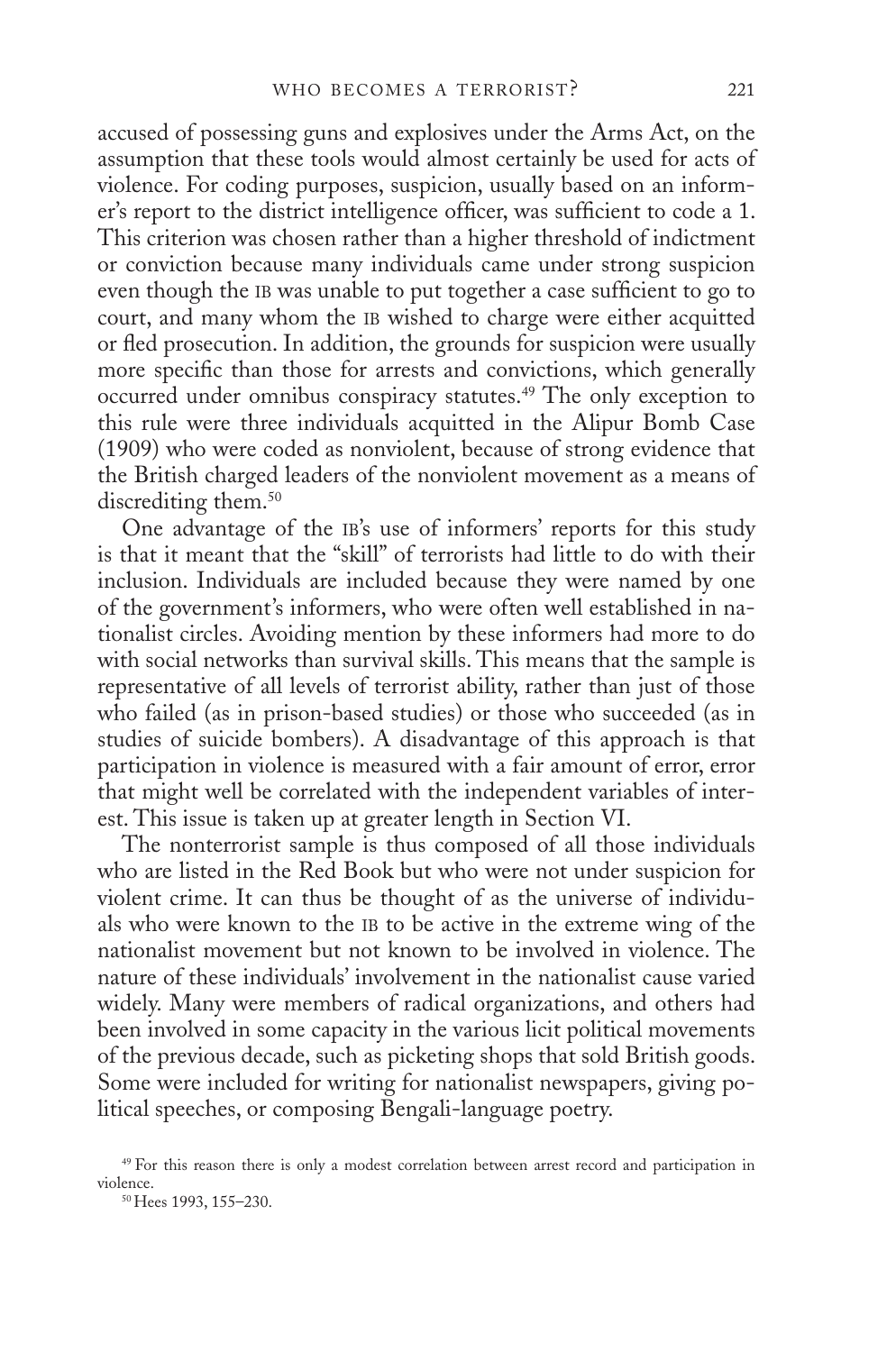# PREDICTORS AND CONTROLS

The data include several correlated measures of an individual's socioeconomic status, the key variable of interest. One, *Years of Education*, is the number of years an individual has spent in formal education. Another, *Quality of Education*, is an ordinal scoring (0–4) of the quality of the institutions the individual attended, on the theory that those having attended poor-quality schools would have higher levels of social grievance and unfulfilled expectations than those with better-quality educations of similar duration. The ranking is based on the curriculum taught at the school, the school's association with missionary or government institutions, and the known pass rates on the provincial exams for students from that institution.<sup>51</sup> As most individuals attended multiple schools, the scoring is based on the highest quality institution attended. *National Schools* is a dummy for whether or not the individual was involved, either as a student or as a teacher, in the national schools movement.

Bengali education was heavily focused on passing the qualifying exams for each degree. Extensive study was necessary, and many did not even bother to try. Failure had a significant effect on one's life chances, as most bureaucratic jobs required a particular degree level. The connection between violence and exam results receives anecdotal confirmation: after the fa exam (preliminary to the ba exam) of 1910, for instance, the members of the Mymensingh and Shadona branches of the Anushilan Samiti split, with those who passed leaving and those who failed turning to *daicoty*. 52 To test this effect, I included an *Exam Failure* variable, which is a dummy for whether an individual ever failed any of his exams. To separate the effect of failure from those who leave without taking the exam, I added a dummy for these individuals.

Within the data the most direct predictor of an individual's economic status is the job that he held. *Job Quality* is an ordinal variable, with the job held by an individual being ranked from one to six, ranging from manual laborers to upper professionals. A great deal of care went into the construction of the ranking systems, which sought to reflect the perceptions of contemporaries of occupational status and to permit comparisons across occupational sectors.<sup>53</sup> The definitions used

<sup>51</sup> Government of Bengal 1907.

<sup>52</sup> National Archives of India. A Proceedings. May 1915: 295–301.

<sup>53</sup> For this purpose it would obviously be ideal to have a measure of an individual's income. Unfortunately, income data are preserved for only a small section of the sample (twenty-four individuals). However, for these individuals, job quality and income are strongly correlated (R=.55), which is a good sign for the external validity of the measure.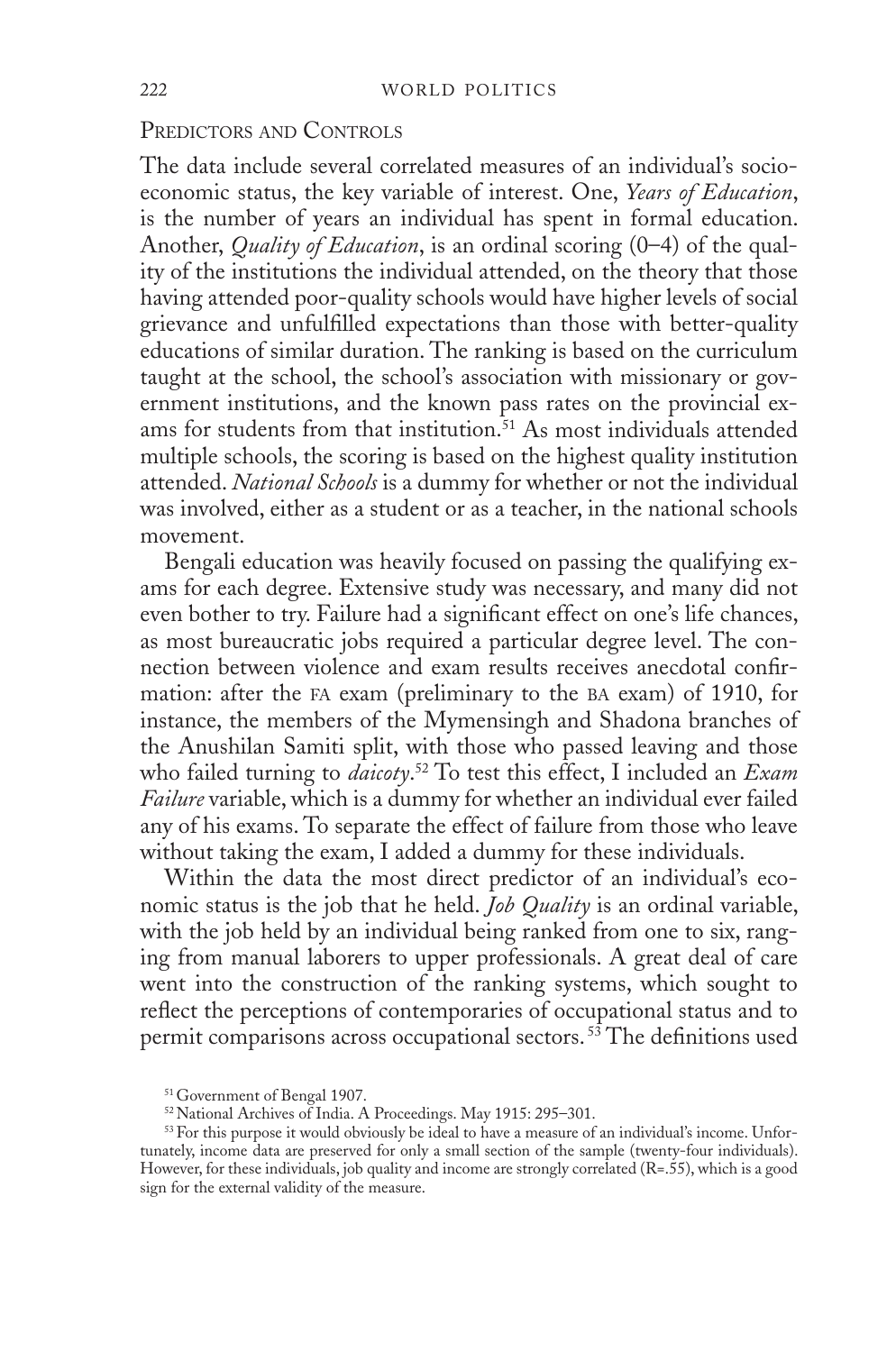in the coding, and some examples of occupations at different levels, are given in Appendix 1. As students and the unemployed stand somewhat outside the traditional occupational hierarchy, they were coded as zero; and dummy variables were added for each of these categories. *Job Sector* is a categorical variable describing the sector of the economy in which the individual is employed. It also makes possible comparisons between the sample and the population of Bengal, for the Indian census collected data on occupational sector, though not on education or social status. Of the socioeconomic variables*, Job Quality* and *Job Sector* are the least affected by missingness, though they are obviously measured with a degree of error.

The economic status of an individual is also strongly correlated with that of his family. I possess data on the occupations of some individual's fathers and used them to construct two variables *Father Job Quality* and *Father Job Sector*, using the same categories as for the individual variables. Data are also available for the type of land (if any) held by the family; it is a categorical variable based on the status of the individual's family within Bengal's overelaborated system of agrarian subleasing. This variable was tried in many specifications but found to have no perceptible effect on participation in violence, which may be a result of the tenuous relationship between landholding and actual economic position, with many landholders being poor relatives of members of the urban upper class.

 In the Indian context, *caste* is a strong predictor of social status. At the turn of the century, before name changing became common, it was relatively easy to infer caste from an individual's surname, though direct information often exists as well within the archival material.<sup>54</sup> The three most prestigious castes in Bengal were the Brahmins (traditionally priests), Kayasthas (clerks), and Baiydas (doctors.) Together, these castes comprised the *bhadralok* (educated upper class or gentry.) Other caste groups represented in the sample included small numbers of Muslims, Europeans, immigrants from the Bombay Presidency, and people for whom caste was unknown.55 A glance at Table 1 will show that the terrorist and nonterrorist samples are very dissimilar to the Hindu population as a whole, with both samples being overwhelmingly dominated by the upper castes: over 85 percent of the terrorist sample, compared with less than 12 percent of the Hindu population,

<sup>54</sup> Singh 1996.

<sup>55</sup> Muslims, who constituted 55 percent of the population of Bengal, tended to be pro-British out of fear that an independent India would be dominated by Hindus. For this reason they were severely underrepresented in the nationalist movement in this period.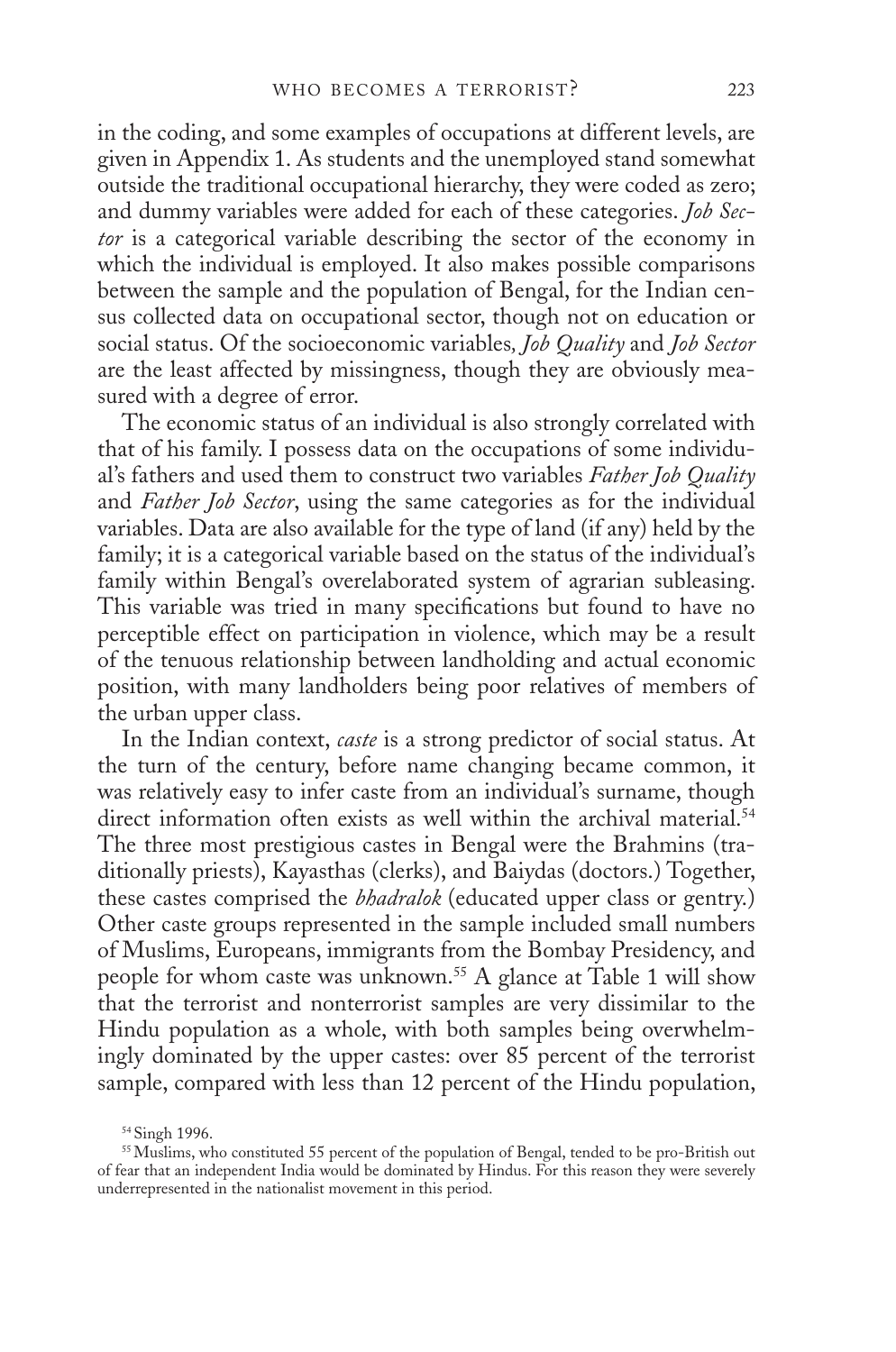|          |                           | CASTE COMPOSITION            |                                |
|----------|---------------------------|------------------------------|--------------------------------|
|          | Terrorist<br>Sample N=372 | Nonterrorist Sample<br>N=368 | Bengal Population <sup>a</sup> |
| Kayastha | 204                       | 227                          |                                |
|          | (54.84%)                  | (61.68%)                     | 5.43%                          |
| Brahmin  | 137                       | 116                          |                                |
|          | (36.83%)                  | (31.52%)                     | 6.12%                          |
| Baida    | 13                        | 4                            |                                |
|          | $(3.49\%)$                | $(1.09\%)$                   | 0.43%                          |
| Bombay   |                           |                              |                                |
|          | (0.27%)                   | $(0.27\%)$                   | NA                             |
| Muslim   |                           | 4                            |                                |
|          | (0.27%)                   | $(1.09\%)$                   | NA                             |
| Other    | 12                        | 10                           |                                |
|          | $(3.23\%)$                | $(2.72\%)$                   | 88.02%                         |
| Unknown  | 4                         | 6                            |                                |
|          | $(1.08\%)$                | (1.63%)                      | NA                             |

TABLE 1 CASTE COMPOSITION

<sup>a</sup> Hindu population.

belong to the *bhadralok* castes. However, caste does not appear to be a good way to separate the terrorist and nonterrorist samples, as both are overwhelmingly high status.

 Several other variables describe demographic characteristics of the sample. *Urban Resident* is a dummy for those who lived at least part time in Bengal's two major urban areas, Calcutta and Dacca. *Urban Migrant* is a dummy for individuals who lived in Calcutta or Dacca but were born in a rural area. In addition, I include dummies for the *District* in which the individual was born, as terrorist involvement could vary widely based on the area in which one lived and the influences to which he was exposed. *Married* is a dummy for married individuals. *Age* is also controlled for, as it is correlated with both years of education and the probability of marriage. *Sadhu* is a dummy for whether the individual has chosen to give up all his property to live as a traveling holy man, a common life choice for upper-caste Hindu men in this period.

It is of course possible that varying levels of participation in violence are caused by variation in ideology or organizational policy. 56 *Jugantar* and *Anushilan Samiti* are dummies for whether an individual was affiliated with either of the two main political parties (a few were affiliated with both, many with neither). To the extent that individuals choose

<sup>56</sup> On terrorist factions, see Bueno de Mesquita 2008.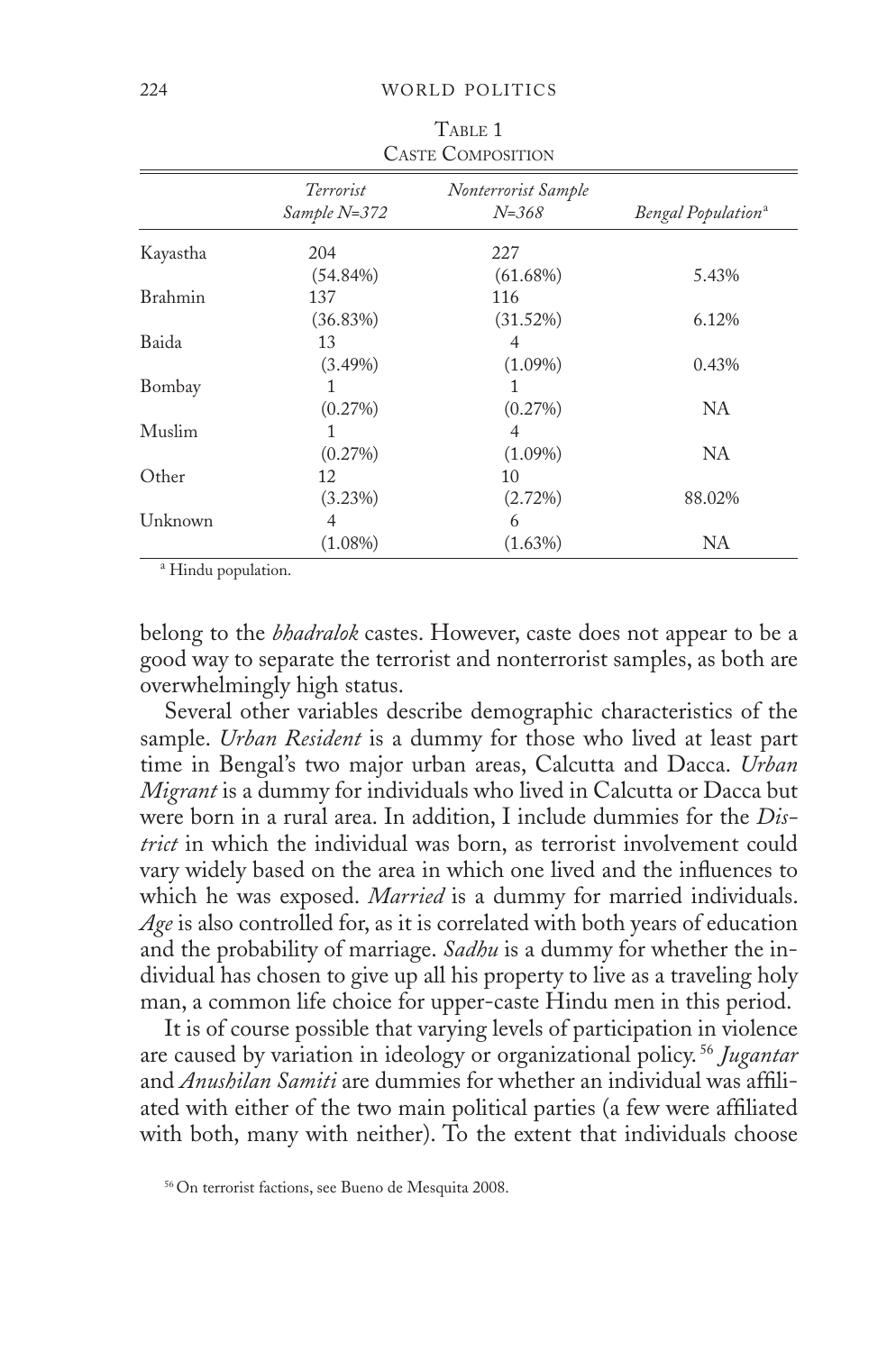whether or not to participate in violence by joining more or less violent parties, including these coefficients will lead us to underestimate the role of wealth and education in terrorist recruitment.

## MISSING DATA

Though the sample is large, it suffers, as does previous work in this field, from a substantial missing data problem. As the Red Book was compiled by different ib officers in each district, the details included vary slightly from district to district. Some officers, for instance, thought it important to include data on marriage, while others did not. All officers tended to include more information on prominent individuals and on those against whom formal criminal proceedings were being instituted. Using additional data sources to fill these gaps in the data adds other patterns of missingness. The history sheets provide very full infomation, but only those from Eastern Bengal have survived. Even among those, many files have been lost or eaten by the termites that infest the West Bengal State Archives. Among the other sources used, the court records and warrant applications also show a predictable bias toward prominent individuals and those who became involved in a criminal trial.

The missingness in the sample is thus correlated with several of my independent variables. In this situation, any regression or comparison of means that uses listwise deletion will have a much smaller N and biased coefficients. This missing data problem also occurs in most existing individual-level accounts, and both Krueger and Maleckova and Berrebi attempt to avoid it by using summary statistics instead of a regression model. Not only does this approach lead to bias, but it also keeps these studies from using potentially important control variables. In particular, age is strongly correlated with both education and marital status, and it is unwise to draw conclusions about these variables without the use of controls.

To fill in the gaps in the data set, I used multiple imputation, using the Amelia II software package.<sup>57</sup> For the purposes of imputation I used several variables in addition to those discussed in the previous section, most importantly a series of dummies detailing participation in various types of illegal activity that each individual was suspected of—*daicotie*s, bombings, and so on. Overall, 22.4 percent of the data was imputed. (For the preimputation N of specific variables, see the summary tables.) No values of the dependent variables were imputed.

<sup>&</sup>lt;sup>57</sup> King, Honeker, Joseph, and Scheve 2001.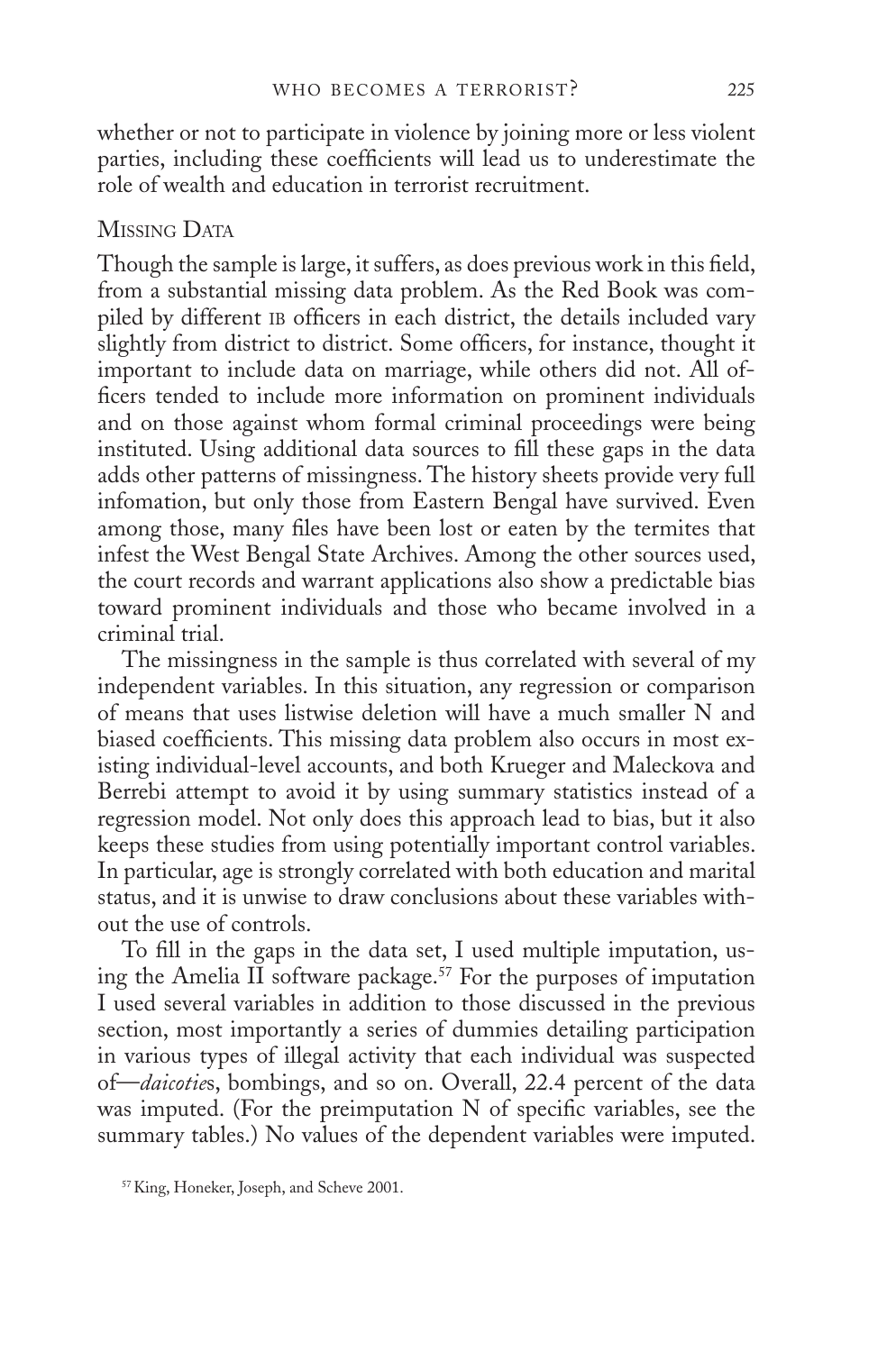The imputed data sets were then bound together and analyzed using the mi function in Stata.58 Imputation is used here as an alternative to throwing out a large number of cases through listwise deletion, a method that would dramatically change both the size and the selection mechanism of the sample. To check the imputation, I also ran regression models on the nonimputed data, and they produced substantially similar results (see Section VI).

## V. RESULTS

## SUMMARY STATISTICS

The original sample is composed of 368 nonviolent and 372 violent activists. The summary statistics of the two groups are displayed below, along with corresponding statistics for the male population of Bengal as a whole, drawn from the 1911 Census of India. There was some difficulty in getting census statistics that corresponded exactly to the statistical categories in the sample, and the deviations are described in the footnotes. (See Table 2.)

Certain facts are immediately obvious from Table 2. Both samples are far more urban than the general population: 57 percent of the terrorist sample lived in Calcutta or Dacca, compared with 8.5 percent of the Bengali population. They are also more likely than the general population to have moved to the city recently: 34 percent of the nonviolent individuals, 28 percent of violent individuals, and 7.1 percent of Bengalis were migrants. All these differences are statistically significant. The sample's mean levels of education (16.45 years in the nonterrorist sample and 14.11 years for the terrorist sample) are remarkably high when we realize that only 19.9 percent of Bengali men were literate and only 2.65 percent were literate in English. (English literacy as defined by the census would be achieved after approximately eight years of formal education.)<sup>59</sup>

The differences are also evident in the distribution of occupations shown in Table 3. The politically involved come from those holding jobs in the privileged sectors of education, government, law, and medicine.

59 Census of India 1911, vol. 5, pt. 1, p. 312. Percentages are for males over the age of twenty.

<sup>&</sup>lt;sup>58</sup> The data were also analyzed using the slightly different assumptions of the Zelig package in R. The results were similar except for some specifications that involved several of the collinear socioeconomic variables. While a socioeconomic variable was always strongly negatively associated with involvement in violence, the particular variable in question was based on the imputation model used. To avoid basing substantive conclusions on the assumptions in the imputation process, the reported results use only one socioeconomic measure at a time. See the discussion of the results in Section V.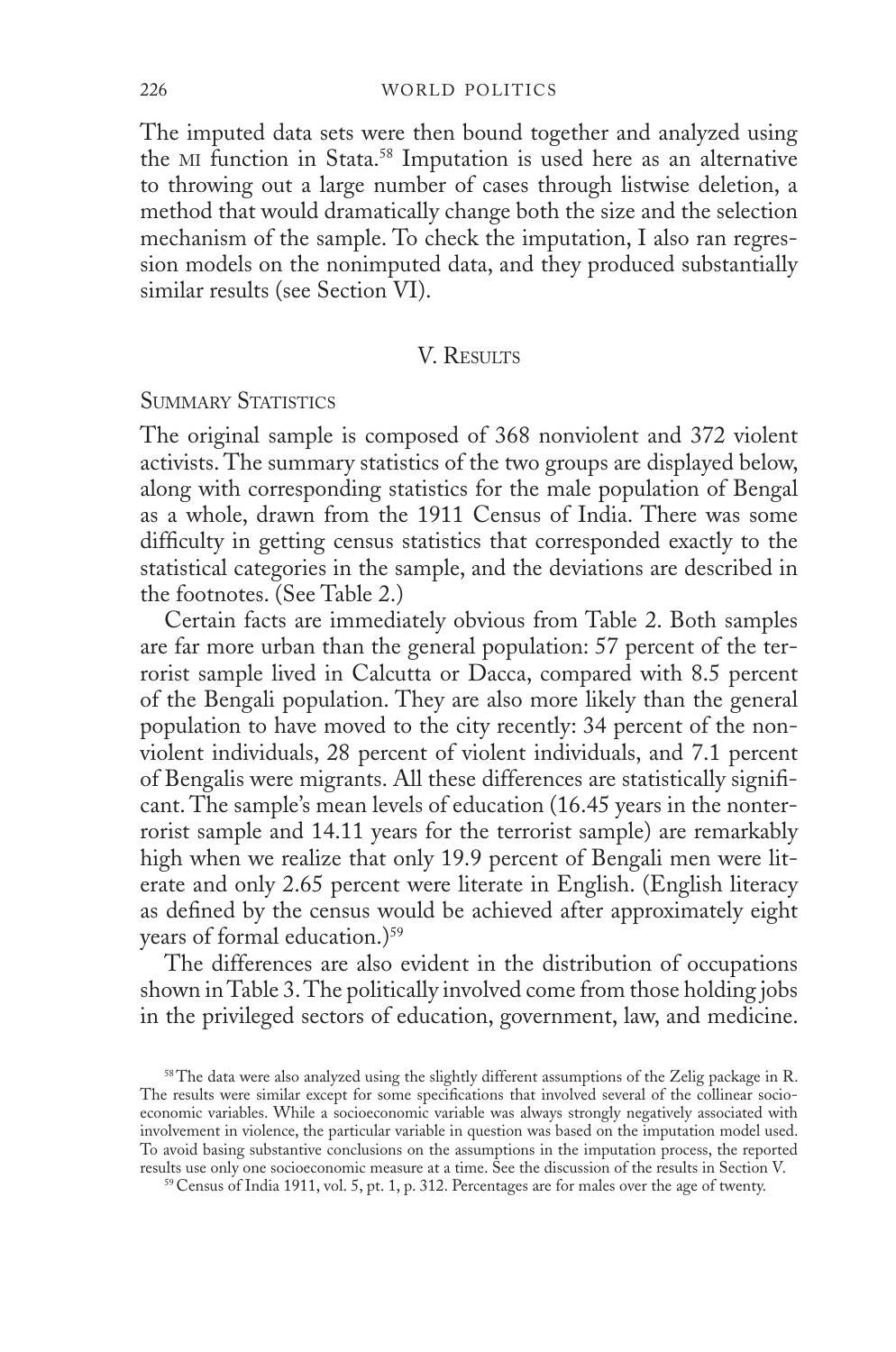|                                            | Nonviolent Sample<br>$N = 368$ |     | Violent Sample<br>$N = 372$ |     | Bengal<br>Population |
|--------------------------------------------|--------------------------------|-----|-----------------------------|-----|----------------------|
|                                            | Mean                           | N   | Mean                        | Ν   | Mean                 |
| Anushilan Samiti Member                    | 0.34<br>(0.47)                 | 368 | 0.31<br>(0.46)              | 372 |                      |
| Age in 1915                                | 29.57<br>(8.58)                | 354 | 27.07<br>(6.52)             | 336 | 24.4                 |
| Urban Resident                             | 0.59<br>(0.49)                 | 368 | 0.57<br>(0.5)               | 372 | 0.085                |
| Dangerousness Rating                       | 0.1<br>(0.35)                  | 368 | 0.16<br>(0.44)              | 372 |                      |
| Quality of School (Ordinal)                | 2.55<br>(2)                    | 100 | 2.12<br>(0.76)              | 125 |                      |
| Years in School                            | 16.45<br>(3.23)                | 53  | 14.11<br>(2.79)             | 61  |                      |
| Father's Job Quality                       | 3.73<br>(0.85)                 | 51  | 2.71<br>(1.1)               | 51  |                      |
| Exam Failure Dummy                         | 0.16<br>(0.37)                 | 62  | 0.19<br>(0.4)               | 84  |                      |
| Income per Year in Rupees                  | 1123<br>(1267)                 | 15  | 696<br>(1102)               | 9   |                      |
| Jugantar Member                            | 0.06<br>(0.24)                 | 368 | 0.09<br>(0.29)              | 372 |                      |
| Family Land Dummy                          | 0.11<br>(0.32)                 | 368 | 0.07<br>(0.25)              | 372 |                      |
| Leader Dummy                               | 0.17<br>(0.37)                 | 368 | 0.13<br>(0.34)              | 372 |                      |
| Left School                                | 0.24<br>(0.43)                 | 51  | 0.15<br>(0.36)              | 60  |                      |
| Married                                    | 0.56<br>(0.5)                  | 149 | 0.58<br>(0.5)               | 127 | $0.972^{\rm a}$      |
| Urban Migrant                              | 0.34<br>(0.47)                 | 368 | 0.28<br>(0.45)              | 372 | 0.071                |
| National School Participant                | 0.07<br>(0.26)                 | 99  | 0.1<br>(0.31)               | 125 |                      |
| Sadhu                                      | 0.04<br>(0.2)                  | 368 | 0.02<br>(0.14)              | 372 |                      |
| Job Quality (Employed<br>Individuals Only) | 2.81<br>(1.08)                 | 298 | 2.02<br>(.87)               | 284 |                      |

TABLE 2 SAMPLE SUMMARY STATISTICS RELATIVE TO BENGAL POPULATION

<sup>a</sup> Male population ages 15–40.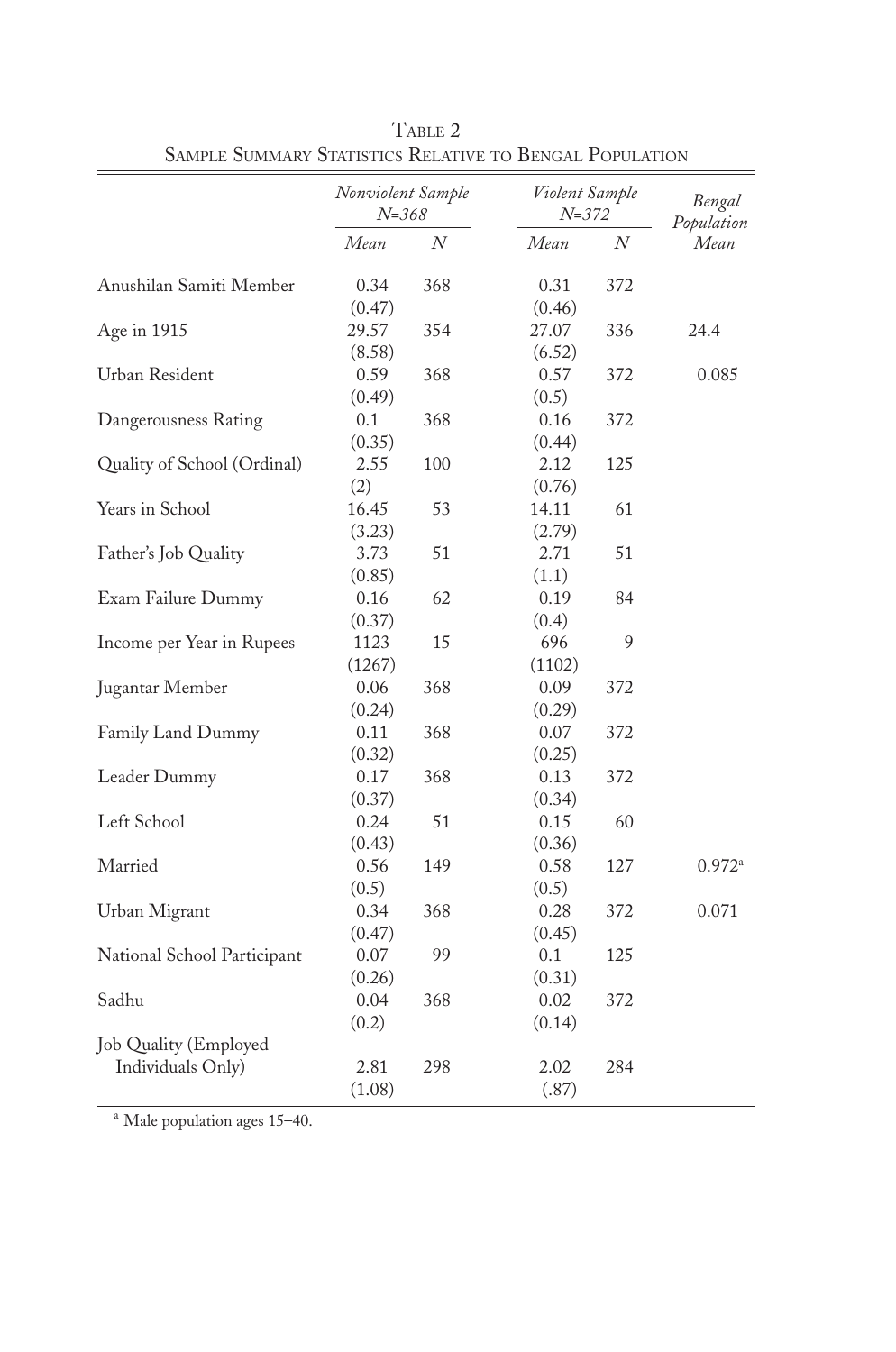|                        | Terrorist<br>Sample<br>N=284/372 | Nonterrorist<br>Sample<br>N=298/368 | Bengal<br>Population | English<br>Literate<br>Population <sup>a</sup> |
|------------------------|----------------------------------|-------------------------------------|----------------------|------------------------------------------------|
| Landowning             | 10                               | 17                                  |                      |                                                |
|                        | $(3.52\%)$                       | $(5.70\%)$                          | 2.62%                | 36.89%                                         |
| <b>Estate Managers</b> | $\overline{4}$                   | 6                                   |                      |                                                |
|                        | $(7.39\%)$                       | $(2.01\%)$                          | 0.46%                | 7.53%                                          |
| Commerce               | 21                               | 17                                  |                      |                                                |
|                        | $(7.39\%)$                       | $(5.70\%)$                          | 5.01%                | $A^{\rm b}$                                    |
| Labor Contracting      | 5                                | 3                                   |                      |                                                |
|                        | $(1.76\%)$                       | $(1.01\%)$                          | <b>NA</b>            | 2.58%                                          |
| Education              | 43                               | 37                                  |                      |                                                |
|                        | (15.14%)                         | (12.42%)                            | 0.21%                | B <sup>c</sup>                                 |
| Government             | 13                               | 11                                  |                      |                                                |
|                        | (4.58%)                          | $(3.69\%)$                          | 0.28%                | 9.71%                                          |
| Industry               | 8                                | 2                                   |                      |                                                |
|                        | $(2.82\%)$                       | (0.67%)                             | 7.52%                | 2.07%                                          |
| Journalism             | 0                                | 10                                  |                      |                                                |
|                        | $(0.00\%)$                       | $(3.36\%)$                          | 0.00%                | <b>NA</b>                                      |
| Jute                   | 9                                | 3                                   |                      |                                                |
|                        | (3.17%)                          | $(1.01\%)$                          | 0.72%                | <b>NA</b>                                      |
| Law                    | 6                                | 30                                  |                      |                                                |
|                        | $(2.11\%)$                       | $(10.07\%)$                         | 0.11%                | B                                              |
| Printing               | $\overline{2}$                   | 5                                   |                      |                                                |
|                        | $(0.70\%)$                       | $(1.68\%)$                          | 0.05%                | NA                                             |
| Medicine               | 9                                | 16                                  |                      |                                                |
|                        | (3.17%)                          | (5.37%)                             | 0.36%                | B                                              |
| Religion               | 2                                | 2                                   |                      |                                                |
|                        | $(0.70\%)$                       | (0.67%)                             | 0.81%                | 2.56%                                          |
| Retail Trade           | 23                               | 20                                  |                      |                                                |
|                        | $(8.10\%)$                       | $(6.71\%)$                          | 0.98%                | A                                              |
| Transportation         | 3                                | 8                                   |                      |                                                |
|                        | $(1.06\%)$                       | $(2.68\%)$                          | 2.08%                | 7.18%                                          |
| Other                  | 7                                | 1                                   |                      |                                                |
|                        | $(2.46\%)$                       | $(0.34\%)$                          | NA                   | <b>NA</b>                                      |
| Student                | 59                               | 48                                  |                      |                                                |
|                        | (20.77%)                         | $(16.11\%)$                         | NA                   | <b>NA</b>                                      |
| Unemployed             | 60                               | 62                                  |                      |                                                |
|                        | (21.13%)                         | (20.81%)                            | NA                   | NA                                             |

TABLE 3 Individual Occupation Relative to Bengal Population

<sup>a</sup> East Bengal only. Census of India 1911, vol. 5, pt. 2, p. 378.

<sup>b</sup>All forms of commerce 10.14 percent.

c All professions 16.86 percent.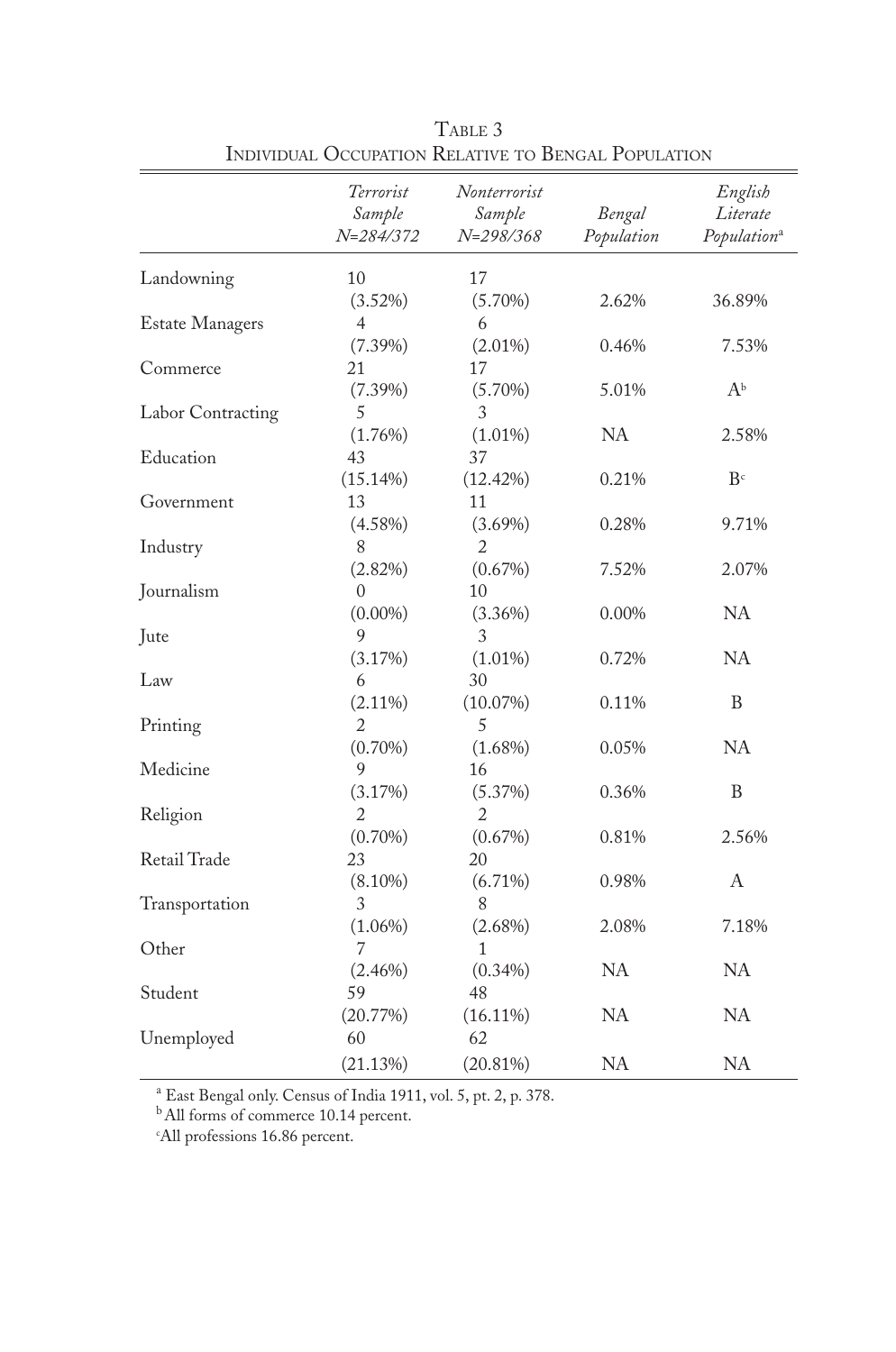Teachers, for instance, while only .2 percent of the population, were 15 percent of the terrorist sample and 12 percent of the nonterrorist sample. To put this figure in perspective, at this time 71 percent of the population of Bengal were either tenant farmers or field laborers. The same broad pattern can be seen for the fathers of the politically involved: landowning, government, and the law are all greatly overrepresented. All of these distributions are different from the Bengali population by a large and statistically significant margin. The politically involved seem to have belonged to the upper tier of a society in which most people belonged to the low castes and engaged in agriculture or other manual labor.

The comparison between terrorists and politically involved is also interesting. The terrorist sample is younger by two and a half years and has also spent two fewer years in school. Terrorists are more likely to be married, to have failed their exams, and to have moved from country to city. Their fathers hold lower-quality jobs, and they attended lowerquality schools. These results will not be surprising to historians of the nationalist movement in Bengal. Ranjat Kanta Ray,<sup>60</sup> for instance, argued that the terrorists were drawn from a poorer subsection of the *bhadralok* class than the boycott agitators.

These points become more marked when we can compare the occupations of the sample and their fathers not only with the population of Bengal but also with the English-speaking male population, which is the group most likely to participate in politics. With this reference group, the politically involved individuals in our sample seem far less exceptional. The fathers of our sample are less likely to be involved in agriculture and more likely to be involved in government and the professions than their literate peers, while the individuals themselves are less likely to be in agriculture and more likely to be students and unemployed. With the exception of landlords (the only group of Bengali Hindus who were reliably pro-British), the broad distribution of occupations is similar, reflecting the professions that were considered respectable by upper-class Bengalis.

The comparison of the terrorists and nonterrorists is also interesting. Journalists are relatively unlikely to engage in terrorism, which probably reflects the inherently public nature of the profession. In general, the urban and "modern" occupations in our sample (education, commerce) are generally more prone to violence than "traditional" and rural occupations (estate management, religion.) The most violence-prone occupational categories are government, industry, and jute. Jute, indus-

<sup>60</sup> Ray 1984. On the influence of lower bhadralok in later Bengali radical politics, see also Kohli 1990.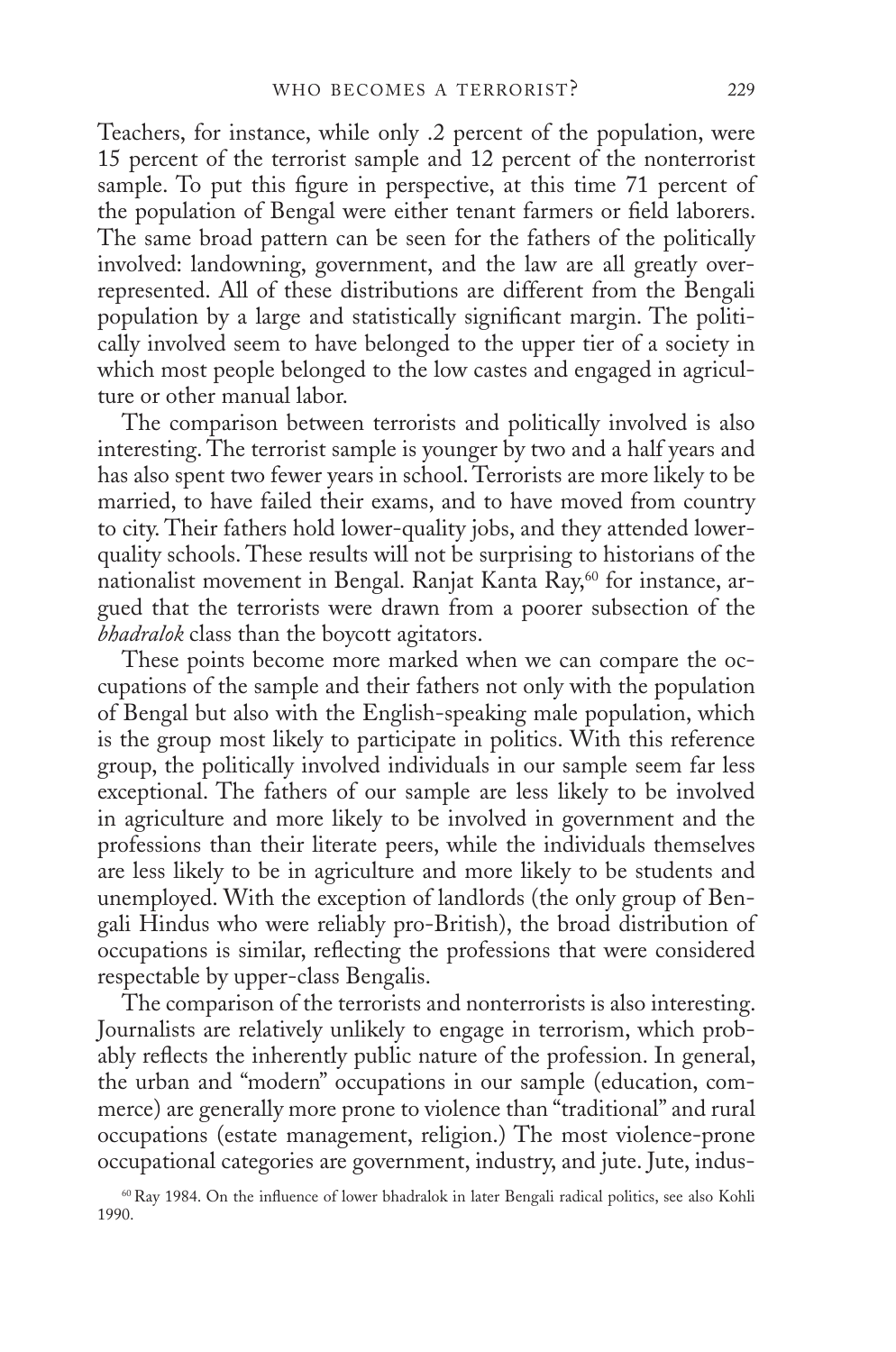try, and medicine are the most technical and scientific occupations in the sample, a fact that gives a limited amount of support to Gambetta and Hertog's<sup>61</sup> hypothesis about the links between scientific training and participation in terrorism. Government, jute, and industry are also the employment sectors in which employees were most likely to have direct interactions with Europeans. Both these patterns support a social modernization hypothesis, as they show employees in fast-changing, low-status economic sectors to be those most prone to violence.

## Logistic Regression Models

I began the analysis of the imputed data in Table 4 with a simple test of the effect of each of my three measures of socioeconomic status: *Years of Education, Job Quality,* and *Father's Job Quality.* All measures have a strong and statistically significant negative association with participation in violence. This association is also relatively large in substantive terms. For a resident of Calcutta, an increase of job quality from two to three (from an office boy to a clerk, or from a shop assistant to a small shop owner) is associated with a 12.2 percentage point reduction in the probability of participation in violence. For a Calcutta high school graduate, staying in school an additional two years to earn the first arts diploma would be associated with a 17.5 percentage point reduction in the probability of participation in violence. District dummies are included in all specifications to control for the piecemeal way in which the data set was assembled—there is a large amount of between-district variance.<sup>62</sup> In addition, the reported standard errors are clustered at the district level to account for the fact that individuals may be influencing each other's decisions to participate in violence. 63

 Model 1 of Table 4 also includes some additional variables associated with education. The quality of the school attended appears to have no relationship with participation in violence. Exam failure has a positive relationship with participation in violence, though it is actually smaller in absolute terms than the effect of leaving without bothering to take the exam. Both of these results are significant at the 10 percent level but are not fully robust to the inclusion of controls. Model 2 includes

<sup>&</sup>lt;sup>61</sup> Gambetta and Hertog 2007.

<sup>&</sup>lt;sup>62</sup> Twelve cases (evenly distributed between violent and nonviolent individuals) were dropped because the district dummy perfectly predicted participation. The omission of the district fixed effects and the inclusion of these cases would slightly strengthen the reported results.

<sup>&</sup>lt;sup>63</sup> All specifications use logistic regression. Propensity score matching was considered but not used for two reasons. First, the missingness in the nonimputed data means that any research design that matches on even a small number of variables will have a very small N. Second, the comprehensive (and continuous) nature of the treatment variable (socioeconomic status) makes it difficult to assume random assignment to treatment. The author has not been able to find an example of an article in the social sciences that uses occupation as a treatment in a matching design.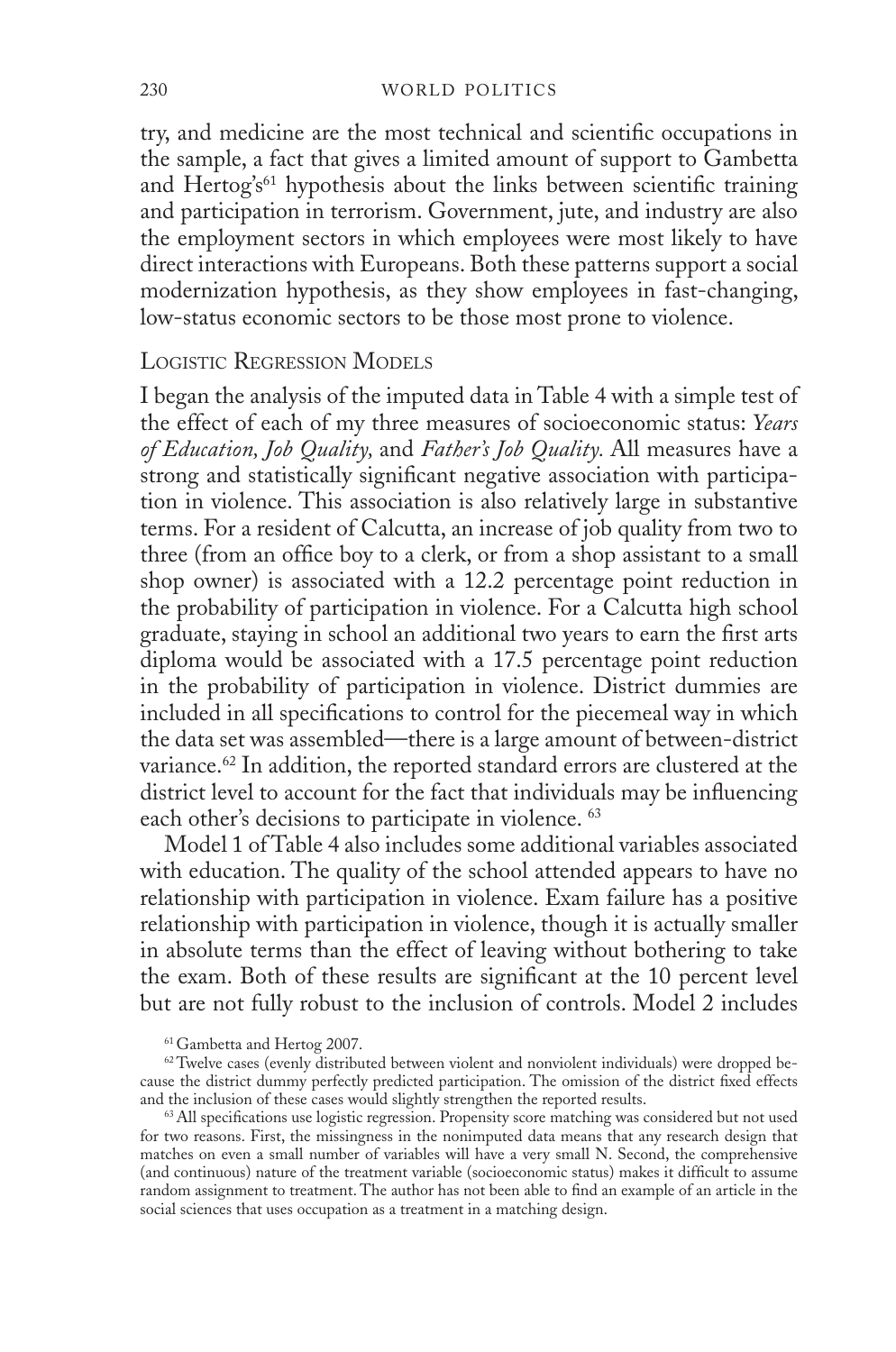dummy variables for students and the unemployed. Both have propensities to participation in violence about average within the occupational hierarchy, which is consistent with there being substantial unobserved variation in socioeconomic status within these groups.

These results remain largely the same in models 4, 5, and 6, where I use the same three measures and introduce controls for various personal variables: *Marriage, Age, Urban Residence, and Urban Migration.* The last three variables have small and statistically insignificant effects, which remain insignificant in later specifications. The small size of these coefficients tends to discredit explanations for political violence that focus on social change and modernization. Marriage, by contrast, has a large and positive effect on violence, probably because, after controlling for age, marriage is associated with a traditional (and perhaps anticolonial or antimodern) family culture. This result may call into question the result in the literature on Middle Eastern groups that marriage is associated with lower participation in violence, as those accounts did not control for age. As in the Middle Eastern samples, in aggregate violent activists in Bengal are less likely to be married than the population as a whole, as they are younger than the nonviolent sample.

The next specifications (models 7, 8, and 9) add controls for political variables: the party to which an individual belonged and whether or not he was a sadhu. The *sadhu* dummy is predictably large and negative: traveling holy men seem to have had neither the time nor the inclination for involvement in terrorism. The political party dummies are also significant, with the *Jugantar* substantially more violent than the *Anushilan Samiti*. These models also include a last set of controls, for the danger level ascribed to each individual by the ib (see Section VI) and whether or not the individual is mentioned as a leader. The results remain substantially the same. This fact provides some assurance that the effect I am observing is not merely a result of a task assignment within nationalist organizations or the result of the ib using a differing selection procedure for the Red Book for violent and nonviolent offenders.

The use of only one measure of socioeconomic status at a time obviously keeps me from answering a number of interesting questions related to the relative importance of personal wealth, family wealth, and education. It may be, for instance, that well-educated but poor individuals are more likely to be violent than badly educated but rich ones. However, a number of issues, both theoretical and statistical, keep me from testing such ideas using these data. All of the socioeconomic variables are endogenous to each other, as people with good jobs can get a good education and people with a good education can get better jobs (*Job Quality* and *Years of Education* are correlated at .568). To the extent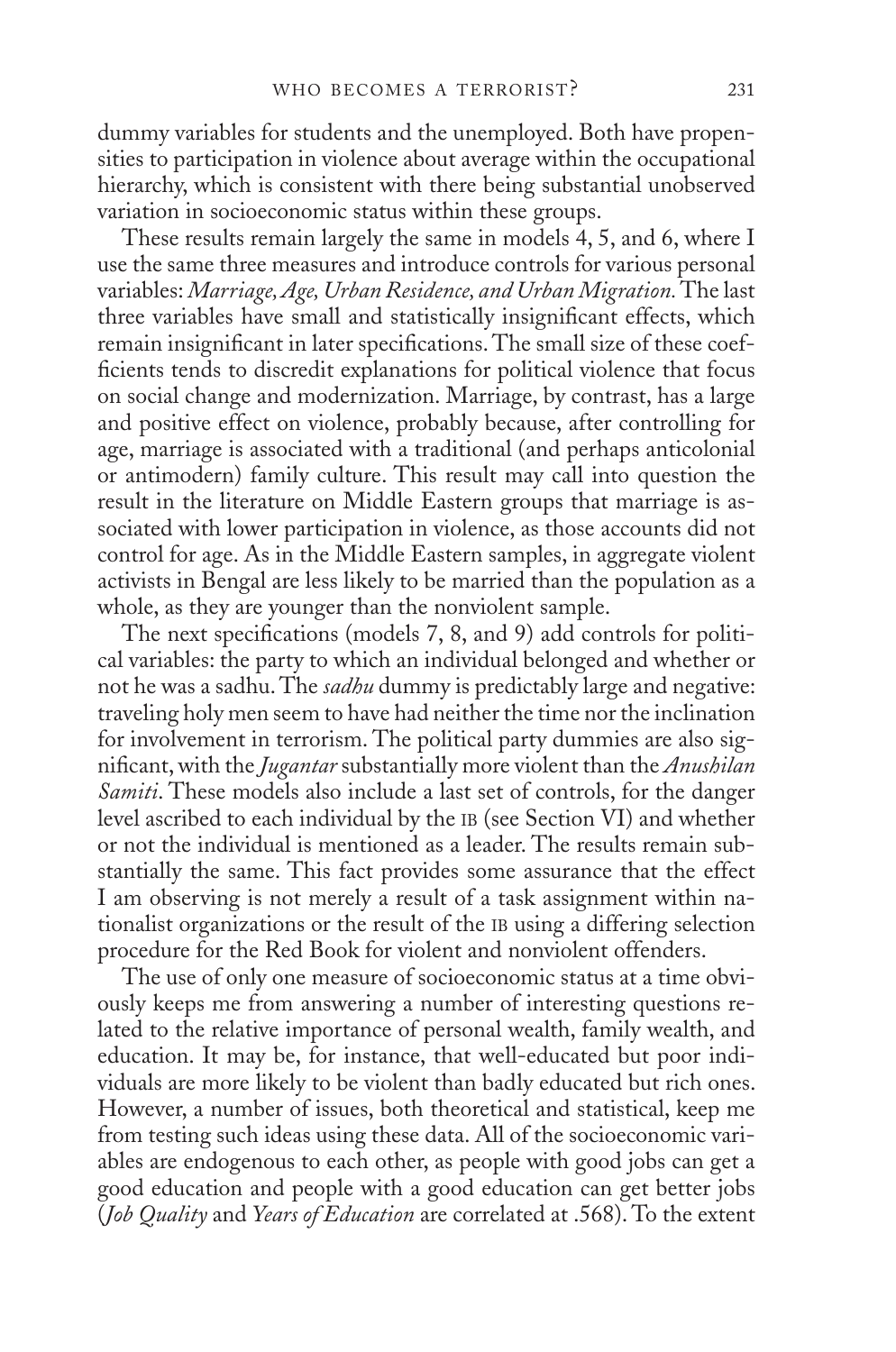|                         |                                                                                               |                                                                          | Arana An                | io romano.                                                                                                               |                                                                                | (DEPENDENT VARIABLE IS PARTICIPATION IN VIOLENCE)<br>$\frac{1}{2}$ |                                                                                                                                                  |                                                                                                |                                |
|-------------------------|-----------------------------------------------------------------------------------------------|--------------------------------------------------------------------------|-------------------------|--------------------------------------------------------------------------------------------------------------------------|--------------------------------------------------------------------------------|--------------------------------------------------------------------|--------------------------------------------------------------------------------------------------------------------------------------------------|------------------------------------------------------------------------------------------------|--------------------------------|
| Variables               | Violence<br>$\overline{z}$                                                                    | Violence<br>$\widetilde{\mathcal{Q}}$                                    | Violence<br>$\bigcirc$  | $\label{eq:1} Violetive$<br>$\left( \not\leftrightarrow\right)$                                                          | Violence<br>$\binom{5}{2}$                                                     | Violence<br>$\left(\rho\right)$                                    | Violence<br>$\bigcirc$                                                                                                                           | Violence<br>$(\mathcal{S})$                                                                    | Violence<br>$\mathcal{L}$      |
|                         |                                                                                               |                                                                          |                         |                                                                                                                          |                                                                                |                                                                    |                                                                                                                                                  |                                                                                                |                                |
| Years of                | $-0.385***$                                                                                   |                                                                          |                         | $-0.416***$                                                                                                              |                                                                                |                                                                    | $-0.444***$                                                                                                                                      |                                                                                                |                                |
| Education               |                                                                                               |                                                                          |                         |                                                                                                                          |                                                                                |                                                                    |                                                                                                                                                  |                                                                                                |                                |
|                         |                                                                                               |                                                                          |                         |                                                                                                                          |                                                                                |                                                                    |                                                                                                                                                  |                                                                                                |                                |
| Quality of<br>Education |                                                                                               |                                                                          |                         |                                                                                                                          |                                                                                |                                                                    |                                                                                                                                                  |                                                                                                |                                |
| Exam Failure            |                                                                                               |                                                                          |                         |                                                                                                                          |                                                                                |                                                                    |                                                                                                                                                  |                                                                                                |                                |
|                         |                                                                                               |                                                                          |                         |                                                                                                                          |                                                                                |                                                                    |                                                                                                                                                  |                                                                                                |                                |
| Left School             | $\begin{array}{c} (0.0639) \\ 0.0113 \\ (0.101) \\ 0.442^* \\ (0.235) \\ 0.816^* \end{array}$ |                                                                          |                         | $\begin{array}{l} (0.0710)\\ 0.00238\\ 0.00238\\ 0.106)\\ (0.106)\\ (0.249)\\ (0.249)\\ (0.332)\\ (0.565)\\ \end{array}$ |                                                                                |                                                                    | $\begin{array}{l} (0.0782) \\ -0.0168 \\ -0.0168 \\ (0.107) \\ 0.280 \\ (0.277) \\ -0.514 \\ (0.514) \\ -0.514 \\ (0.646) \\ 0.646) \end{array}$ |                                                                                                |                                |
|                         | $(0.439)$<br>$0.313$<br>$(0.511)$                                                             |                                                                          |                         |                                                                                                                          |                                                                                |                                                                    |                                                                                                                                                  |                                                                                                |                                |
|                         |                                                                                               |                                                                          |                         |                                                                                                                          |                                                                                |                                                                    |                                                                                                                                                  |                                                                                                |                                |
| National<br>Schools     |                                                                                               |                                                                          |                         |                                                                                                                          |                                                                                |                                                                    |                                                                                                                                                  |                                                                                                |                                |
| Job Quality             |                                                                                               |                                                                          |                         |                                                                                                                          |                                                                                |                                                                    |                                                                                                                                                  |                                                                                                |                                |
|                         |                                                                                               |                                                                          |                         |                                                                                                                          |                                                                                |                                                                    |                                                                                                                                                  |                                                                                                |                                |
| Student                 |                                                                                               |                                                                          |                         |                                                                                                                          |                                                                                |                                                                    |                                                                                                                                                  |                                                                                                |                                |
|                         |                                                                                               |                                                                          |                         |                                                                                                                          |                                                                                |                                                                    |                                                                                                                                                  |                                                                                                |                                |
| Unemployed              |                                                                                               | $-0.530***$<br>(0.109)<br>(1.108***<br>-1.108***<br>(0.424)<br>-1.414*** |                         |                                                                                                                          | $-0.506$ ***<br>(0.113)<br>$-1.044$ **<br>(0.440)<br>$-1.294$ ***<br>-1.294*** |                                                                    |                                                                                                                                                  | $-0.534***$<br>$(0.117)$<br>$-1.125**$<br>$(0.439)$<br>$-1.351***$<br>$-1.351***$<br>$(0.387)$ |                                |
|                         |                                                                                               | (0.384)                                                                  |                         |                                                                                                                          |                                                                                |                                                                    |                                                                                                                                                  |                                                                                                |                                |
| Father's Job            |                                                                                               |                                                                          |                         |                                                                                                                          |                                                                                | $-0.338***$                                                        |                                                                                                                                                  |                                                                                                | $-0.355***$                    |
| Quality                 |                                                                                               |                                                                          | $-0.352***$<br>(0.0774) |                                                                                                                          |                                                                                |                                                                    |                                                                                                                                                  |                                                                                                |                                |
| Age in 1915             |                                                                                               |                                                                          |                         | $-0.0101$                                                                                                                | $-0.0267$                                                                      | $(0.0805)$<br>-0.0424**                                            | $-0.00878$                                                                                                                                       | $-0.0304***$                                                                                   | $(0.0849)$<br>-0.0453***       |
|                         |                                                                                               |                                                                          |                         | $(0.0193)$<br>$0.522$<br>$(0.366)$                                                                                       | $(0.0162)$<br>0.453<br>$(0.333)$                                               | $(0.0167)$<br>$0.428$<br>$(0.296)$                                 | $\begin{array}{c} (0.0180) \\ 0.524 \\ (0.335) \end{array}$                                                                                      | $(0.0146)$<br>0.451<br>(0.314)                                                                 | $(0.0155)$<br>0.431<br>(0.275) |
| Married                 |                                                                                               |                                                                          |                         |                                                                                                                          |                                                                                |                                                                    |                                                                                                                                                  |                                                                                                |                                |
|                         |                                                                                               |                                                                          |                         |                                                                                                                          |                                                                                |                                                                    |                                                                                                                                                  |                                                                                                |                                |

LOGISTIC REGRESSION WITH IMPUTED DATA TABLE 4

Logistic Regression with Imputed Data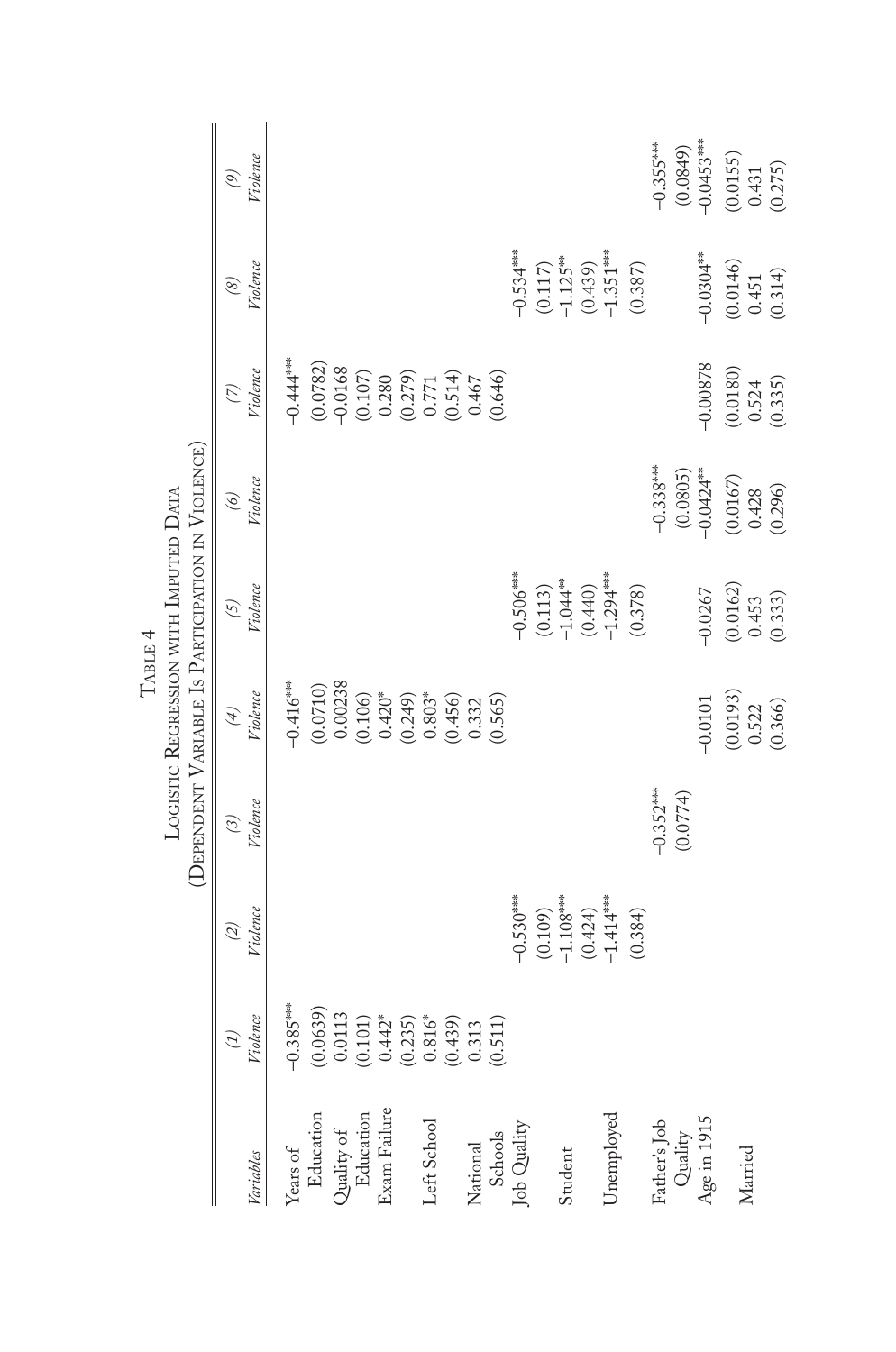| Urban                                                |            |                       |                                                                                           |                                                                        |                                                                        |                                                                                                                                                                                          |                                                                                                                                                                                                                                                                        |                                                                                                                                                                                                                                                                                            |
|------------------------------------------------------|------------|-----------------------|-------------------------------------------------------------------------------------------|------------------------------------------------------------------------|------------------------------------------------------------------------|------------------------------------------------------------------------------------------------------------------------------------------------------------------------------------------|------------------------------------------------------------------------------------------------------------------------------------------------------------------------------------------------------------------------------------------------------------------------|--------------------------------------------------------------------------------------------------------------------------------------------------------------------------------------------------------------------------------------------------------------------------------------------|
| Resident<br>Urban Migrant                            |            |                       |                                                                                           |                                                                        |                                                                        |                                                                                                                                                                                          |                                                                                                                                                                                                                                                                        |                                                                                                                                                                                                                                                                                            |
|                                                      |            |                       |                                                                                           |                                                                        |                                                                        |                                                                                                                                                                                          |                                                                                                                                                                                                                                                                        |                                                                                                                                                                                                                                                                                            |
|                                                      |            |                       | $-0.0634$<br>$(0.540)$<br>$(0.360)$<br>$(0.362)$<br>$-1.503$ <sup>**</sup><br>$-1.503$ ** | $-0.428$<br>$(0.399)$<br>$0.103$<br>$(0.333)$<br>$-0.929$<br>$(0.584)$ | $-0.567$<br>$(0.391)$<br>$0.226$<br>$(0.315)$<br>$-0.696$<br>$(0.577)$ |                                                                                                                                                                                          |                                                                                                                                                                                                                                                                        |                                                                                                                                                                                                                                                                                            |
| Sadhu                                                |            |                       |                                                                                           |                                                                        |                                                                        |                                                                                                                                                                                          |                                                                                                                                                                                                                                                                        |                                                                                                                                                                                                                                                                                            |
|                                                      |            |                       |                                                                                           |                                                                        |                                                                        |                                                                                                                                                                                          |                                                                                                                                                                                                                                                                        |                                                                                                                                                                                                                                                                                            |
|                                                      |            |                       |                                                                                           |                                                                        |                                                                        |                                                                                                                                                                                          |                                                                                                                                                                                                                                                                        |                                                                                                                                                                                                                                                                                            |
| Jugantar<br>Member<br>Anush. Sam.<br>Member          |            |                       |                                                                                           |                                                                        |                                                                        |                                                                                                                                                                                          |                                                                                                                                                                                                                                                                        |                                                                                                                                                                                                                                                                                            |
|                                                      |            |                       |                                                                                           |                                                                        |                                                                        |                                                                                                                                                                                          |                                                                                                                                                                                                                                                                        |                                                                                                                                                                                                                                                                                            |
|                                                      |            |                       |                                                                                           |                                                                        |                                                                        |                                                                                                                                                                                          |                                                                                                                                                                                                                                                                        |                                                                                                                                                                                                                                                                                            |
| Leader                                               |            |                       |                                                                                           |                                                                        |                                                                        |                                                                                                                                                                                          |                                                                                                                                                                                                                                                                        |                                                                                                                                                                                                                                                                                            |
|                                                      |            |                       |                                                                                           |                                                                        |                                                                        |                                                                                                                                                                                          |                                                                                                                                                                                                                                                                        |                                                                                                                                                                                                                                                                                            |
|                                                      |            |                       |                                                                                           |                                                                        |                                                                        |                                                                                                                                                                                          |                                                                                                                                                                                                                                                                        |                                                                                                                                                                                                                                                                                            |
|                                                      |            |                       |                                                                                           |                                                                        |                                                                        |                                                                                                                                                                                          |                                                                                                                                                                                                                                                                        |                                                                                                                                                                                                                                                                                            |
| Dangerousness<br>Rating<br>District Fixed<br>Effects | yes        | yes                   | yes                                                                                       | yes                                                                    | yes                                                                    | $-0.0485$<br>$-0.548$<br>$-0.543$<br>$-1.749$<br>$-1.749$<br>$-1.0683$<br>$-0.547$<br>$-0.0322$<br>$-0.0323$<br>$-0.0325$<br>$-0.035$<br>$-0.0375$<br>$-0.0375$<br>$-0.0368$<br>$-0.549$ | $7$ 427<br>$(0.434)$<br>$(0.375)$<br>$(0.375)$<br>$(0.434)$<br>$(0.375)$<br>$(0.434)$<br>$(0.436)$<br>$(0.436)$<br>$(0.436)$<br>$(0.436)$<br>$(0.436)$<br>$(0.436)$<br>$(0.436)$<br>$(0.436)$<br>$(0.436)$<br>$(0.436)$<br>$(0.436)$<br>$(0.436)$<br>$(0.436)$<br>$(0$ | $7585$<br>$7414$<br>$7212$<br>$754$<br>$754$<br>$754$<br>$754$<br>$754$<br>$754$<br>$754$<br>$754$<br>$754$<br>$754$<br>$754$<br>$754$<br>$754$<br>$754$<br>$754$<br>$754$<br>$754$<br>$754$<br>$754$<br>$754$<br>$754$<br>$754$<br>$754$<br>$754$<br>$754$<br>$754$<br>$754$<br>$754$<br> |
| Constant                                             | $5.693***$ |                       |                                                                                           |                                                                        |                                                                        |                                                                                                                                                                                          |                                                                                                                                                                                                                                                                        |                                                                                                                                                                                                                                                                                            |
|                                                      | (0.842)    | $1.623***$<br>(0.257) | $1.215***$<br>(0.262)                                                                     | $6.271***$<br>(0.936)                                                  | $2.433***$<br>(0.545)                                                  |                                                                                                                                                                                          | $2.556***$<br>(0.481)                                                                                                                                                                                                                                                  | (0.513)                                                                                                                                                                                                                                                                                    |
| Observations                                         | 728        | 728                   | 728                                                                                       | 728                                                                    | 728                                                                    | 728                                                                                                                                                                                      | 728                                                                                                                                                                                                                                                                    | 728                                                                                                                                                                                                                                                                                        |
| U. -- * 2U U. -- ** PU U. -- ***                     |            |                       |                                                                                           |                                                                        |                                                                        |                                                                                                                                                                                          |                                                                                                                                                                                                                                                                        |                                                                                                                                                                                                                                                                                            |

p<0.01, \*\*\* p<0.05, \* p<0.1; robust standard errors in parentheses \*\*\* p<0.01, \*\* p<0.05, \* p<0.1; robust standard errors in parentheses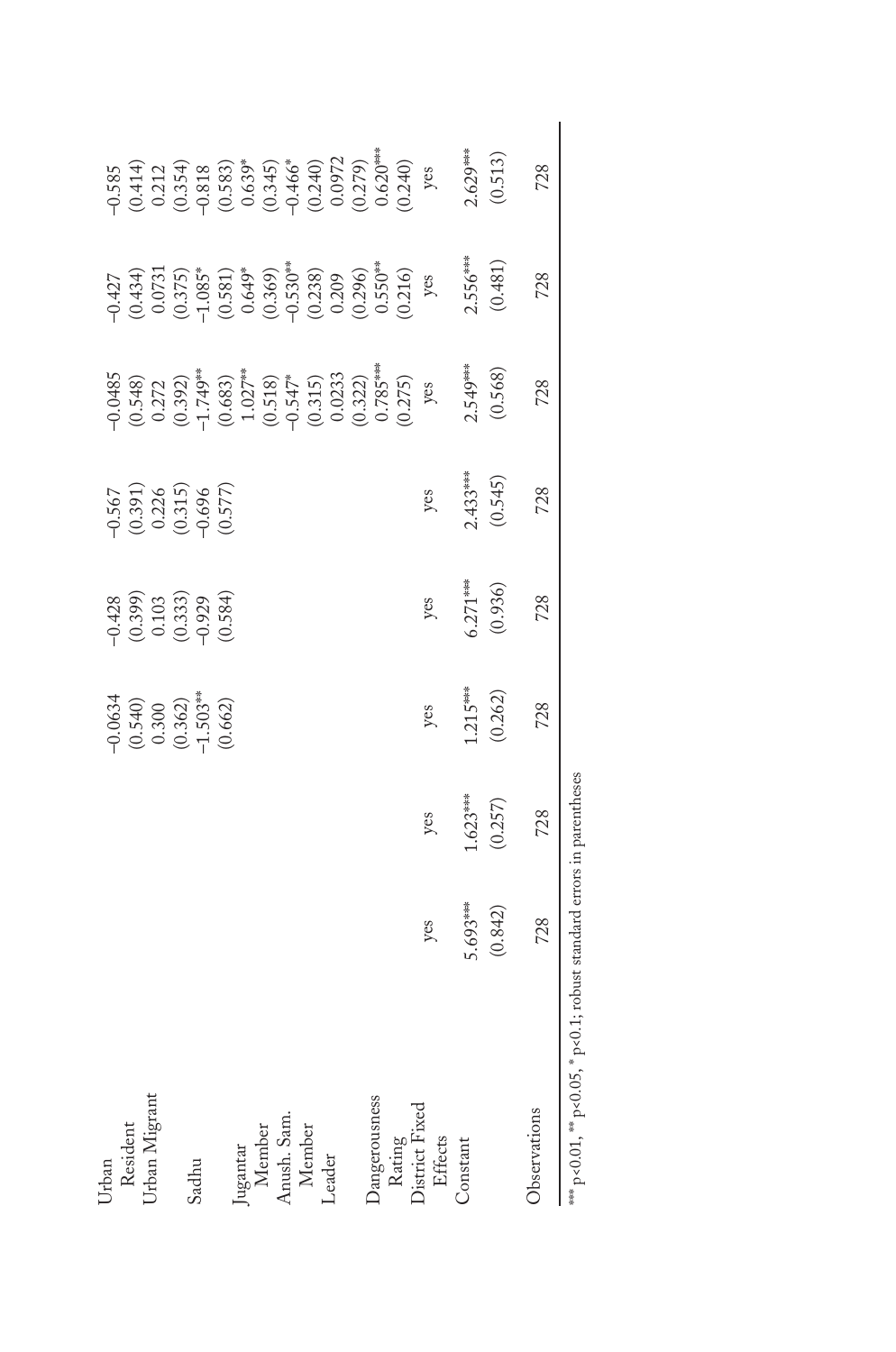that the variables are not correlated, this may be a product of the conflict itself (with wealthy individuals dropping out of school to become terrorists, and educated individuals declining good jobs). These problems are magnified by the imputation procedure. Information for education and occupation is available for only a proportion of the cases. In the other cases, the variables are largely imputed of each other. Under these circumstances, the relative value of the different coefficients can vary subtly based on small changes in the imputation model. To avoid this problem, the only reported results that include both job quality and education use the small section of the nonimputed data for which both variables are available (see model 3 of Table 5).

# A Brief Discussion

The results presented here, when combined with the comparison with the population of Bengal presented in the summary statistics, provide strong support for the theory of political participation in violence outlined in Section II. Both violent and nonviolent political participants are from dramatically more privileged social backgrounds than the population of Bengal as a whole, measured by caste, occupation, and literacy. Among the political participants, however, there is a strong and robust negative relationship between socioeconomic status and participation in violence. The various alternative theories discussed in Section III do not predict this double relationship. Grievance-based theories cannot account for the nonparticipation of the poor, recruitment theories cannot account for the negative relationship between job quality and violence among the rich, and ideological explanations have a hard time explaining any relationship at all. Modernization theories receive inconsistent support from the control variables. While the political participants are certainly more urban and more "modern" in their occupation than the population as a whole, there is little evidence that the violent sample is from a sector of society more affected by urbanization than the nonviolent sample.

# VI. Potential Problems and Robustness Checks

# MISSING DATA

The use of imputed data was intended to reduce selection bias and allow for the use of a larger sample and more detailed specifications. However, it may be that the results are driven by some aspect of the imputation model or by some small and unrepresentative part of the data set that imputation has magnified in importance. To test this, I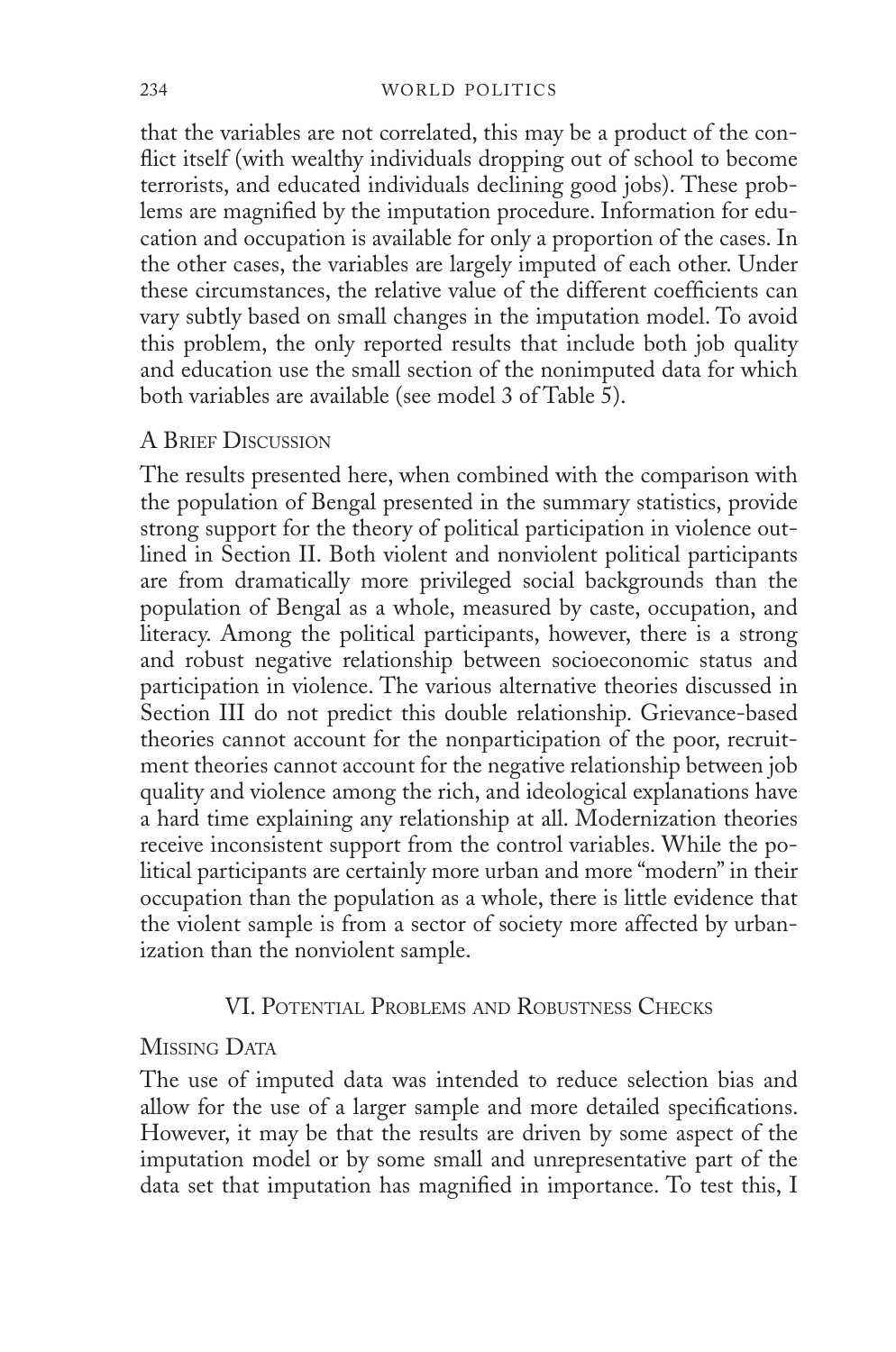|                      | (1)         | (2)         | (3)       |
|----------------------|-------------|-------------|-----------|
| <b>Variables</b>     | Violence    | Violence    | Violence  |
| Years of Education   | $-0.441***$ |             | $-0.302*$ |
|                      | (0.146)     |             | (0.170)   |
| <b>Job Quality</b>   |             | $-0.812***$ | $-0.680*$ |
|                      |             | (0.0900)    | (0.406)   |
| Student              |             | $-1.579***$ | $-0.985$  |
|                      |             | (0.372)     | (1.421)   |
| Unemployed           |             | $-2.023***$ | $-1.692$  |
|                      |             | (0.317)     | (1.439)   |
| Jugantar Member      | 2.334       | 0.511       | $2.274*$  |
|                      | (1.429)     | (0.321)     | (1.374)   |
| Anush, Sam, Member   | $1.415**$   | $-0.315$    | 1.228     |
|                      | (0.684)     | (0.241)     | (0.770)   |
| Leader               | $-0.489$    | 0.0618      | $-0.167$  |
|                      | (0.925)     | (0.337)     | (1.056)   |
| Dangerousness Rating | 0.595       | $0.534**$   | 0.519     |
|                      | (0.442)     | (0.249)     | (0.554)   |
| Exam Failure         | $-0.234$    |             | $-0.636$  |
|                      | (0.939)     |             | (1.024)   |
| Left School          | 0.583       |             | 0.207     |
|                      | (0.936)     |             | (0.847)   |
| District FE          | yes         | yes         | yes       |
| Constant             | $6.611***$  | 1.835***    | 7.246***  |
|                      | (2.195)     | (0.228)     | (2.053)   |
| Observations         | 91          | 568         | 84        |
|                      |             |             |           |

TABLE 5 Logistic Regression with Nonimputed Data (Dependent Variable Is Participation in Violence)

\*\*\* p<0.01, \*\* p<0.05, \* p<0.1; robust standard errors in parentheses

ran two simple specifications using the unimputed data (columns 1 and 2 in Table  $\bar{5}$ ). Despite the loss of N, the main independent variables remain strong and significant in the expected direction. In fact, the coefficient for job quality is much larger here than the imputed results in Table 4, while that for education is slightly larger. Model 3 includes both *Job Quality* and *Education* in the same specification. Despite their collinearity and a small N, both variables remain significant at the 10 percent level.

#### Sample Selection

The way in which the sample was constructed creates a potential problem. The district intelligence officers who wrote the Red Book were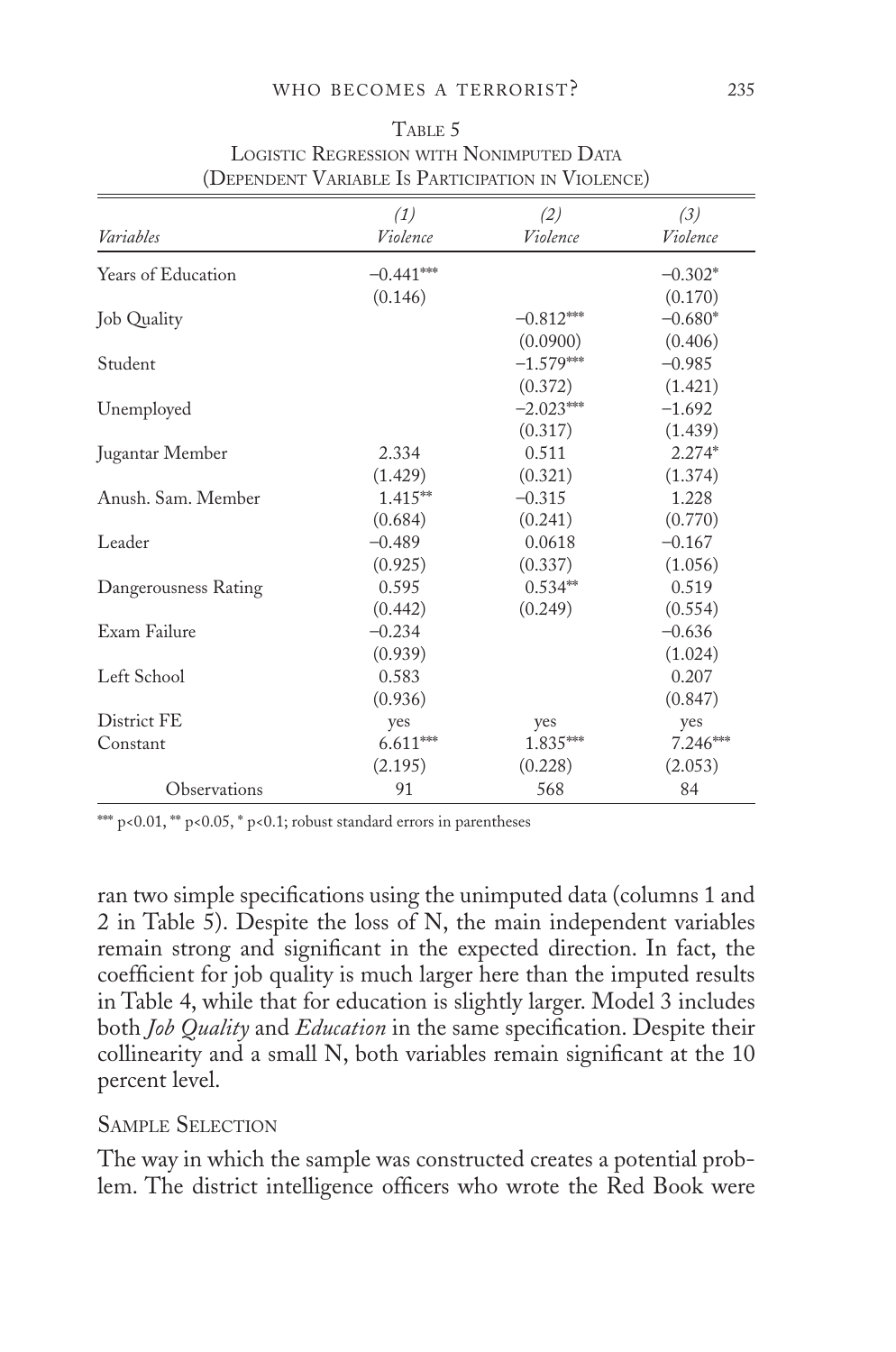choosing from the universe of individuals in their districts those who they thought were most dangerous to the Raj or most committed to the nationalist movement. If the intelligence officers thought one form of political involvement was more dangerous or more indicative of commitment than another, it could lead to a biased sample, with one category including individuals whose level of commitment would not have merited inclusion in the other category. "Commitment" and "Dangerousness" thus are potentially influencing the measurement of the dependent variable.

This concern does not appear as a major problem in the archival material. The IB tended to treat violent and nonviolent offenders with similar harshness, if only because they were convinced that both were part of the same vast conspiracy. However, to control for this bias, all specifications in the last three columns of Table 4 included variables that are rough measures of commitment and perceived danger. *Leader* is a dummy for whether an individual is described and being a "leader" or "chief " or "taking a leading part" in an organization. *Dangerous* is an ordinal ranking for how dangerous the IB felt a suspect to be and for the ib's beliefs about whether the individuals had actually committed crimes. The IB rated all its suspects in this way and took the ratings seriously: the rating given determined the size of the surveillance detail assigned to each man and thus seems to be a credible signal of the government's beliefs.<sup>64</sup>

Despite these controls, it is still possible that the Red Book sample is a biased sample of the terrorists active in Bengal as a whole, either because of varying effectiveness of the police or because of different criteria for inclusion. To test this theory,  $\overline{I}$  constructed a count measure of terrorist activity for each district by totaling the number of violent incidents and firearm seizure lists in the Rowlett Commission Report<sup>65</sup> and compared it with the district-level counts of terrorists in my sample. Despite the vastly different sources of the data, a two-sample F-Test failed to reject the null that they were drawn from the same distribution.<sup>66</sup> This seems to indicate that any bias from the sampling procedure is minimal.

#### Nonpolitical Crime

It is possible that through some omission in the selection process the sample includes individuals whose crime was motivated by nonpoliti-

<sup>64</sup> National Archives of India. Home Department. A Proceedings, July 1911: 48–50.

<sup>&</sup>lt;sup>65</sup> Government of Bengal 1918.

<sup>&</sup>lt;sup>66</sup> The distribution of incidents was slightly more rural than the distribution of suspects, perhaps reflecting the common practice of urban residents visiting isolated rural areas to commit *daicotie*s.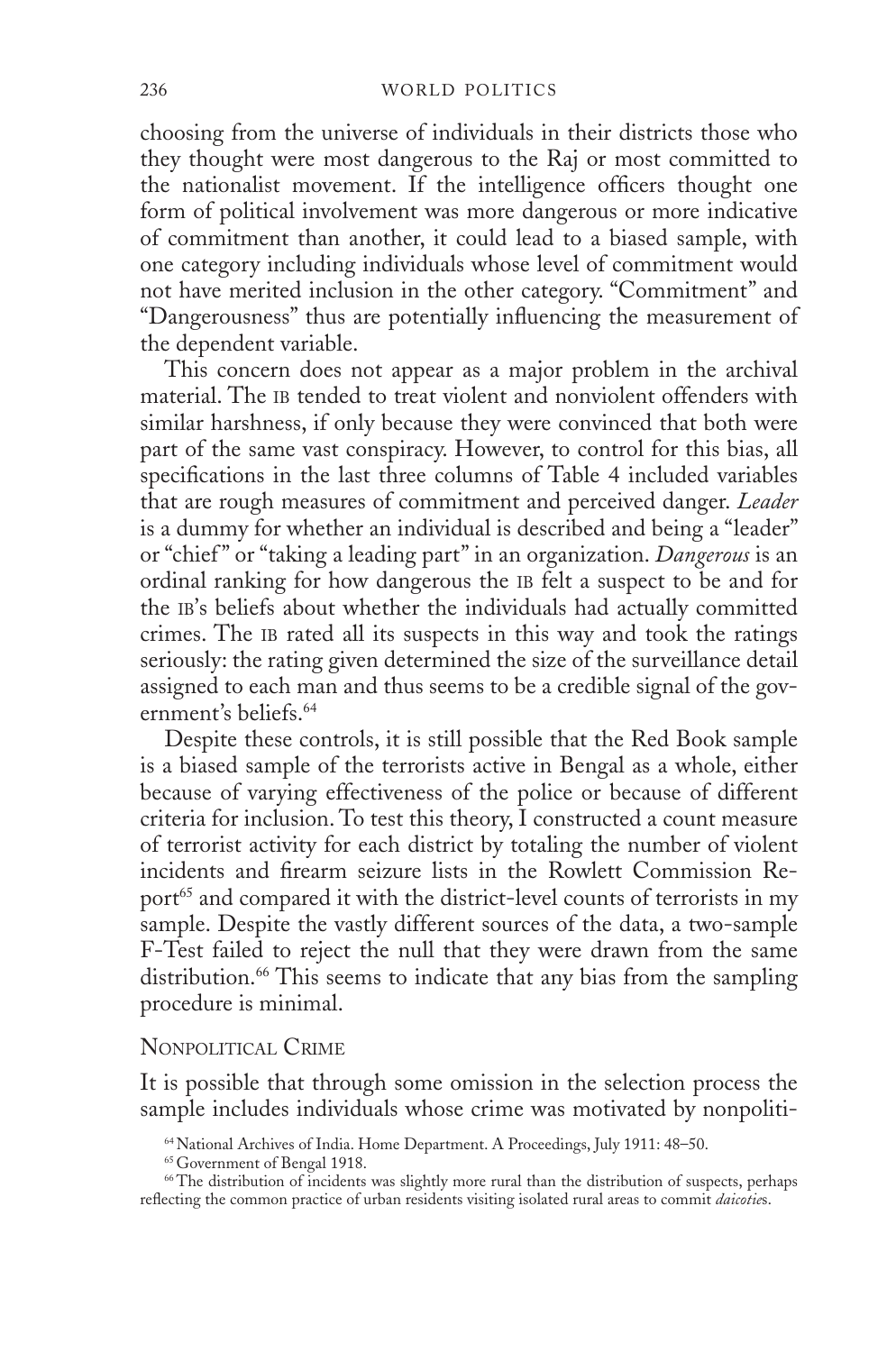cal motives or whose relative poverty is driving the results. Such an inclusion would have run counter to the institutional self-image and self-interest of the IB, who wished to reduce their workload and saw themselves as an elite dealing with an especially important and difficult type of crime. In addition, any sample that included nonviolent criminals would look dramatically different from this one, which not only excludes the very poor (the population traditionally prone to nonpolitical crime) but is also concentrated almost exclusively in the uppercaste urban population, which included the strongest supporters of the nationalist movement. It is particularly notable that while 55 percent of Bengal's population was Muslim, Muslims (usually pro-British or unpoliticized in this period) constituted less than 1 percent of the politically involved sample. Finally, the results remain robust even when the definition of terrorism is confined to crimes such as bombing and murder of officials, for which there is little conceivable nonpolitical motive (see model 4 of Table 6).<sup>67</sup>

## Measurement Error

As a group, the nonviolent activists are closely related to the terrorist sample: they are friends, schoolmates, and ideological sympathizers, as well as providers of money and shelter. This closeness is attractive from a theoretical perspective, as it minimizes the differences between the two samples aside from their decision to participate in violence. However, it complicates the empirical problem: due to the imperfections of the ib's information network and the negative nature of my definition, it is possible that many terrorists are included within the nonterrorist sample. Fortunately, this will bias the results toward not registering differences between the two groups, making the finding of a statistically significant difference that much harder.

 A closely related concern is that these results may be a product of my definition of terrorism and therefore that excluding certain categories of events would alter them. In particular, *daicoty* and possession of guns could possibly be motivated by nonpolitical objectives, while individuals against whom there is little specific information could well be nonviolent activists implicated by association. To test this theory I ran four alternative specifications with increasingly rigorous definitions of terrorism (models 1–4 in Table 6). *Job Quality* is large and significant in all

<sup>67</sup> Twelve individuals within the sample had nonpolitical criminal backgrounds that were specifically mentioned. In all but two cases this was either the illegal possession of marijuana or a crime involving the falsification of legal documents. For this reason, the nonviolent sample has slightly more "criminals" than the violent sample.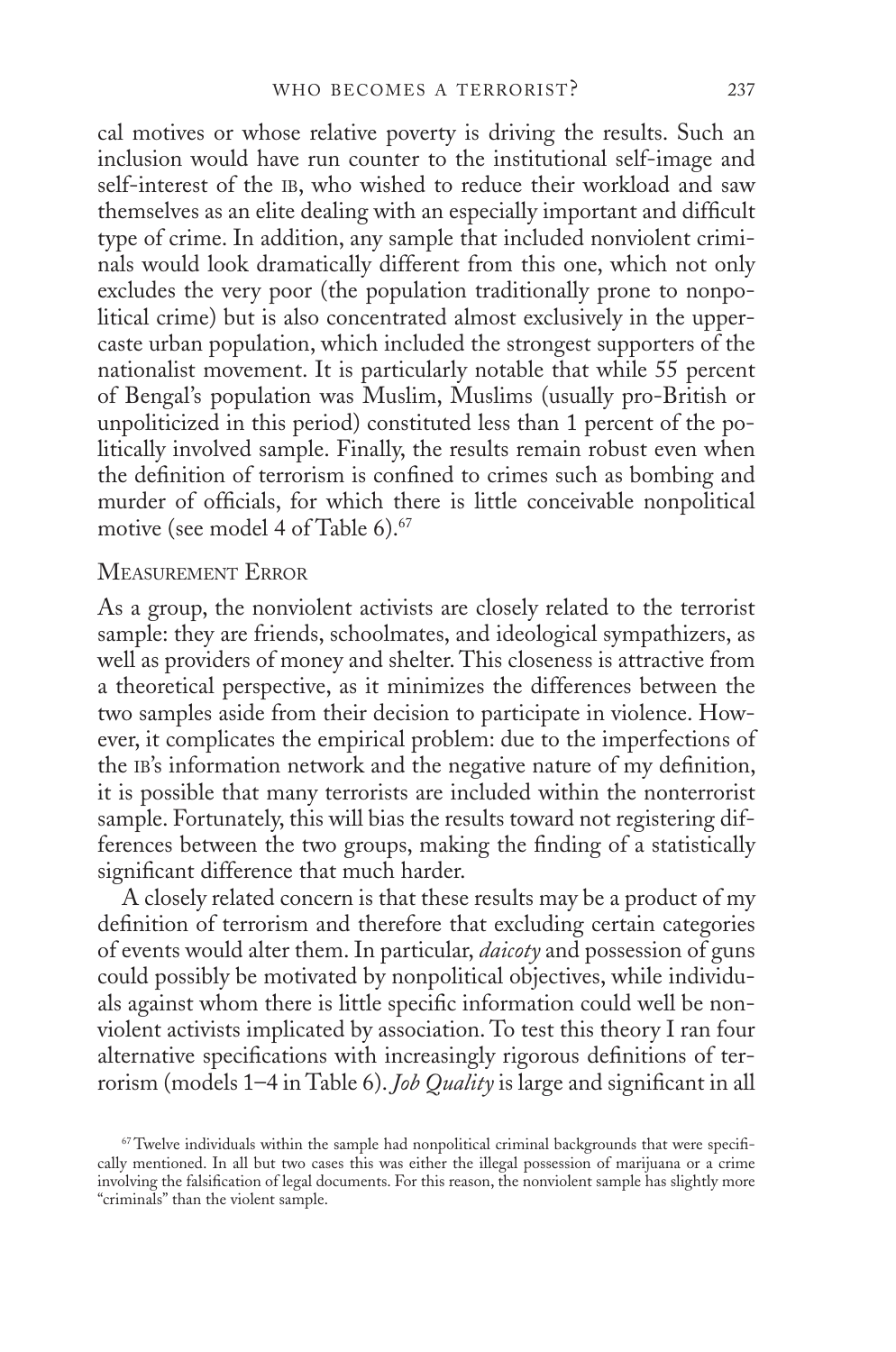|                                                                       |                                           |                                                                         |                           | DEFINED AS NOTED IN THE TOP ROW<br>TABLE 6 |                            | LOGISTIC REGRESSION WITH IMPUTED DATA (DEPENDENT VARIABLE IS PARTICIPATION IN VIOLENCE, |                                                   |                                  |
|-----------------------------------------------------------------------|-------------------------------------------|-------------------------------------------------------------------------|---------------------------|--------------------------------------------|----------------------------|-----------------------------------------------------------------------------------------|---------------------------------------------------|----------------------------------|
|                                                                       | (I)                                       | $\widehat{\varrho}$                                                     | 3)                        | E)                                         | $\widetilde{S}$            | $\odot$                                                                                 | C)                                                | $(\%)$                           |
|                                                                       |                                           | Offenders                                                               |                           | Offenders                                  | High-Quality               |                                                                                         | Full Data                                         |                                  |
| Variables                                                             | Offenders<br>With Specific<br>Information | suspected of<br>Crimes                                                  | No Arms Act,<br>Offenders | (Bombing and<br>Murder)                    | Information<br>Individuals | Only Dangerous<br>Individuals                                                           | All Leaders as<br>Terrorists                      | Samiti Members<br>Anushilan      |
| Job Quality                                                           | $0.59***$                                 | $-0.70***$                                                              | $-0.72***$                | $-0.86***$                                 | $-1.303***$                | $-0.571***$                                                                             | $-0.284***$                                       | $-0.618***$                      |
|                                                                       | (0.109)                                   |                                                                         |                           | $(0.256)$<br>-1.545**                      |                            |                                                                                         | $(0.122)$<br>$-0.413$<br>$(0.392)$<br>$-0.866$ ** | $(0.255)$<br>-1.103              |
| Student                                                               | $-1.16***$                                | $(0.131)$<br>-1.370**                                                   | $(0.145)$<br>-1.448**     |                                            | $(0.435)$<br>-3.071*       | $(0.201)$<br>-1.384**                                                                   |                                                   |                                  |
|                                                                       | (0.432)                                   | $(0.593)$<br>-1.94***                                                   | (0.619)                   | (0.725)                                    | $(1.682)$<br>-3.183**      |                                                                                         |                                                   | $(0.782)$<br>-1.334**<br>(0.595) |
| Unemployed                                                            | $-1.52***$                                |                                                                         | $-2.08***$                | $-2.318***$                                |                            | $(0.564)$<br>-1.219**                                                                   |                                                   |                                  |
|                                                                       | 0.376)                                    | (0.557)                                                                 | (0.566)                   | (0.913)                                    | (1.459)                    | (0.621)                                                                                 | (0.382)                                           |                                  |
| Jugantar                                                              | 0.503                                     | 0.548                                                                   | 0.570                     |                                            |                            | $1.812***$                                                                              | $0.856***$                                        |                                  |
| Member<br>An. Sam<br>Member                                           | 0.376)                                    | (0.413)                                                                 | (0.434)                   | $\frac{0.789}{(0.512)}$                    | $1.459$<br>(1.040)         | (0.762)                                                                                 | (0.413)                                           |                                  |
|                                                                       |                                           |                                                                         |                           |                                            |                            |                                                                                         |                                                   |                                  |
|                                                                       | $0.75***$                                 |                                                                         |                           | 0.0614                                     | 0.797                      |                                                                                         | $-0.196$                                          |                                  |
|                                                                       | 0.252)                                    | $-0.257$<br>(0.379)                                                     | $-0.212$<br>(0.374)       |                                            | (0.603)                    | $(0.149)$<br>$(0.368)$                                                                  | (0.196)                                           |                                  |
| Leader                                                                | 1.0894                                    |                                                                         | $-0.0850$                 | $(0.442)$<br>$0.0370$                      | $-0.744$                   |                                                                                         |                                                   |                                  |
|                                                                       | 0.263)                                    | $-0.219$<br>(0.345)                                                     | $(0.379)$ $(0.471)$       | $(0.470)$<br>0.890**                       | (0.657)                    |                                                                                         |                                                   |                                  |
| Dangerousness                                                         | $0.509***$                                | 0.468                                                                   |                           |                                            | 0.426                      |                                                                                         | $0.643***$                                        | $0.869***$                       |
|                                                                       | (0.223)                                   | (0.328)                                                                 | (0.341)                   | (0.439)                                    | (0.349)                    |                                                                                         | (0.226)                                           | (0.264)                          |
| District FE                                                           | YES                                       | YES                                                                     | YES<br>YES                | YES<br>YES                                 | <b>YES</b><br>YES          | YES                                                                                     | YES<br>YES                                        | YES<br>YES                       |
| Controls <sup>a</sup>                                                 | YES                                       | YES                                                                     |                           |                                            |                            | YES                                                                                     |                                                   |                                  |
| Constant                                                              | .784***<br>$\sim$                         | $4.485***$                                                              | $1.472***$                | $3.764***$                                 | $4.203***$                 | $-0.642$                                                                                | 0.843                                             | 0.937                            |
|                                                                       | (0.521)                                   | (0.910)                                                                 | (0.904)                   | (1.042)                                    | (1.748)                    | (1.222)                                                                                 | (0.557)                                           | (0.811)                          |
| Observations                                                          | 675                                       | 537                                                                     | 493                       | 313                                        | 171                        | 352                                                                                     | 728                                               | 217                              |
| *** p<0.01, ** p<0.05, * p<0.1; robust standard errors in parentheses |                                           | <sup>a</sup> Age in 1915, Urban resident, Urban Migrant, Married, Sadhu |                           |                                            |                            |                                                                                         |                                                   |                                  |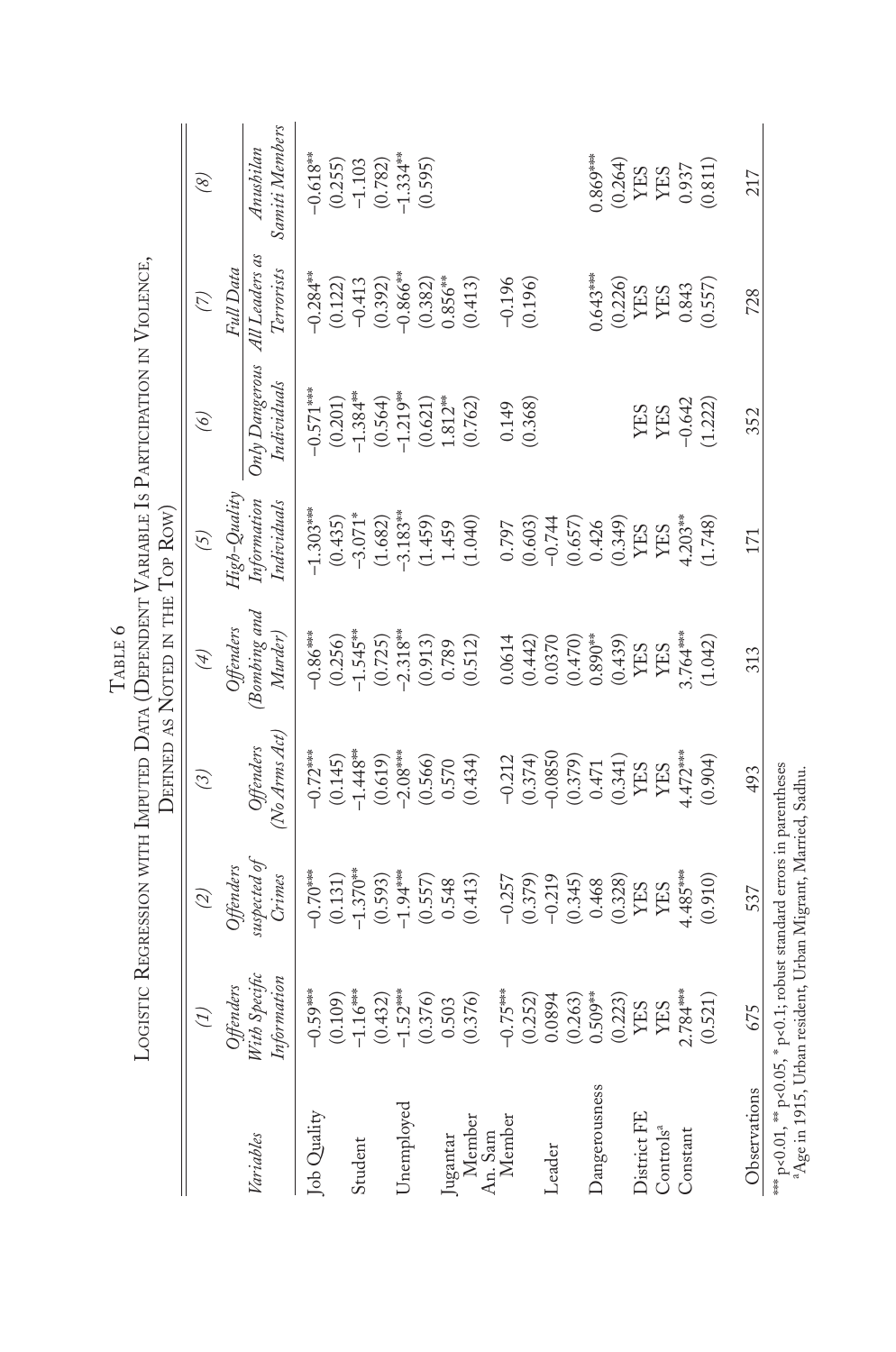specifications.<sup>68</sup> Even with an extremely strict definition of terrorism, it appears that terrorists are less wealthy than their nonviolent peers.

The use of suspicion as the criterion for inclusion raises a slightly different set of questions about the construction of the dependent variable. It may be, for instance, that the sample includes poor individuals who planned acts of violence but would not eventually have committed them. 69 More generally, the results may be driven by the inclusion of cases about which our information is too poor to be confident about whether they belong in the violent or the nonviolent category.<sup>70</sup> To address this concern, I added two additional robustness checks. Model 5 of Table 6 restricts the sample to "high information" individuals, defined as individuals for whom the ib possessed four or more specific pieces of information about their political acts. Within this much smaller sample, the results get dramatically stronger. Model 6 limits the definitions of terrorist to those who were also deemed to be dangerous. As we have seen, this judgment reflected a tangible investment of institutional resources by the ib and should be seen as a strong signal that they believed this person had actually committed acts of violence. The results remain robust to this radical restriction of the size of the terrorist sample.

#### Leadership and Selection

Another, very serious potential concern is that the model may be capturing some sort of selection mechanism within the terrorist group itself. Better educated people may gravitate toward leadership roles, and people in leadership roles may choose to separate themselves from direct participation in violence, giving orders instead of committing acts themselves. Similarly, groups could choose to assign wealthy recruits to nonviolent tasks within the group. To minimize this problem, every effort was made in the coding to include as terrorists individuals who participated in the planning of attacks but not in their execution or who had knowledge of violent acts before they were committed. The potential size of such an assignment effect is also severely limited by the low institutionalization and organizational fragmentation of the Bengali nationalist movement. There was nobody with enough power

<sup>68</sup> For reasons of space, the robustness checks in Table 6 use only *Job Quality* as a measure of social status. The results are robust to the substitution of *Years of Education*, *Father's Job Quality*, or a factor score of all three.

<sup>69</sup> While the archives describe some cases of acts of violence forestalled by the police, they record no case of one being called off by the planners themselves.

 $70$  Models 1 and 2 of Table 6 also address these concerns to some extent by excluding very low information cases.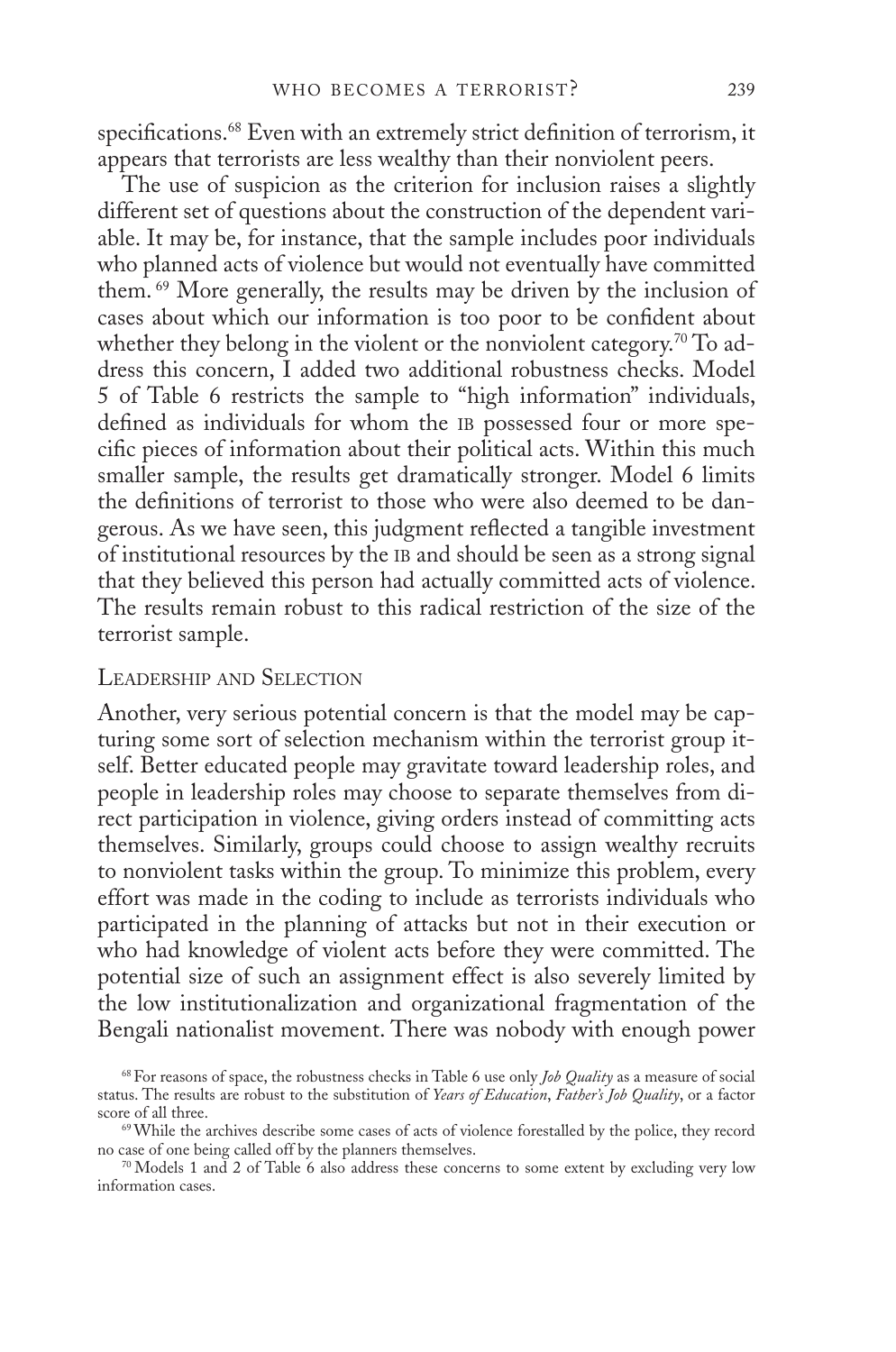to divert individuals from violence to nonviolence, and there is little evidence that individuals would have accepted such orders. If anything, pressure was in the opposite direction, as the ib frequently reported that *daicoity* gangs had to use psychological coercion to find recruits.

To test the selection hypothesis, I recoded *all* nonviolent political leaders as terrorists and then reran a model with the standard controls (model 7 of Table 6). The effect of *Job Quality* is somewhat reduced but remains large and negative. As the effect stays large under even the most extreme formulation of the selection hypothesis, we can be confident that the socioeconomic difference between the samples is not a product of selection.

## Ideology and Party

The political affiliation of individuals can affect their propensity to engage in violence. The *Jugantar*, for instance, was smaller, more urban, more violent, and more highly educated than the *Anushilan Samiti*. The party variables are thus included in all specifications in Table 3 to control for the possibility that the different ideological orientations of the two parties gave them greater propensities to violence. In addition, I ran a separate regression for the *Anushilan Samiti* (model 8 in Table 6), which found job quality to have a significant negative effect on violence. The *Jugantar,* with only fifty-seven individuals in the sample (thirty-five violent), was too small for meaningful statistical analysis.

## VII. Generalizability

Any study of a single violent group cannot be taken as typical, and it can be argued that the empirical results are the product of factors unique to the Bengali case or to anticolonial struggles more generally. In particular, India at the turn of the twentieth century seems remote from the contemporary Middle Eastern cases on which most scholarly and public attention is focused. There is no absolute answer to this critique or to the broader question of whether terrorist groups have similar sociological causes—the only way to test such a theory would be to study each group individually. In particular, to test this theory fully one would need data on both the violent and the nonviolent political activists within a given movement.

While there are thus certain questions that can be answered only using the Bengali case, there are many observables on which we can compare the Bengali sample with existing studies of European and Middle Eastern groups. Remarkably, despite the vast distance in time and space, the groups appear very similar. The terrorist samples are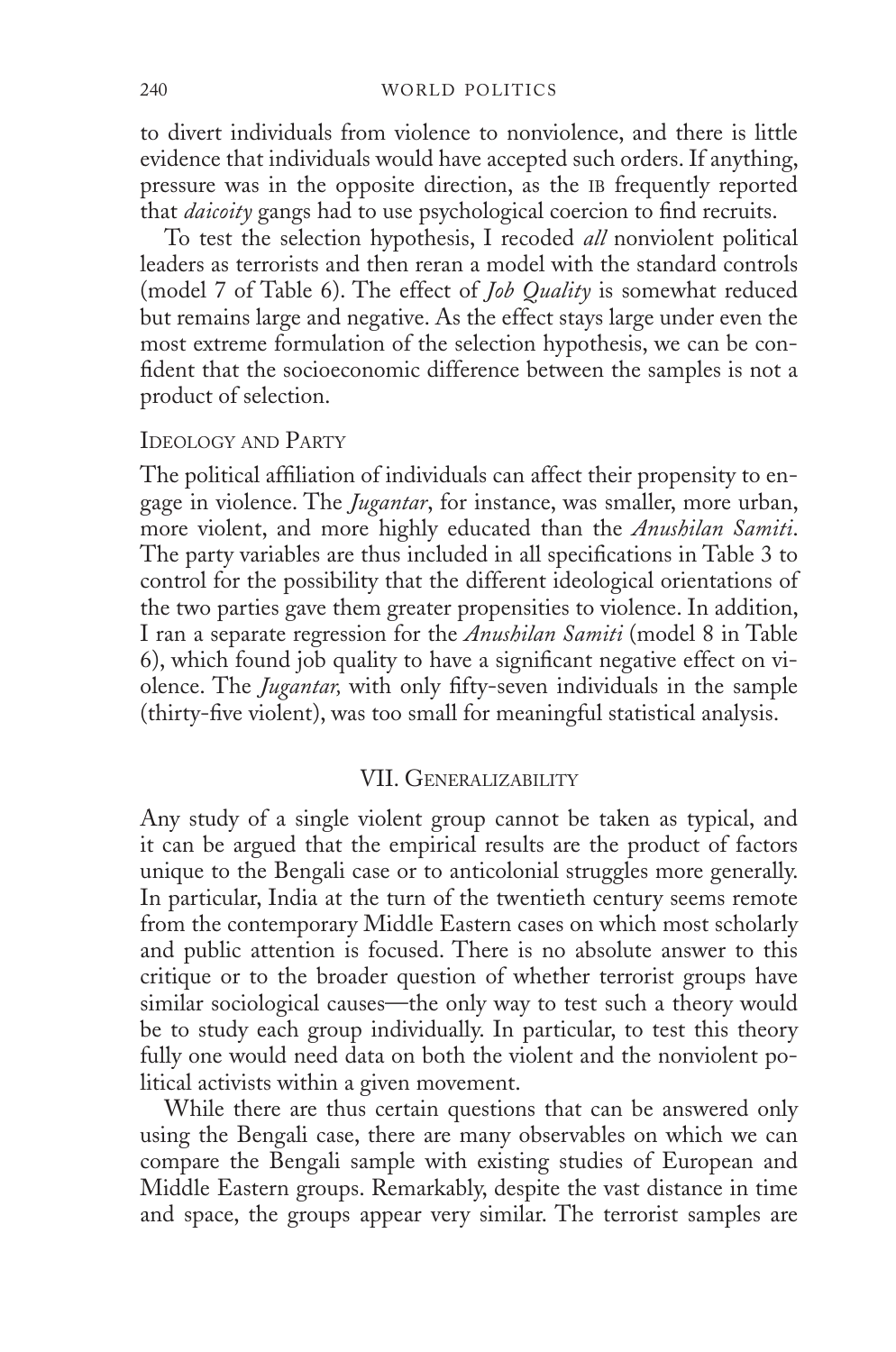relatively young and male, with a clustering in the early twenties. All samples are relatively well educated and from high-status backgrounds relative to the societies from which they came, though there are disproportionate numbers of students, unemployed people, and unemployed students. The terrorist groups also are disproportionately urban and geographically mobile. While it is impossible to make statements about the relationship between terrorists and nonviolent activists in the canonical Middle Eastern groups, the close similarities between these cases and Bengal on observable variables indicate that they may also resemble each other in other ways. The result here is also fully consistent with what little information we do have on the backgrounds of the nonviolent peers of third-wave terrorists.<sup>71</sup>

To put the situation another way, the summary statistics indicate that the differences in results of this analysis from those in the previous literature are the result of the difference in research design rather than in the nature of the terrorist sample. *When studied with the same research design used in the existing empirical literature, the Bengali terrorists exhibit the same broad characteristics as the groups that have been previously studied; in fact, they exhibit these characteristics in an even more extreme form.* The politically active, both violent and nonviolent, are drawn from the young, wealthy, well-educated, urban, and socially privileged strata of a poor society. This contrast is even more marked in Bengal than in a wealthier society like late-twentieth-century Lebanon. The empirical novelty in this study is to use a new control group—other political activists.

A related critique is that even if the material circumstances of the Bengali case were similar to other cases, the anticolonial nature of the struggle would lead to a different pattern of recruitment than one finds with ideological or religiously motivated terrorism. However, the theory in Section II does not explain why individuals within the politically informed classes choose to become active in politics—a choice that might well be informed by ideology. It instead makes statements about the relationship between social status and violence among activists. It is unclear why this choice would be influenced by the nature of the cause. In addition, many "classic" terrorist movements have mobilized recruits against a foreign military presence perceived as illegitimate the British in Northern Ireland, the Israelis in Gaza, and the French in Algeria, or the United States in Saudi Arabia, Italy, or West Germany. While some of these causes may seem insubstantial to some observers relative to the harm caused by British colonialism in India, such

<sup>71</sup> Ferracutti 1982.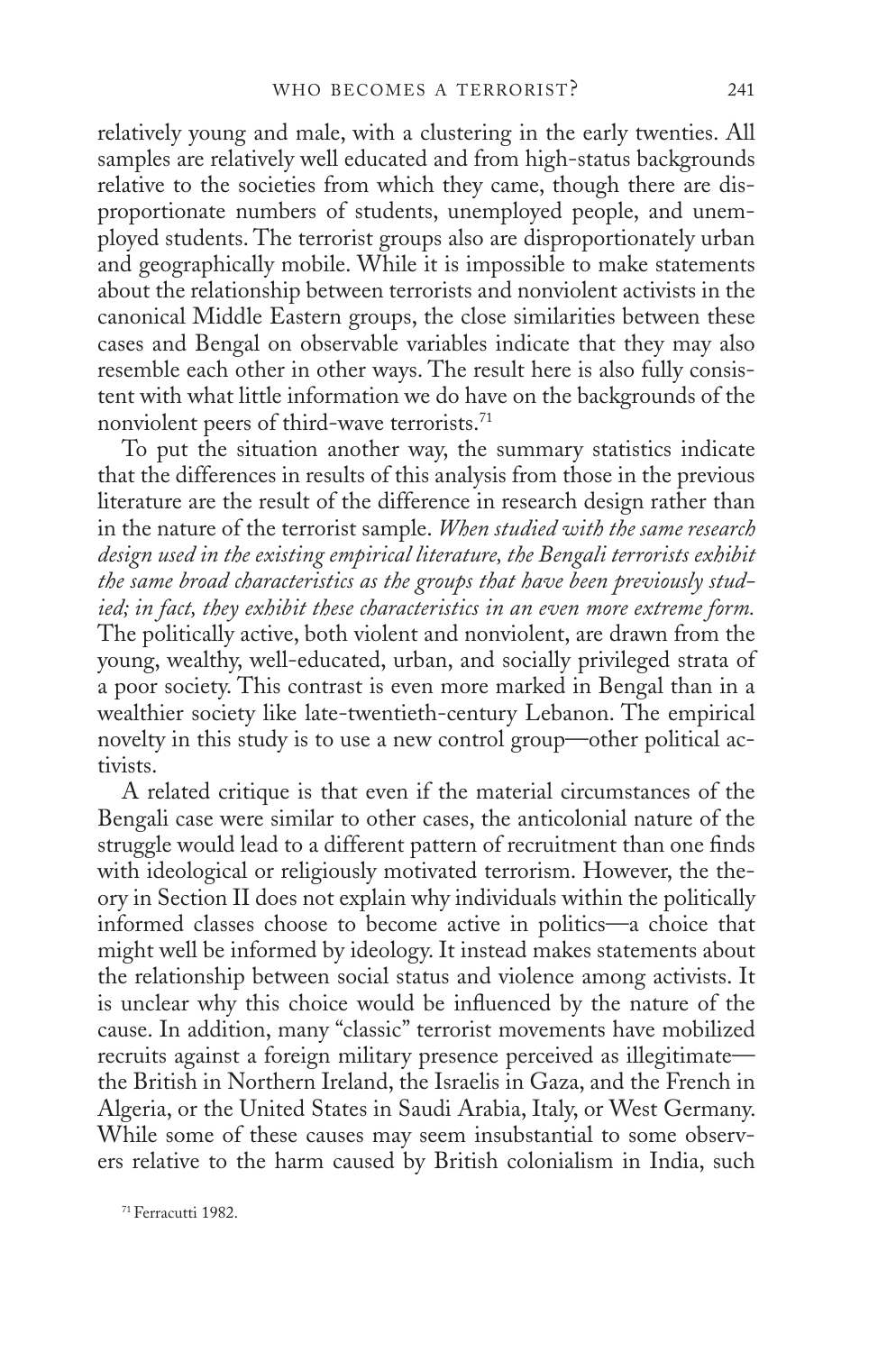appeals would presumably create a similar "anticolonial" dynamic in recruitment among those who subscribe to these beliefs.

## VIII. Conclusion

The empirical results from Bengal show that the highest-risk groups for terrorism thus seem to be those who are in the upper part of society but not at the top, that is, the poorest members of the politically aware class. The situating of terrorism within the impoverished elite seems less strange when we consider it in relation to a wider universe of cases. It agrees with the widespread observation that support for extremist parties and ideologies is strongest within the lower middle class.72 It also brings into focus many descriptive accounts of cases in which the nonviolent faction of a movement came from a significantly higher social level than the violent one.73 An important area for future research is testing how the relationship between social status and violence varies across countries, by comparing violent and nonpolitical movements in areas with different levels of social development than those found in early-twentieth-century Bengal to see if they follow the pattern suggested in Figure 1.

These results provide strong support for the theory developed in Section II, which emphasizes both opportunity costs and access to political resources. It is clear from these data that within the elite, social status and education decrease the chance of participation in violence, while increasing the probability of political participation in general. Explanations based on ideology, grievance, and recruitment bias predict monotonic relationships between social status and violent participation that do not match the pattern within the data. Opportunity cost, by contrast, provides an elegant and intuitively compelling explanation for the comparatively low social status of the politically violent and their concentration in certain occupational sectors, while the concentration of activists in the upper strata of society also dovetails neatly with the broader political behavior literature. These results argue that, among the politically involved, poverty and education are important predictors of involvement in violence, a result with potentially large implications for policy-making. To echo Alexander Pope, a little learning may be a dangerous thing, and the politically aware high school dropout may be the person most dangerous to the contemporary world order.

<sup>72</sup> Chibber 1997.

<sup>73</sup> On Northern Ireland, see McAllister 1977.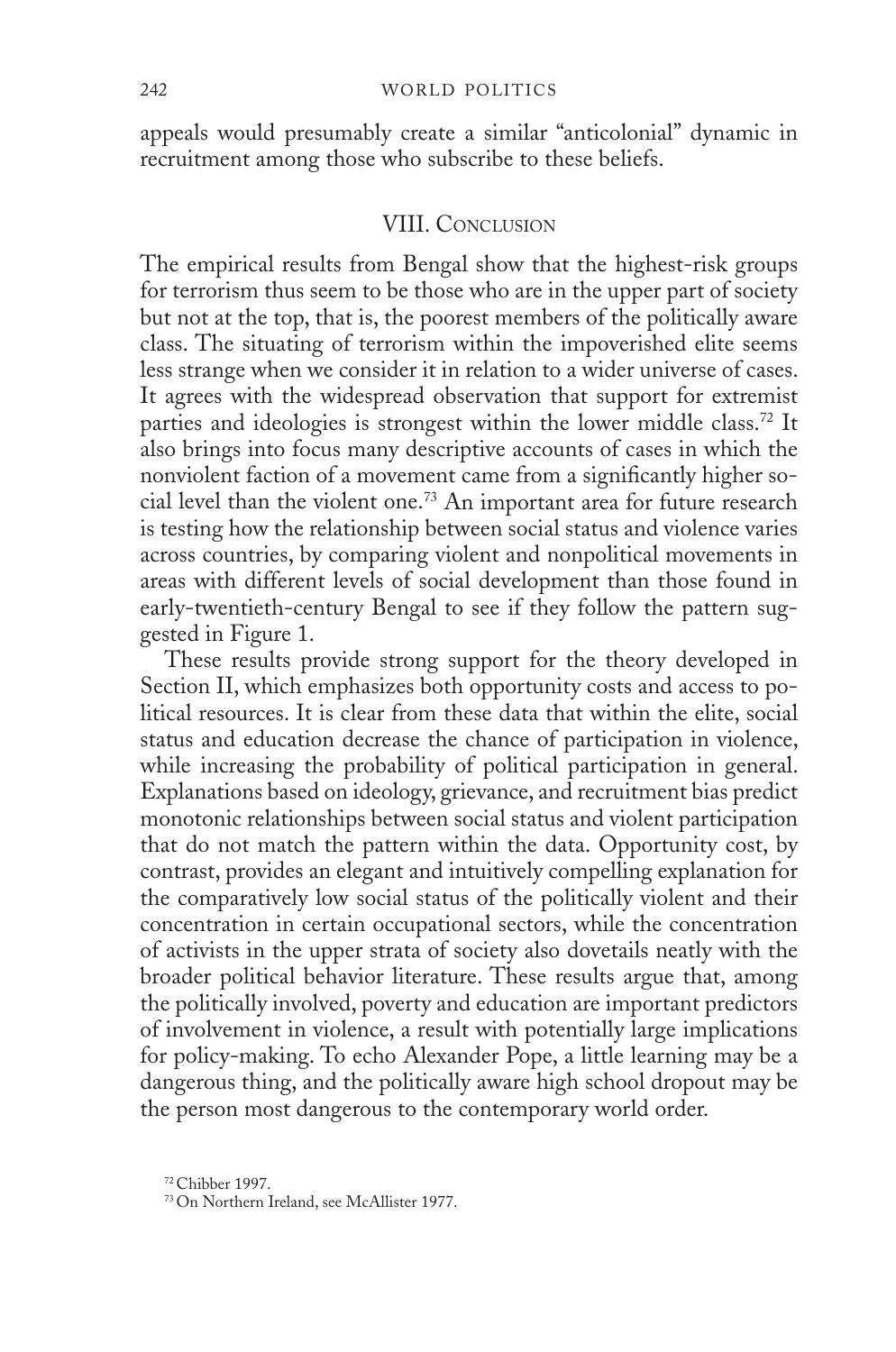#### **APPENDIX**

#### **JOB QUALITY CODING DETAILS**

| Rating         | Description                                                                                                                         | Examples                                                                                                                                       |
|----------------|-------------------------------------------------------------------------------------------------------------------------------------|------------------------------------------------------------------------------------------------------------------------------------------------|
|                | no occupation                                                                                                                       | students, unemployed                                                                                                                           |
| $\Omega$       | manual laborers                                                                                                                     | railway signalmen, "coolie"                                                                                                                    |
| 1              | unskilled white collar                                                                                                              | office boys, shop sssistants                                                                                                                   |
| $\overline{2}$ | "black collar" (semiskilled white<br>collar, especially clerical)                                                                   | clerks, small shop owners, primary<br>school teachers, small pharmacists                                                                       |
| 3              | lower professional (skilled or super-<br>visory white-collar workers in<br>either low-status sectors or sub-<br>ordinate positions) | head clerks in large offices, secondary<br>school teachers, traditional medicine<br>practitioners, small talukdars, local<br>revenue officials |
| $\overline{4}$ | professionals (liberal professions, non-<br>ICS civil servants, landed wealth)                                                      | pleaders, doctors, police inspectors,<br>small Zamindars, professors                                                                           |
|                | upper class (large-scale wealth or job<br>that required a long stay in England)                                                     | barristers, large Zamindars, college<br>presidents                                                                                             |

#### **REFERENCES**

- Abadie, A. 2006. "Poverty, Political Freedom, and the Roots of Terrorism." *American Economic Review* 96, no. 2, 50–56.
- Atran, Scott. 2003. "Genesis of Suicide Terrorism." *Science* 299: 1534–39.
- Becker, Gary S. 1968. "Crime and Punishment: An Economic Approach." *Journal of Political Economy* 76, no. 2 (March–April): 169 –217.
- Berrebi, Claude. 2003. "Evidence about the Link between Education, Poverty and Terrorism among Palestinians." Princeton University Industrial Relations Sections Working Paper no. 477.
- Bromfield, J. H. 1968. *Elite Conflict in a Plural Society: Twentieth Century Bengal.*  Berkeley: University of California Press.
- Bueno de Mesquita, Ethan. 2005. "The Quality of Terror." *American Journal of Political Science* 49, no. 3 ( July): 515–30.
- ——— 2008. "Terrorist Factions." *Quarterly Journal of Political Science* 3: 399– 418.
- Bush, George W. 2002. "Remarks by the President at United Nations Financing for Development Conference." Cintermex Convention Center, Monterrey, Mexico, March 22.
- Census of India. 1911. *Census of India 1911.* Calcutta: Government Press.
- Chhibber, Pradeep. 1997."Who Voted for the Bharatiya Janata Party." *British Journal of Political Science* 27, no. 4: 631–39.
- Clark, R. 1983. "Patterns in the Lives of eta Members." *Terrorism* 6, no. 3: 423–54.
- Federal Research Division. 1999. *The Sociology and Psychology of Terrorism: Who Becomes a Terrorist and Why?* Report authored by Rex. A. Hudson*,* Library of Congress, September.
- Ferracuti, F., and F. Bruno. 1981. "Psychiatric Aspects of Terrorism in Italy." In I. L. Barak-Glantz and C. R. Huff, eds., *The Mad, the Bad and the Different: Essays in Honor of Simon Dinitz*. Lexington, Mass.: Lexington Books.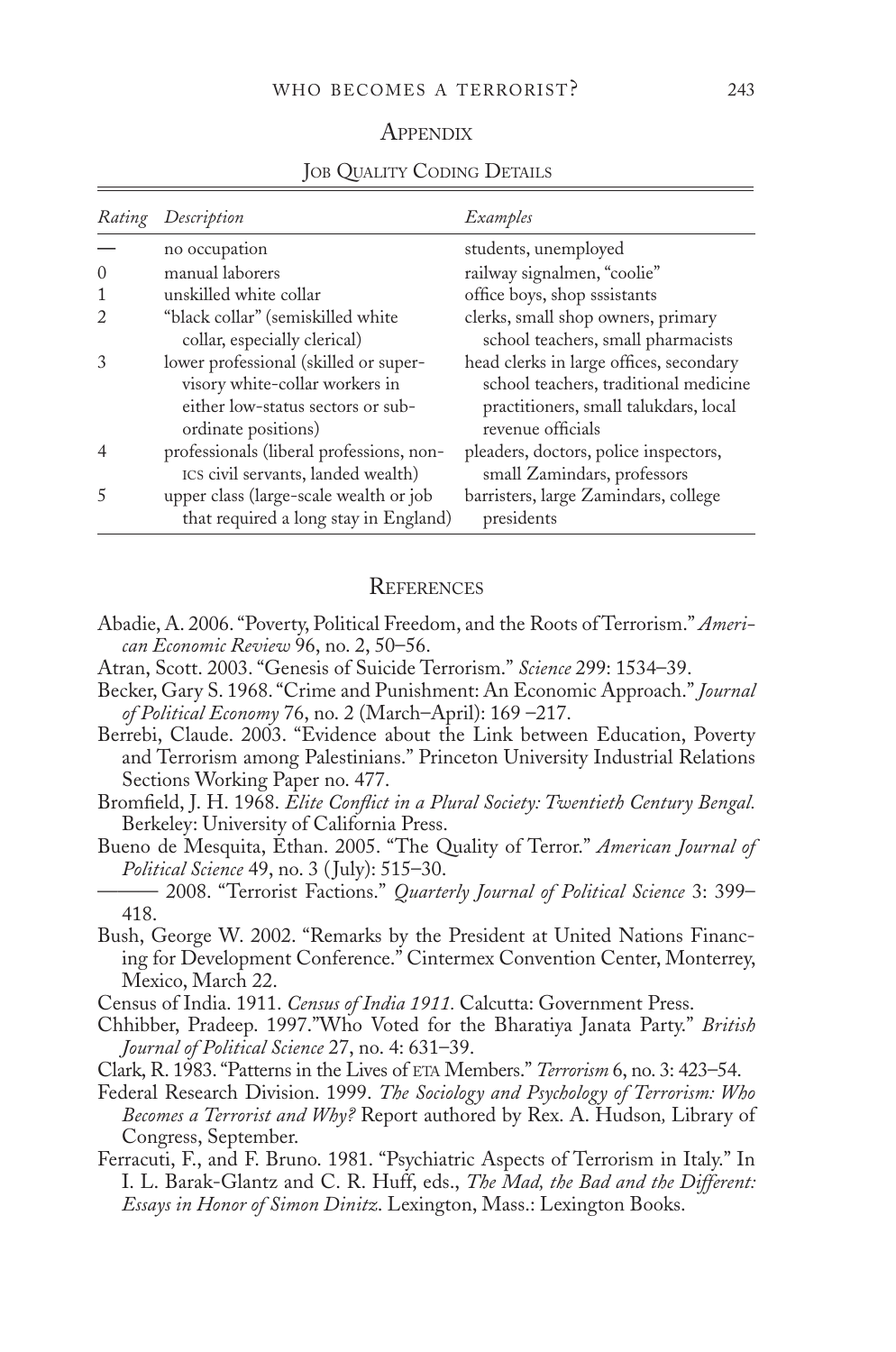- Gambetta, Diego, and Steffan Hertog. 2007. "Engineers of Jihad." Oxford Sociology Working Paper 2007-10.
- Gordon, Leonard A. 1974. *Bengal: The Nationalist Movement 1876–1940*. New York: Columbia University Press.
- Gore, Albert. 2002."A Commentary on the War against Terror: Our Larger Tasks." Speech at the Council on Foreign Relations, February 12.
- Government of Bengal. 1907. *Progress of Education in Bengal 1907.* Calcutta: W. W. Hornell.
- Government of India, Sedition Committee [Rowlett Committee]. 1918. *Section Committee Report.* Calcutta: Government Press.
- Green, Donald P., Jack Glaser, and A. Rich. 1998. "From Lynching to Gay-Bashing: The Elusive Connection between Economic Conditions and Hate Crime." *Journal of Personality and Social Psycholog*y 75, no. 1: 82–92.
- Gurr, Robert. 1970. *Why Men Rebel.* Princeton: Princeton University Press.
- Haldar, Gopal. 1977. "Revolutionary Terrorism." In A. Gupta and J. Chakravorty, eds., *Studies in the Bengal Renaissance.* Calcutta: National Council of Education.
- Handler, J. S. 1990. "Socioeconomic Profile of an American Terrorist: 1960s and 1970s." *Terrorism* 13: 195–213.
- Hassan, Nasra. 2001. "An Arsenal of Believers." *New Yorker*, November 19: 36– 41.
- Heehs, Peter.1993. *The Bomb in Bengal: The Rise of Revolutionary Terrorism in India 1900–1910.* Delhi: Oxford University Press.
- Humphreys, Macartan, and Jeremy Weinstein. 2008. "Who Fights? The Determinants of Participation in Civil War." *American Journal of Political Science* 52, no. 2 (April): 436–55.
- Huntington, Samuel. 1969. *Political Order in Changing Societies.* New Haven: Yale University Press.
- King, Gary, James Honaker, Anne Joseph, and Kenneth Scheve. "Analyzing Incomplete Political Science Data: An Alternative Algorithm for Multiple Imputation." *American Political Science Review* 95, no. 1 (March): 49–69.
- Kohli, Atul. 1990. *From Elite Activism to Democratic Consolidation: The Rise of Reform Communism in West Bengal.* Cambridge: Cambridge University Press.
- Krueger, Alan. 2004. *What Makes a Terrorist: Economics and the Roots of Terrorism.*  Princeton: Princeton University Press.
- Krueger, Alan, and David Laitin. 2008. "*Kto Kogo*? A Cross-Country Study of the Origins and Targets of Terrorism." In Philip Keefer and Norman Loayza, eds., *Terrorism, Economic Development, and Political Openness.* Cambridge: Cambridge University Press.
- Krueger, Alan, and Jitka Maleckova. 2003. ''Education, Poverty and Terrorism: Is There a Causal Connection?'' *Journal of Economic Perspectives* 17, no. 4: 119– 44.
- Krueger, Alan, and Jorn-Steffen Pischke. 1997. "A Statistical Analysis of Crime against Foreigners in Unified Germany." *Journal of Human Resources* 32, no. 1 (Winter): 182–209.
- Li, Quan, and Drew Schaub. 2004. "Economic Globalization and Transnational Terrorism: A Pooled Time-Series Analysis." *Journal of Conflict Resolution* 48, no. 4: 230–58.